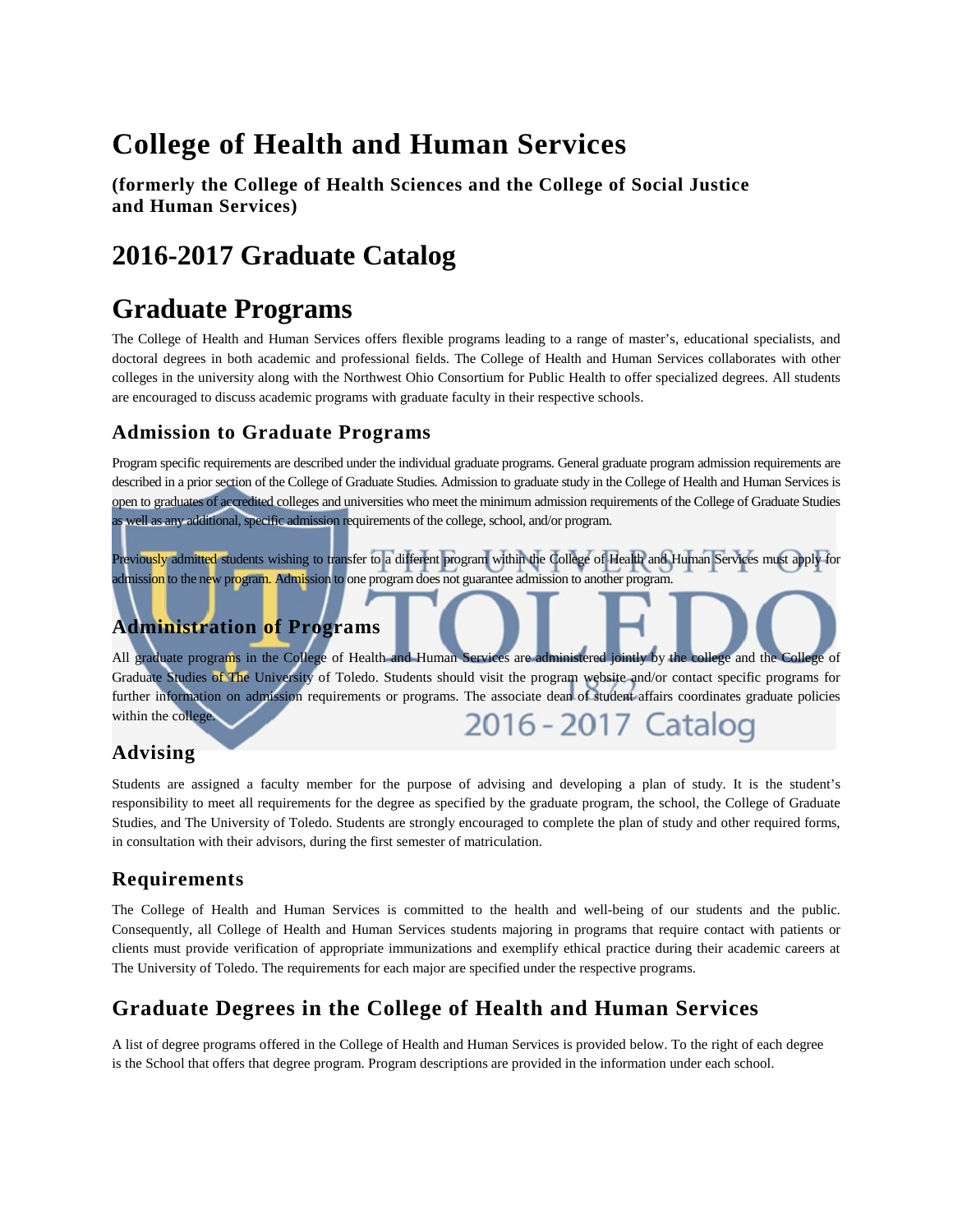## **Master's Degree Programs School**



## **Education Specialist Degree Program**

**Education Specialist in School Psychology Intervention and Wellness** *Intervention and Wellness* 

## **Doctoral Degree Programs**

**Doctor of Philosophy in Health Education Population Population Population Health** 

**Doctor of Philosophy in Exercise Science** Exercise and Rehabilitation Sciences

**Doctor of Philosophy in Counselor Education Intervention and Wellness Intervention and Wellness** 

**Doctor of Physical Therapy Exercise and Rehabilitation Sciences Exercise and Rehabilitation Sciences** 

**Occupational Therapy Doctorate Exercise and Rehabilitation Sciences Exercise and Rehabilitation Sciences**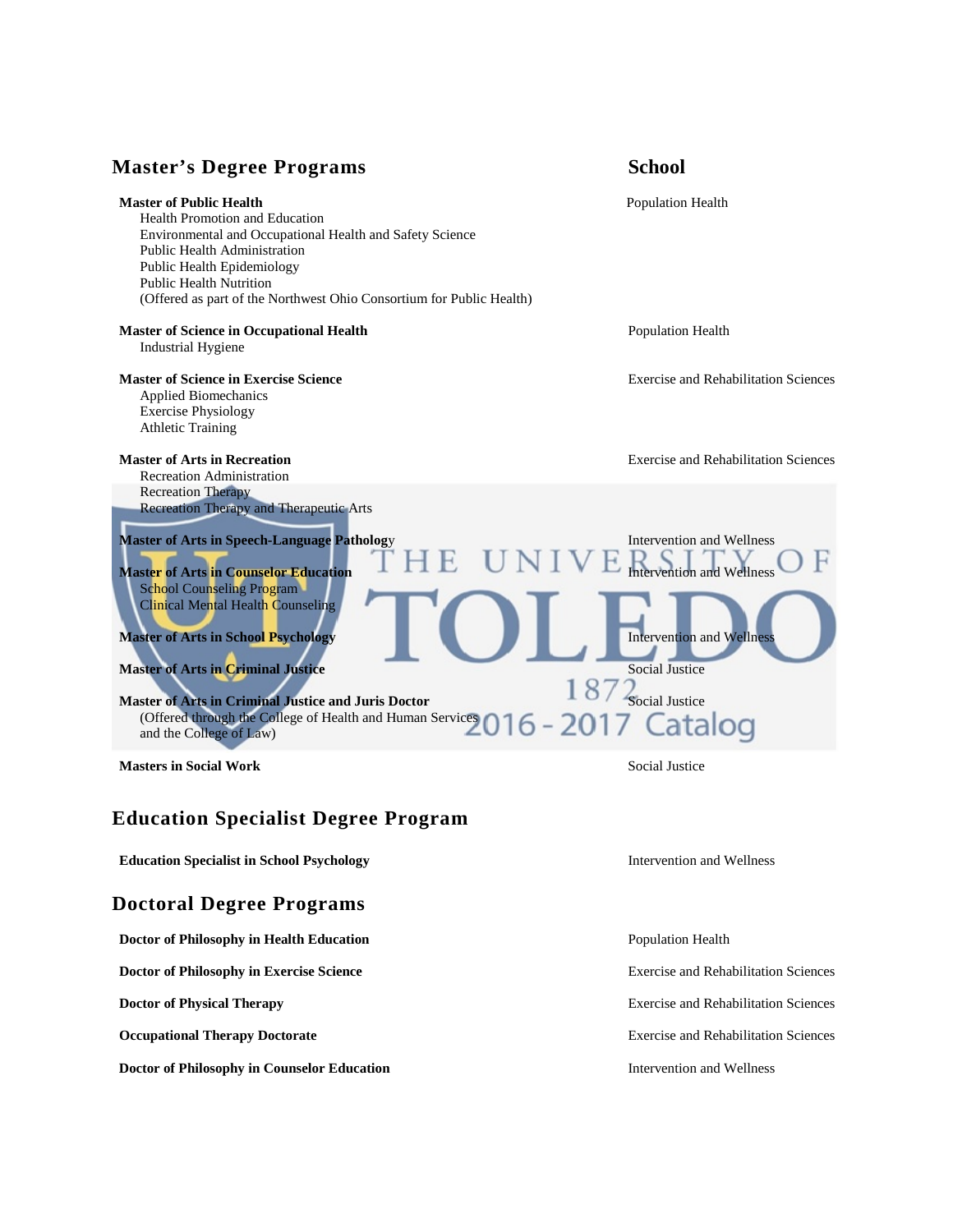## **Dual Degree Program**

| Doctor of Medicine and Master of Public Health*                                         | <b>Population Health</b> |
|-----------------------------------------------------------------------------------------|--------------------------|
| (Offered through the College of Health and Human Services)                              |                          |
| and the College of Medicine and Life Sciences)                                          |                          |
| *Student must be accepted into the MD program first to be eligible for the dual degree. |                          |

## **Graduate Certificate Programs**

| <b>Certificate in Biostatistics and Epidemiology</b>       | Population Health |
|------------------------------------------------------------|-------------------|
| <b>Certificate in Contemporary Gerontological Practice</b> | Population Health |
| <b>Certificate in Epidemiology</b>                         | Population Health |
| <b>Certificate in Global Public Health</b>                 | Population Health |
| <b>Certificate in Occupational Health</b>                  | Population Health |
| <b>Certificate in Public Health and Emergency Response</b> | Population Health |



The NOCPH MPH degree program is fully accredited by the Council on Education for Public Health (CEPH) and requires four semesters to complete as a full time student. Part time students take approximately eight semesters to complete the program.

Five majors are offered:

- *Environmental and Occupational Health and Safety Science (ENVH)*: Students graduating from this major are prepared to address environmental and occupational health issues from scientific, regulatory, and administrative perspectives for private industry, health departments, regulatory agencies, consulting firms, and other organizations.
- *Health Promotion and Education (HPRO)*: Students graduating from this major are prepared to assist communities, organizations and individuals in working toward a healthier society by using appropriate educational, behavioral, and social change strategies.
- *Public Health Administration (PHAD)*: Students graduating from this major are prepared to assume applicable administrative roles in government and community agencies, health care facilities, and private industry.
- *Public Health Epidemiology (PHEP)*: Students graduating from this major are prepared to study the distribution of disease in large groups or from a population-based perspective. Epidemiologists attempt to quantify the distribution and establish the determinants of health problems by describing and analyzing the biological, environmental, social and behavioral factors affecting health, illness and premature death. Epidemiologists often work for local, state, and federal governments,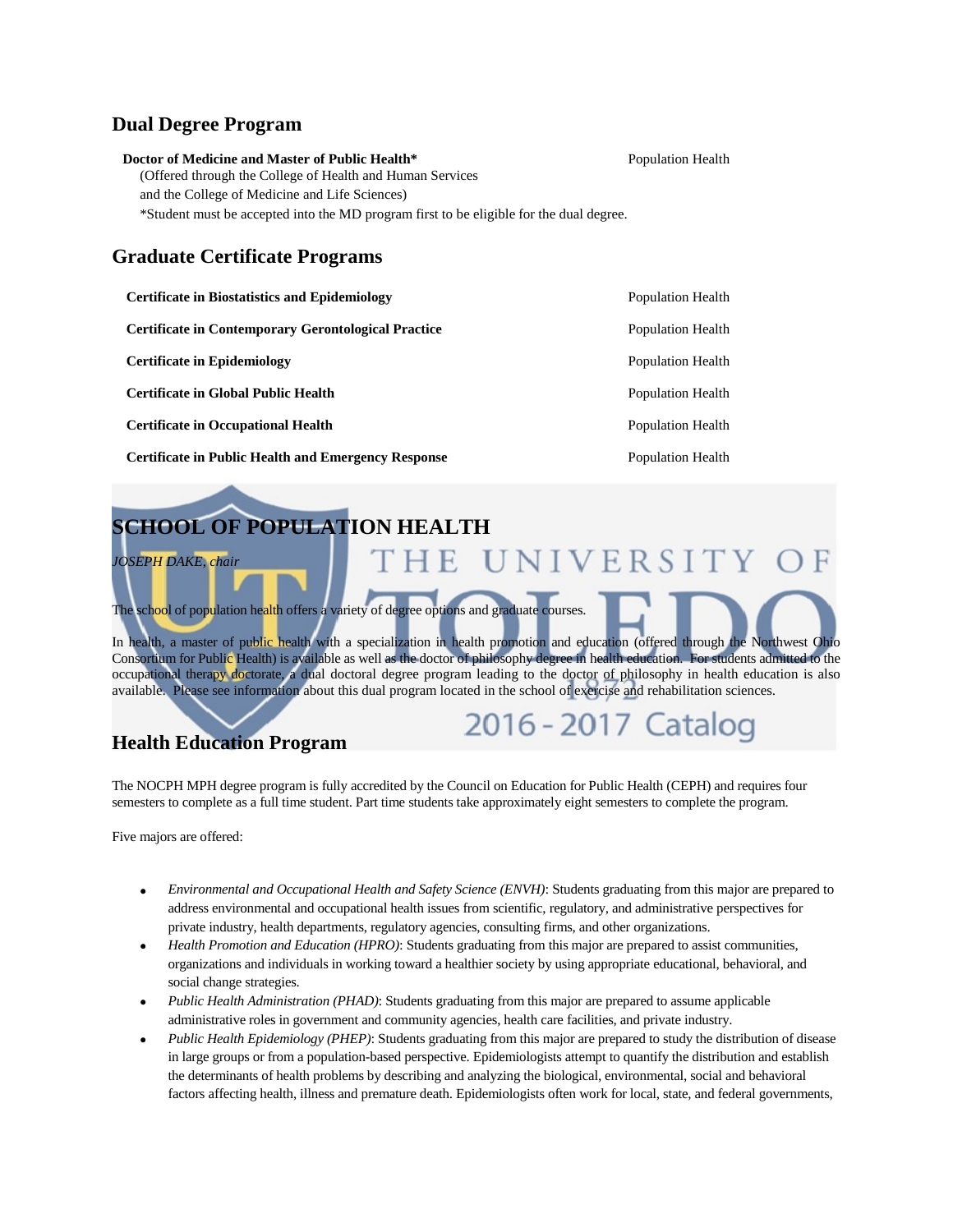health care organizations, private industry, and institutions of higher education.

• *Public Health Nutrition (PHNU)*: Students graduating from this major are prepared to advance knowledge regarding the role of nutrition in disease prevention and health promotion and apply this knowledge to planning, managing, delivering, and evaluating nutrition services and programs. Public Health Nutritionists integrate the knowledge, skills, and experience fundamental to all public health disciplines and apply this integrated knowledge to alleviate diet-related health problems among diverse population groups. Employment often includes health departments, federal and private food assistance programs, worksite health promotion programs, nutrition advocacy organizations, health centers and schools.

#### **Single MPH Degree and Single Major Program**

NOCPH MPH students designate a major upon application to the MPH program. NOCPH MPH students may change their major at any time during the program by completing a Change of Major Form.

To earn the MPH degree, a student must complete a 45-semester credit hour (credit hours) curriculum. The 45 credit hour curriculum consists of 8 core courses (24 credit hours) completed by all MPH students regardless of declared major, 4-5 (12-15 credit hours) major specific courses, and 2-3 (6-9 credit hours) advised electives. All students must meet with their major advisor within their first 12 credit hours in the program to develop a Plan of Study. Once developed, the Plan of Study is signed by the student, the student's major advisor, and a NOCPH co-director. The signed Plan of Study is submitted to the UT Department of Public Health and Preventative Medicine (DPHPM) in Room 4416 of the Collier Building for tracking. UT DPHPM forwards the signed Plan of Study to the UT College of Graduate Studies on the Health Science Campus.

#### **Dual MPH Major Program**

NOCPH MPH students may also pursue the requirements for two majors (i.e., dual major). The option is intended for individuals who desire to combine education and training related to one specific major of the MPH with another major within the MPH program to expand their overall knowledge and expertise. Any combination of two of the five majors is acceptable as a dual major. A dual major may be selected upon application to the MPH program or at any time once admitted to the program.

Individuals interested in completing the dual major option must be simultaneously registered for both majors for at least one semester. Dual major MPH students must complete the 45 credit hours curriculum described above for one major plus an additional 21 credit hours for the second major. The additional 21 credit hours consists of 4-5 major specific courses (12-15 credit hours) and 2-3 advised electives (6-9 credit hours) for the second major. All students must meet with the major advisor from each major to develop a dual major Plan of Study. The dual major Plan of Study is signed and submitted as described for the single major. atdiog

#### **Dual Degree Program**

The NOCPH also offers several dual degree options. The option is intended for individuals who desire to combine education and training related to a specific major of the MPH with another degree to expand their overall knowledge and expertise. The dual degree programs combine the MPH with other master (MBA, MA, MS, MSOH) or doctoral (MD, PhD, EdD, JD) degrees offered by either of the two consortial institutions (BGSU and UT). The preceding list of dual degrees is only for illustration. Any graduate degree offered by the two consortial institutions may be combined with the MPH degree in a dual degree program.

Students must meet all application, retention and graduation requirements for each of the individual degrees. Individuals interested in completing the dual degree option must be simultaneously registered for both degrees for at least one semester. Students will be able to apply a maximum of 12 credit hours of overlapping courses to fulfill required credits for both degrees, pending approval of the NOCPH Co-Directors and Program Coordinators of both degree programs.

#### **Admission**

Interested prospective students apply to the NOCPH MPH degree through UT website. Applicants are required to complete an online application, as well as submit official transcripts from all institutions where they have taken courses (transcripts from institutions outside the US must be translated, evaluated, and reported on the 4.00 scale), 3 letters of recommendation (2 of which must be from persons with a graduate degree), a resume, and a letter of interest (statement of purpose).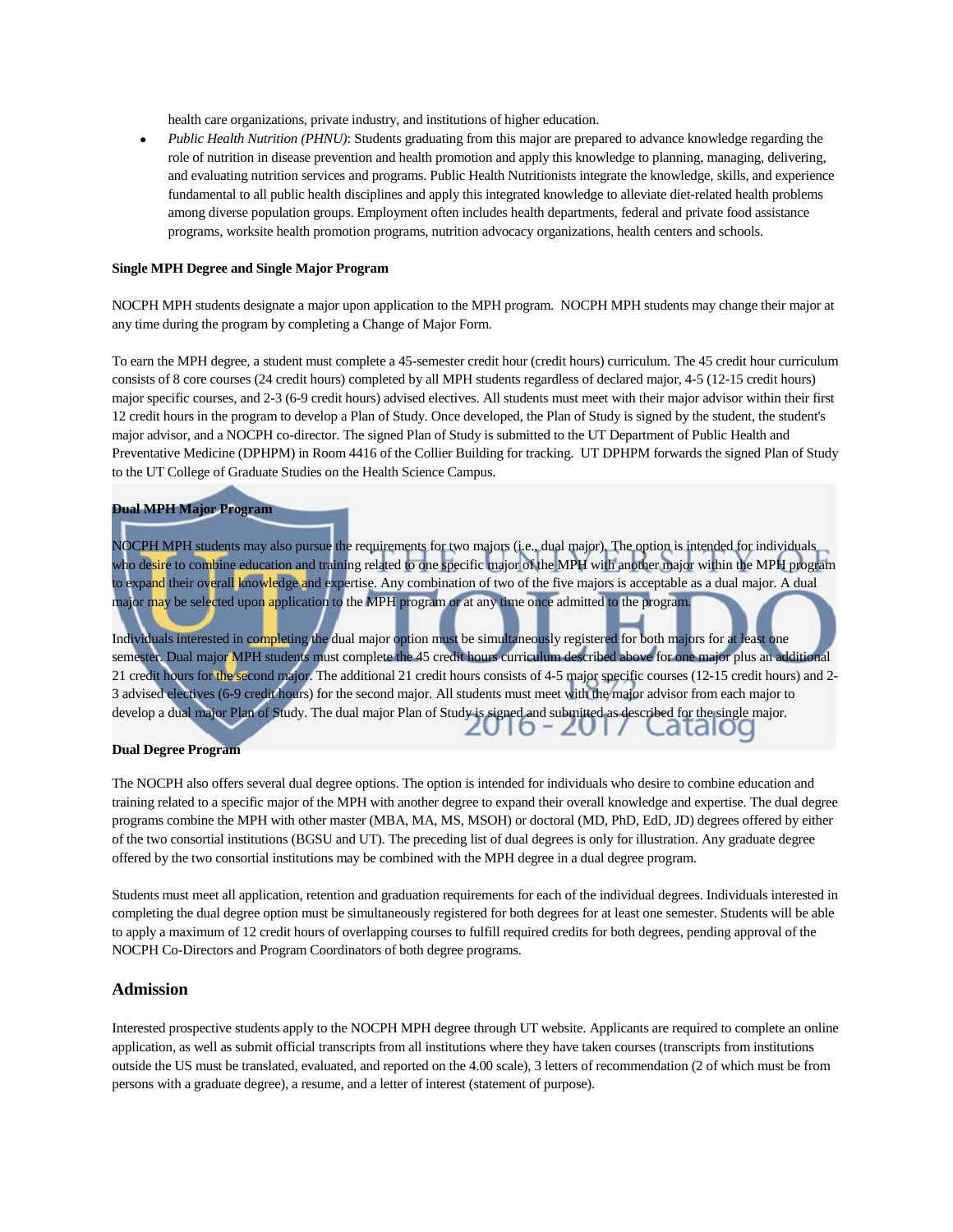The GRE is not required for graduates from an accredited US institution with a GPA  $\geq$  3.00. The GRE may be required by the NOCPH MPH Admissions Committee for applicants with a GPA < 3.00. The GRE is required for all students graduating from institutions outside the US.

Regular admission to the NOCPH MPH program requires:

- An earned bachelor's degree from an accredited college or university
- GPA  $\geq$  3.00 (on a 4.00 scale)
- All students must have foundation courses in college-level mathematics, and social sciences
	- o ENVH majors must also complete college-level courses in inorganic chemistry, organic chemistry and biological science (biology, biochemistry, anatomy, physiology, etc.)
	- o Public Health Epidemiology majors also must complete college level courses in biological sciences (e.g., biology, biochemistry, anatomy, physiology, etc.)
	- o Public Health Nutrition majors also must have a background in nutrition or medicine with a strong foundation in chemistry, physiology, and nutrition courses.
- GRE  $\geq$  300 (verbal and quantitative) if taken after August 2011 or  $\geq$  1000 (verbal and quantitative) if taken before August 2011
- GRE analytical writing score  $> 4.0$
- TOEFL  $\geq$  550 (paper-based),  $\geq$  213 (computer-based), or >79 (IBT) for applicants who graduated from institutions outside the US.

Provisional admission to the NOCPH MPH program may be offered with one or more of the following deficiencies:

- Missing foundation course(s)
- $GPA < 3.00$ , but  $\ge 2.7$

Provisional students take 4 courses (12 credit hours) in the MPH program. Preferably, all 4 courses will be core courses, but 1 major specifi<mark>c c</mark>ourse is <mark>a</mark>lso allow<mark>ed</mark>. No electives may be taken. Students must attain a B or better in each of these courses to be admitted as a regular status student. Any student not attaining a B or better in these 4 courses could be dismissed from the program.

## **Core Curriculum**

All NOCPH MPH students are required to take the following 8 (24 credit hours) core courses. These core courses are offered at both Bowling Green State University (3-4 courses, depending on major) and the University of Toledo (4-5 courses, depending on major).

- PUBH 6000 Biostatistics (offered at UT)
- PUBH 6010 Public Health Epidemiology (offered at UT)
- PUBH 6040 Public Health Administration (offered at BG)
- PUBH 6050 Introduction to Public Health (offered at BG)
	- o PUBH 5160 Environmental Health Science, Regulations, and Management (offered at UT for ENVH majors only to take in place of PUBH 6050)
- PUBH 6600 Health Behavior (offered at UT)
- PUBH 6640 Issues in Public Health (offered at UT)
- PUBH 6850 Capstone Seminar (offered at BG)
- PUBH 6830/6960 Internship *or*
- PUBH 6840/6970 Scholarly Project (offered at both BG and UT)

#### Student Learning Objectives

NOCPH has established the following 9 core competencies that must be covered by the core courses taken by all MPH students.

- Describe public health and its mission. What it does and how it achieves its mission.
- Communicate effectively both orally and in writing
- Promote cultural values and diversity
- Lead and apply systems thinking in their chosen field
- Describe basic biostatistical methods and perform basic statistical analyses
- Describe basic epidemiology methods and perform basic epidemiologic applications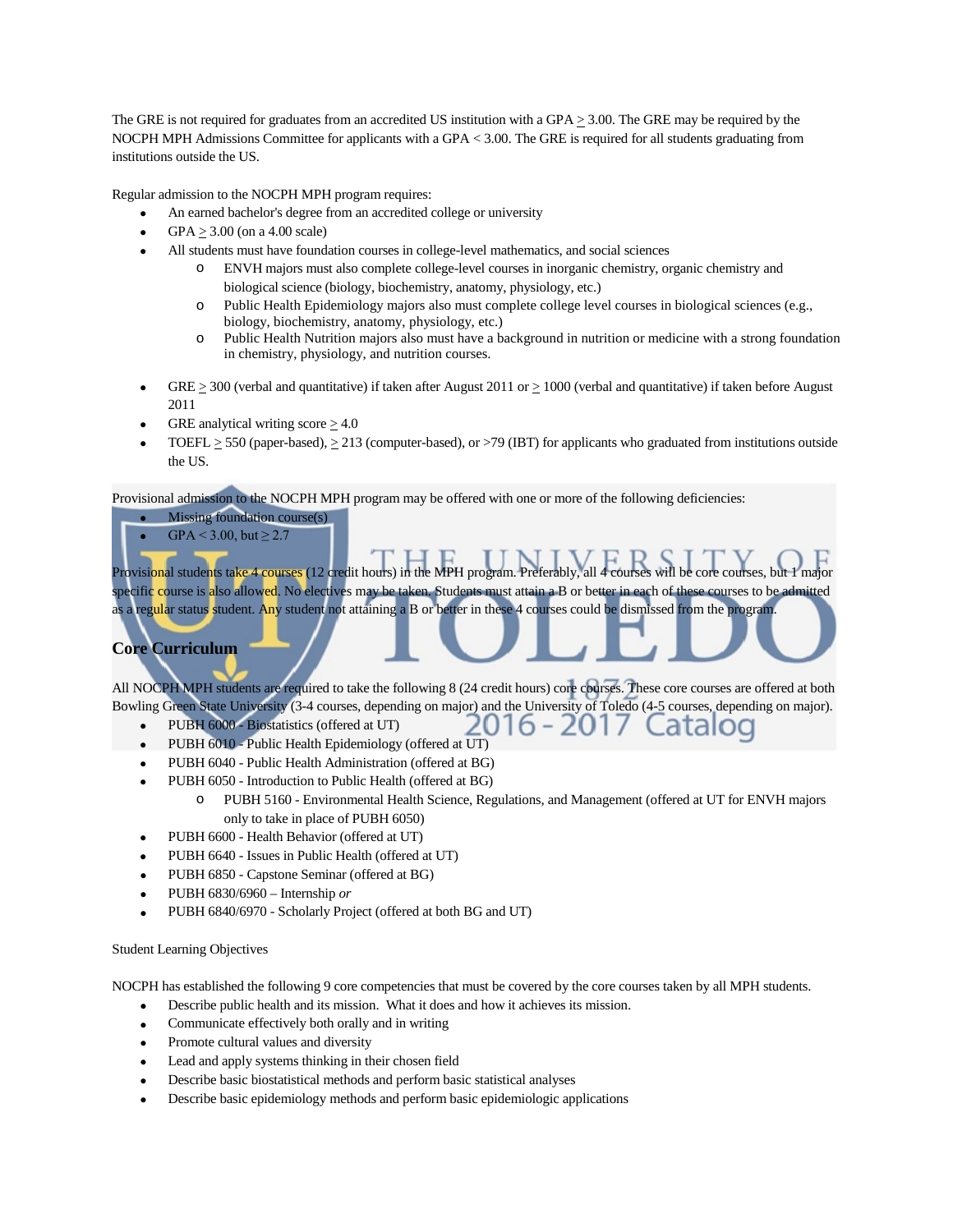- Describe emerging environmental issues and apply basic environmental concepts
- Develop basic organizational policies
- Describe basic health promotion concepts

Applications for the MPH program are processed on the Health Science Campus of the University of Toledo.

Applicant may qualify for "Regular Admission" if he/she satisfies all of these requirements:

- Completed bachelor degree, including foundation courses. It is expected that all applicants will have successfully completed college-level mathematics and biology and course work in the social sciences.
- GPA of at least 3.0 (or equivalent)
- International applicants must submit a TOEFL score of 550 or higher
- Recommended by three references

Applicant may qualify for "Conditional Admission" if he/she has one or more of the following deficiencies:

- Must complete necessary foundation course(s)
- GPA higher than 2.7 but lower than 3.0 (or equivalent)

## **Program of study for the master of public health: environmental and occupational health & safety science (ENVH)**

Environmental and Occupational Health and Safety Science (ENVH) specialists focus on a combination of scientific, technical and regulato<mark>ry</mark> aspects of public health that relate to the assessment and control of hazards such as physical, chemical and biological agents in non-occupational and occupational environments. The major focus is recognition, evaluation and control of human exposures resulting from contact with contaminated air, water, soil and food. Emergency and disaster planning, preparation, recognition and response are also emphasized. The ENVH major expands students' knowledge, comprehension and skills to prepare them for work as professionals involved with development, implementation, delivery and management of applicable focused or broad scope environmental and occupational health and safety programs. Examples of applicable programs include community and/or worker awareness education and training programs; environmental and occupational disease causation, prevention and remediation programs; hazardous non-occupational and occupational site investigation, sampling, assessment and control; and regulatory compliance and/or enforcement. ENVH professionals also have the education and training applicable to preparedness for, recognition of, and response to natural disasters and intentional terrorist events.

The student learning objectives for the ENVH major are to graduate professionals that are prepared to:

- Apply the fundamental and advanced principles of statistics, epidemiology, environmental health science, and occupational health and safety science to real-world public health issues and problems
- Objectively and subjectively assess chemical, biological, and physical agents classified as hazardous to human health (including terrorism agents)
- Critically analyze and interpret statistical, epidemiological, toxicological and communicable disease information for prevention and remediation program development and implementation
- Conduct fundamental sample collection of media contaminated with hazardous chemical, biological, and physical agents
- Collect and evaluate applicable information necessary to perform risk assessments and conduct disaster preparation/planning
- Make administrative decisions based on recommended measures to reduce or eliminate environmental and occupational health hazards
- Develop and present administrative, scientific, technical and/or regulatory reports

All ENVH majors are required to take the following 5 (15 credit hours) major specific courses. These courses are all offered at the University of Toledo. In addition, all ENVH majors are required to take 2 (6 credit hours) advised electives.

- PUBH 5020 Occupational Health Science, Regulations, and Management
- PUBH 5060 Occupational Safety Science, Regulations, and Management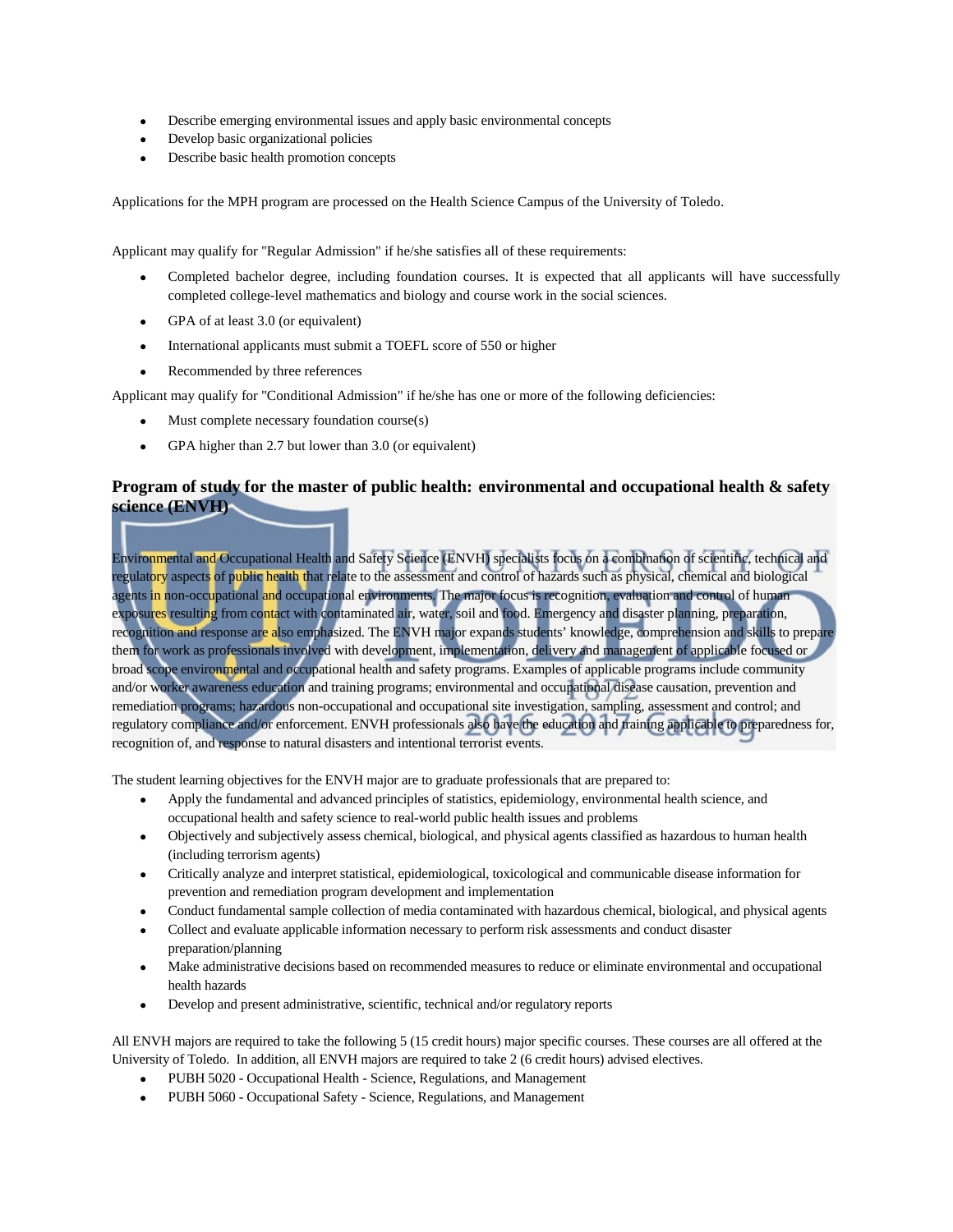- PUBH 5310 Chemical Agents Toxicity, Evaluation, and Control
- PUBH 5520 Biological Agents Pathogenicity, Evaluation, and Control
- PUBH 5620 Physical Agents Effects, Evaluation, and Control

## **Program of study for the master of public health: health promotion and education (HPRO)**

The curriculum for the Health Promotion and Education (HPRO) major focuses on methods for planning, implementing and evaluating educational and behavioral changes as well as programs that enhance health. Students are prepared for positions that emphasize program planning, health promotion, health education, disease prevention and social action. Graduates work in business, voluntary, non-profit and governmental agencies at the local, county, state and federal levels.

The student learning objectives for the HPRO major are to graduate professionals that are prepared to:

- Implement, administer, and evaluate health promotion and education programs
- Demonstrate mastery of knowledge that is critical to the role of a health promotion and educational professional
- Coordinate the provision of promotional and educational services in health
- Assess individual and community needs
- Apply principles of community organization, health behavior, and educational processes to plan effective health promotion and education programs
- Apply appropriate research methods
- Act as a health promotion and education resource

All HPRO majors are required to take the following 4 (12 credit hours) major specific courses. These courses are all offered at the University of Toledo. In addition, all HPRO majors are required to take 3 (9 credit hours) advised electives.

- PUBH 6200 Methods and Materials in Public Health
- PUBH 6300 Community Health Organizations
- PUBH 6460 Health Promotion Programs
- PUBH 6800 Evaluation of Health Programs

## **Program of study for the master in public health: public health administration (PHAD)**

The curriculum for the Public Health Administration (PHAD) major is designed to prepare students to assume administrative responsibilities in healthcare agencies, government, community organizations and private industry. The course work provides instruction in several key administrative areas. Many of the courses are similar to the required courses in a Master of Business Administration (MBA) program with the difference that the PHA major curriculum focuses on applications and issues in healthcare.

The student learning objectives for the PHAD major are to graduate professionals that are prepared to:

- Supervise subordinates using techniques endorsed by human resource experts
- Manage a public health organization using contemporary standards and practices
- Comply with applicable legal standards and federal requirements pertaining to public health, employees and organizations
- Develop and administer an organizational budget
- Evaluate the financial and economic health of an organization, business, or practice
- Apply relevant economic theory to organizational situations
- Evaluate administrative personnel, organizational effectiveness, economic stability, regulatory compliance, and related supervisory programs and practices

All PHAD majors are required to take the following 4 (12 credit hours) major specific courses. These courses are all offered at BG. In addition, all PHAD majors are required to take 3 (9 credit hours) advised electives.

- PUBH 6210 Management of Public Health Agencies
- PUBH 6220 Budget and Finance in Public Health
- PUBH 6280 Economics, Marketing, and Human Resources
- PUBH 6350 Public Health Law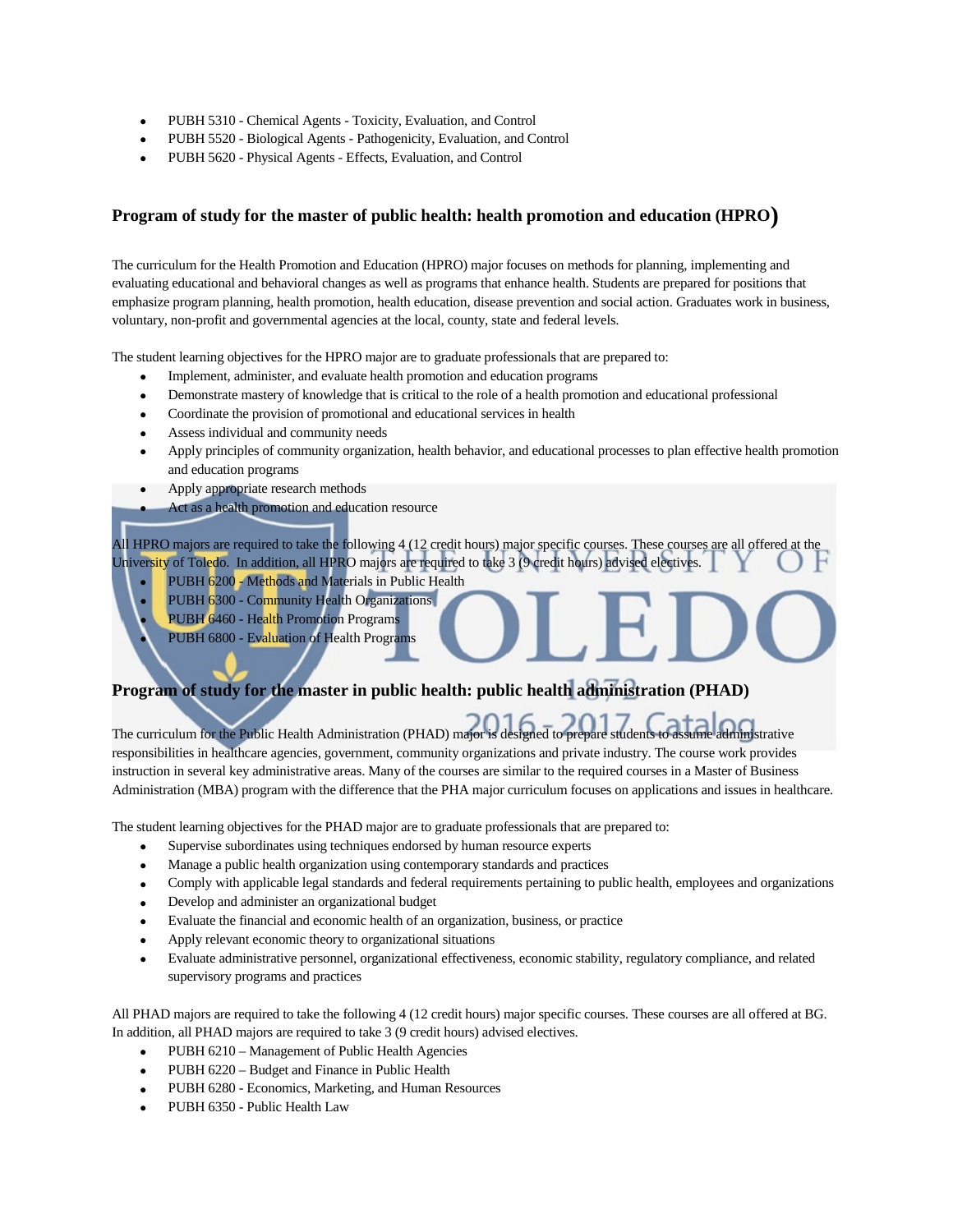## **Program of study for the master of public health: public health epidemiology (PHEP)**

The Public Health Epidemiology (PHEP) major prepares students for careers involving the study of the distribution of disease in large groups or from a population-based perspective. It involves factors affecting disease and disability in populations. As a fundamental science of public health and preventive medicine, epidemiology research has traditionally focused on questions of disease causation through population studies for both infectious and chronic diseases. Epidemiologists attempt to quantify the distribution and establish the determinants of health problems by describing and analyzing the biological, environmental, social and behavioral factors affecting health, illness and premature death. Descriptive and analytic techniques are used to gather information on disease occurrence, extend basic knowledge about the physical, mental and social processes affecting health, and develop effective disease-control measures. The products of such inquiries are also used in the formulation of health policies. Quantitative skills, including biostatistics and computer applications, are emphasized in this major. Epidemiologists work closely with other health professionals including physicians, environmental health personnel, behavioral scientists, demographers, biostatisticians, and administrators of health agencies. Epidemiologists often work for local, state, and federal governments, health care organizations, private industry, and institutions of higher education.

The student learning objectives for the PHEP major are to graduate professionals that are prepared to:

- Define and calculate measures of disease frequency and measures of association between risk factors and disease
- Describe the major epidemiologic research study designs and their advantages and limitations
- Describe the major sources of bias in epidemiologic research (confounding, selection bias, and measurement error) and the ways to evaluate and reduce bias
- Apply criteria to support whether an association is causal
- Understand the basic terms and methods used in outbreak investigation, infectious disease epidemiology, chronic disease<br>epidemiology disease prevention trials, and evaluation of screening tests
- epidemiology, disease prevention trials, and evaluation of screening tests • Review the scientific literature with competence, synthesize findings across studies, and make appropriate public health recommendations based on current knowledge
- **Design** an epidemiologic study to address a question of interest
- Interpret results of an epidemiologic study, including the relation to findings from other epidemiologic studies, potential biologic and/or social mechanisms, limitations of the study, and public health implications
- Write a clear description of the rationale, methods, results, and interpretation of an epidemiologic investigation
- Apply epidemiologic skills in a public health setting, specifically in the formulation or application of public health programs or policies 2016 - 2017 Catalog

All PHEP majors are required to take the following 5 (15 credit hours) major specific courses. These courses are all offered at the University of Toledo. In addition, all PHEP majors are required to take 2 (total of 6 credit hours) advised electives.

- PUBH 6030 Advanced Epidemiology
- PUBH 6060 Advanced Biostatistics
- PUBH 6120 Infectious Disease Epidemiology
- PUBH 6550 Chronic Disease Epidemiology
- PUBH 6070 Genetic Epidemiology or PUBH 6130 Molecular Epidemiology

## **Program of study for the master of public health: public health nutrition (PHNU)**

Public Health Nutritionists integrate the knowledge, skills and experiences fundamental to all public health disciplines and apply this integrated knowledge to alleviate diet-related health problems among diverse population groups. Graduates will be prepared to advance knowledge regarding the role of nutrition in disease prevention and health promotion and apply this knowledge to planning, managing, delivering, and evaluating nutrition services and programs. Employment often includes health departments, federal and private food assistance programs, worksite health promotion programs, nutrition advocacy organizations, health centers and schools. An understanding of human nutrition is important to maximize the health of individuals in a diverse society that faces nutritionrelated diseases of both deficiency and excess. A complete understanding of human nutrition is built on knowledge of its fundamental biological and biochemical bases. It also involves an understanding of societal, psychological, cultural and behavioral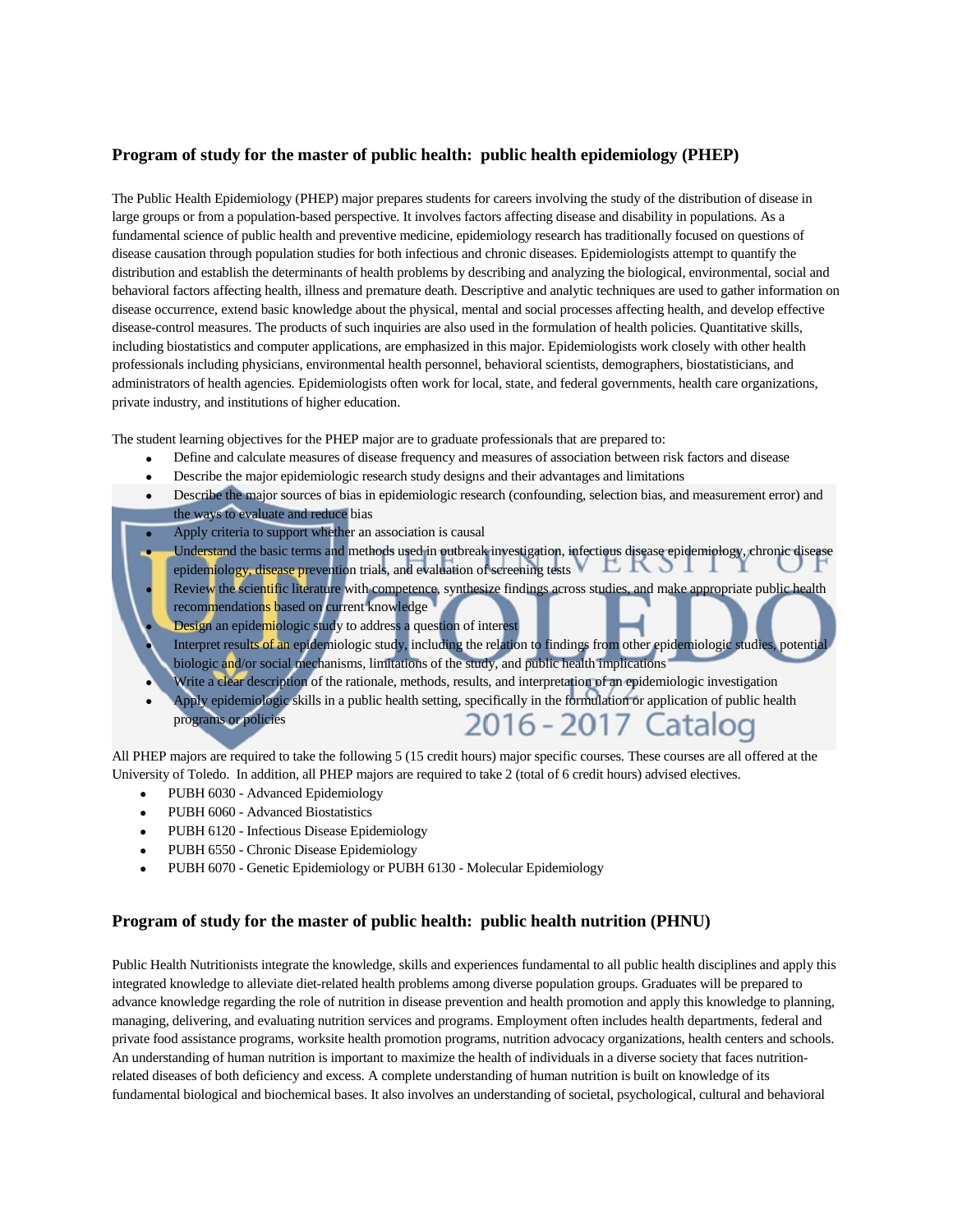influences that affect food consumption, and therefore, human well being. Public health nutrition advances knowledge regarding the role of nutrition in disease prevention and health promotion and applies this knowledge to planning, managing, delivering and evaluating nutrition services and programs. The MPH major in public health nutrition trains students to integrate the knowledge, skills, and experience fundamental to all public health disciplines and to apply this integrated knowledge to alleviate diet-related health problems among diverse population groups. The program is designed to train professionals to assume leadership positions in assessing community-nutrition needs and in planning, directing and evaluating the nutrition component of health-promotion and disease-prevention efforts.

The student learning objectives for the PHNU major are to graduate professionals who are prepared to:

- Identify and assess diet-related health problems of undernutrition and overnutrition among diverse population groups
- Identify the social, cultural, economic, environmental, and institutional factors that contribute to the risks of undernutrition and overnutrition among diverse populations
- Develop educational and other population-based intervention strategies to improve food security
- Develop policies to reduce barriers to food insecurity and to improve the food choices and nutritional status of diverse populations
- Describe techniques to guide consumers in selection of food and nutritionally adequate diets
- Communicate nutrition related issues skillfully, utilizing different media in varied settings
- Apply the principles of management to community-nutrition programs
- Participate in advocacy efforts to improve the nutritional status of various populations
- Monitor and recommend public policies to protect and promote nutritional status and health of diverse populations
- Contribute to the body of nutrition knowledge through active research of an applied nature

All PHNU majors are required to take the following 4 (12 credit hours) major specific courses. Courses are offered at both BG and the University of Toledo. In addition, all PHNU majors are required to take 3 (9 credit hours) advised electives

1872

2016 - 2017 Catalog

- PUBH 6250 Nutritional Epidemiology
- PUBH 6520 Public Health Nutrition
- Two of the following four courses
	- FDNU 5350 Life Cycle Nutrition: Pregnancy to Adolescence
	- o FDNU 5360 Life Cycle Nutrition: The Middle and Later Years
	- FDNU 6090 Micronutrients
		- FDNU 6100 Macronutrients

## **Occupational Health Program**

## **Program of study for the master of science in occupational health: industrial hygiene program**

The Master of Science in Occupational Health (MSOH) degree program is available in Industrial Hygiene. Industrial hygiene professionals are involved in understanding and implementing scientific, technical, and regulatory aspects that focus on preventing and controlling workers' exposures to factors and agents that can cause them harm. The profession focuses on prevention of exposure or occurrence and mitigation of factors and agents that contribute to worker harm, as work-related illnesses and injuries.

The comprehensive and flexible curriculum of the Master of Science in Occupational Health (MSOH) degree – Industrial Hygiene (IH) program provides a solid foundation of information for students with limited or no background in industrial hygiene, while simultaneously offering students with professional experience the opportunity to expand the scope of their knowledge and skills. The program offers classes during evenings and weekends to facilitate graduate study for those engaged in full-time daily employment. The schedule also permits students without applicable practical experience to complete an internship.

The MSOH degree is fully accredited by the Accreditation Board for Engineering and Technology - Applied Science Accreditation Commission (ABET-ASAC) and requires four semesters to complete as a full-time student. Part time students take approximately eight semesters to complete the program.

## **Admission**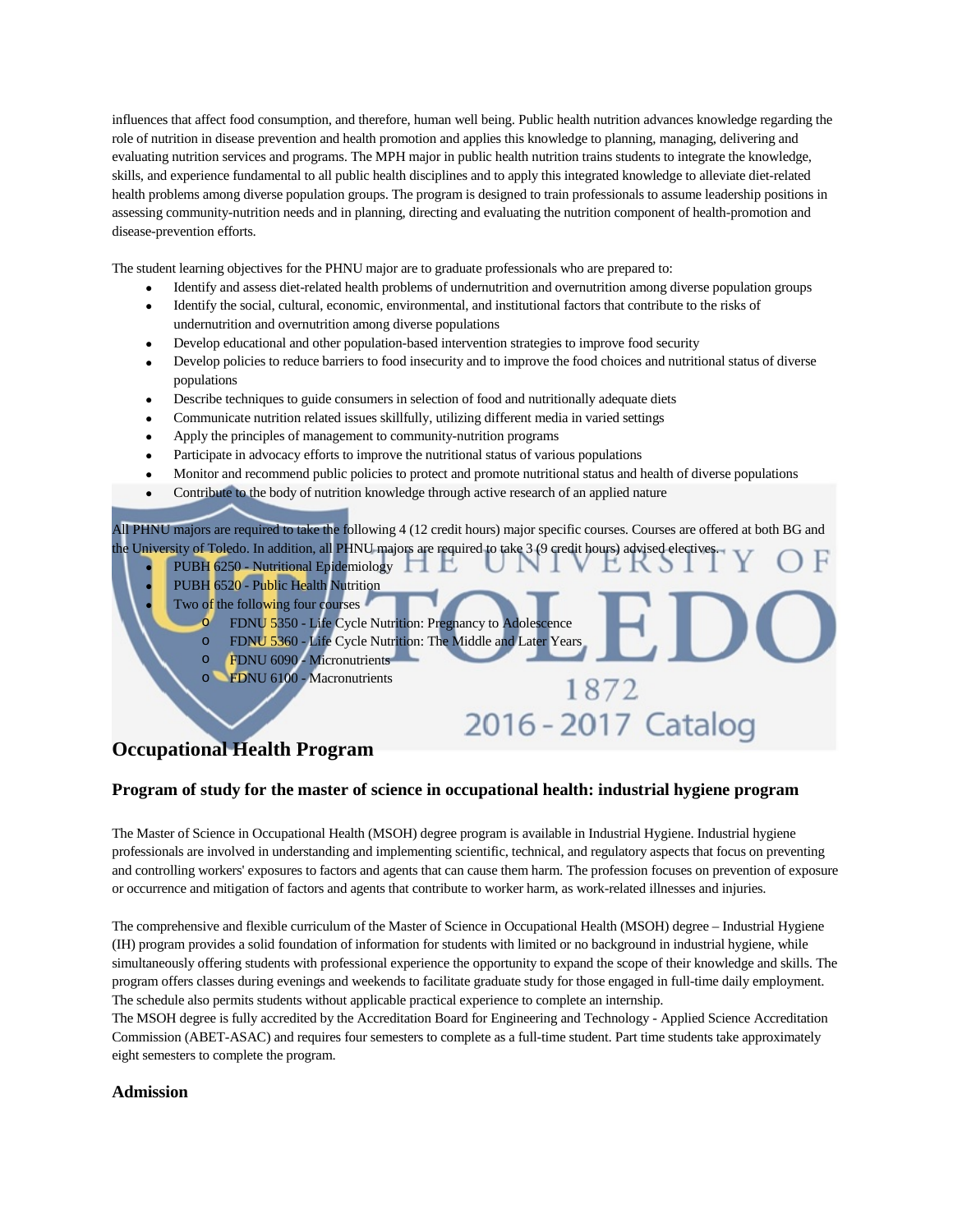Applicants are required to complete an online application, as well as submit official transcripts from all institutions where they have taken courses (transcripts from institutions from outside the US must be translated, evaluated, and reported on the 4.00 scale), 3 letters of recommendation (2 of which must be from persons with a graduate degree), a resume, and a letter of interest (statement of purpose).

The GRE is not required for graduates from an accredited US institution with a GPA  $\geq$  3.00. The GRE may be required by the NOCPH MPH Admissions Committee for applicants with a GPA < 3.00. The GRE is required for all students graduating from institutions outside the US.

Regular admission to the MSOH program requires:

- An earned bachelor's degree from an accredited college or university
- $GPA > 3.00$  (on a 4.00 scale)
- Foundation courses in college-level mathematics (preferably calculus), inorganic chemistry, organic chemistry, physics, biology, and English/writing
	- o Work experience based on applicability and duration and applicable certifications such as CIH or CSP will also be considered

UNIVERSITY

- GRE  $\geq$  300 (verbal and quantitative) if taken after August 2011 or  $\geq$  1000 (verbal and quantitative) if taken before August 2011
- GRE analytical writing score  $\geq 4.0$
- TOEFL  $>$  550 (paper-based),  $>$  213 (computer-based), or  $>$  79 (iBT) for applicants who graduated from institutions outside the US and whose primary language is not English.

rovisional admission to the MSOH program may be offered with one or more of the following deficiencies:

- Missing foundation course $(s)$
- $GPA < 3.00$ , but  $\ge 2.5$

Provisional students take 4 courses (12 credits hours) in the MSOH program. No electives may be taken. Students must attain a B or better in each of these courses to be admitted as a regular status student. Any student not attaining a B or better in these 4 courses could be dismissed from the program.

E.

#### **Curriculum**

8 The MSOH degree has a minimum of 40 credit hours for degree requirements. The curriculum incorporates the general areas of science, technology, management, and communication within the context of the core courses and thesis requirements for the MSOH degree.

All MSOH students take the following courses. For those students not requiring an internship, 1 advised elective is added.

- PUBH 5020 Occupational Health Science, Regulations, and Management
- PUBH 5060 Occupational Safety Science, Regulations, and Management
- PUBH 5160 Environmental Health Science, Regulations, and Management
- PUBH 5260 Hazardous Materials and Emergency Response
- PUBH 5310 Chemical Agents Toxicity, Evaluation, and Control
- PUBH 5410 Air Contaminant Modeling, Ventilation, and Respiratory Protection
- PUBH 5520 Biological Agents Pathogenicity, Evaluation, and Control
- PUBH 5620 Physical Agents Effects, Evaluation, and Control
- PUBH 5700 Risk Assessment, Communication and Management
- PUBH 6000 Biostatistics
- PUBH 6010 Public Health Epidemiology
- PUBH 6960 Internship (3 credits required if  $\lt 1$  year experience, otherwise 3 credits advised electives)
- PUBH 6970 Scholarly Project *or*
- PUBH 6990 Thesis (4 credits)

Student Learning Objectives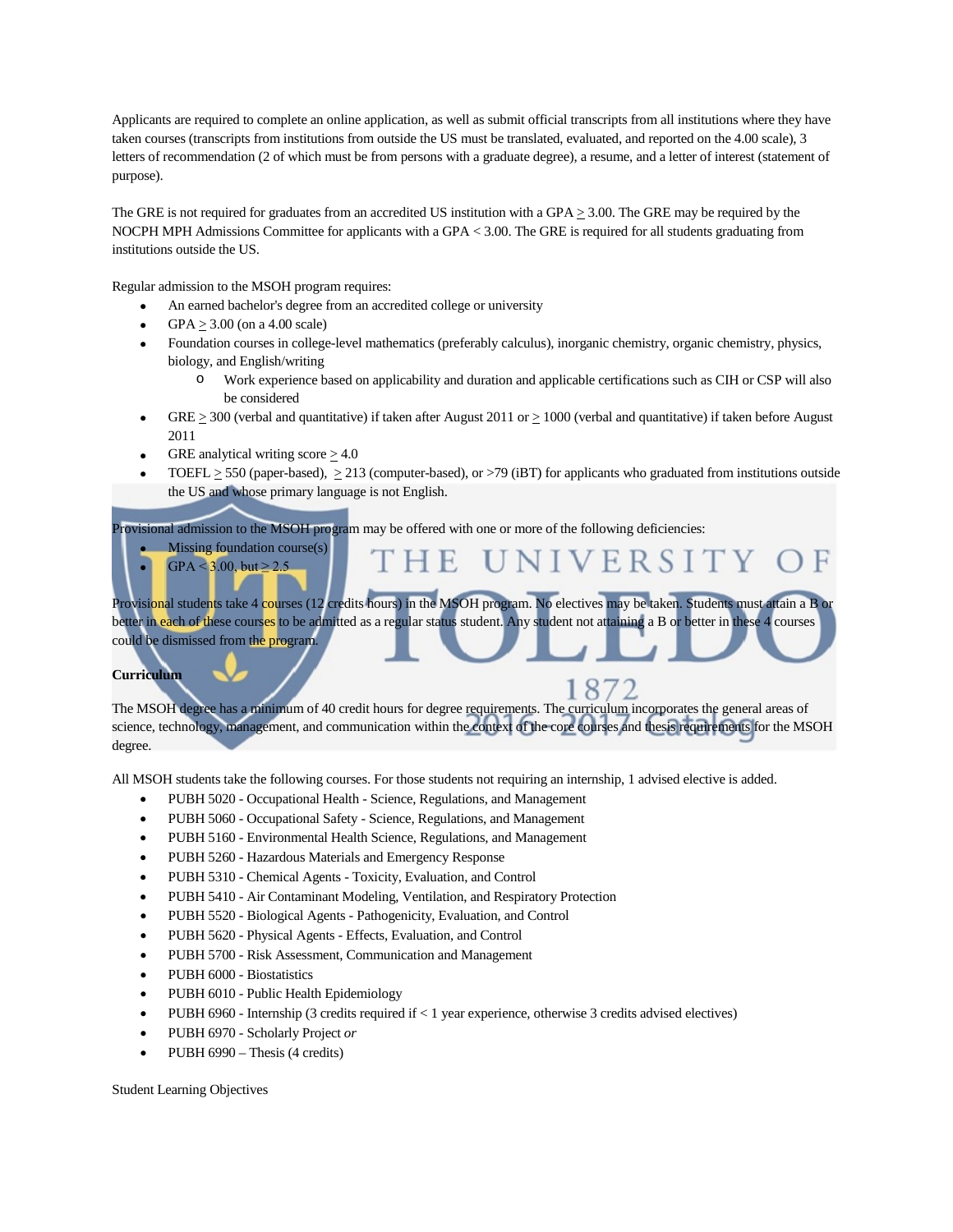The MSOH degree-IH program student outcomes state that upon completion of the program, graduates should be able to:

- Identify agents, factors, and stressors generated by and/or associated with defined sources, unit operations, and/or processes
- Describe qualitative and quantitative aspects of generation of agents, factors, and stressors
- Understand physiological and/or toxicological interactions of physical, chemical, biological, and ergonomic agents, factors, and/or stressors with the human body
- Assess qualitative and quantitative aspects of exposure assessment, dose-response, and risk characterization based on applicable pathways and modes of entry
- Calculate, interpret, and apply statistical and epidemiological data
- Recommend and evaluate engineering, administrative, and personal protective equipment controls and/or other interventions to reduce or eliminate hazards
- Demonstrate the importance of appropriate ethical performance and practice
- Demonstrate an understanding of applicable business and managerial practices
- Interpret and apply applicable occupational and environmental regulations
- Participate in the development and implementation of applicable industrial-hygiene-related programs
- Generate, review, and interpret data, whether from original research or other published sources
- Prepare scientific and technical summaries and reports
- Understand fundamental aspects of safety and environmental health
- Understand the necessity of teamwork among management, industrial hygienists, safety specialists, environmental specialists, engineers, and clinicians (i.e. occupational health physicians and nurses)
- Attain recognized professional certification

# **Certificate in Biostatistics and Epidemiology**

The 15 credit hours graduate Certificate in Biostatistics and Epidemiology focuses on the development of the qualitative and quantitative knowledge and skills to collect, organize, analyze, and interpret data associated with epidemiologic investigations, health surveys, injury and illness recognition, and human exposure assessment. The Certificate in Biostatistics and Epidemiology provides learners with an expanded scope and depth of quantitative knowledge and skills, as compared to the Certificate in Epidemiology. NOCPH MPH students may not take this certificate concurrently while earning the MPH.  $\frac{1872}{1872}$ 

#### **Curriculum**

# Curriculum<br>Certificate in Biostatistics and Epidemiology students take the following courses.

- PUBH 6000/8000 Biostatistics
- PUBH 6010/8010 Public Health Epidemiology
- PUBH 6030/8030 Advanced Epidemiology
- PUBH 6060/8060 Advanced Biostatistics
- PUBH 6110/8110 Categorical Data Analysis

#### Student Learning Objectives

Student learning objectives for the Certificate in Biostatistics and Epidemiology:

- Select and apply appropriate biostatistical and epidemiological methods and interpret basic and applied research data
- Define and calculate measures of disease frequency and measures of association between risk factors and disease
- Describe the major epidemiologic research study designs and their advantages and limitations
- Define the basic terms and apply methods used in outbreak investigation, infectious disease epidemiology, chronic disease epidemiology, disease prevention trials, and evaluation of screening tests
- Review the scientific literature with competence, synthesize findings across studies, and make appropriate public health recommendations based on current knowledge
- Design an epidemiologic study to address a question of interest
- Write a clear description of the rationale, methods, results, and interpretation of an epidemiologic investigation.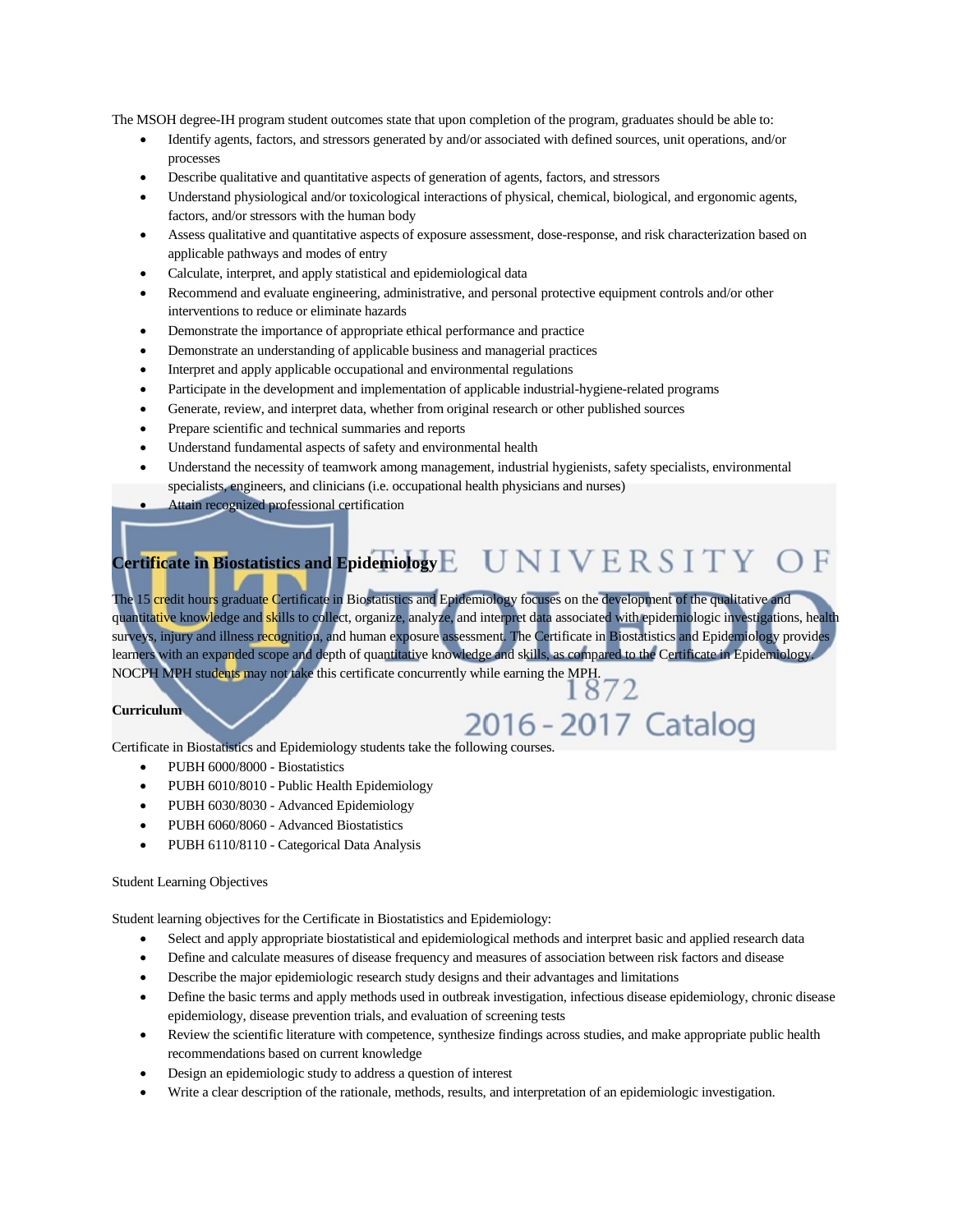• Apply epidemiologic skills in a clinical or public health setting, specifically in the formulation or application of healthrelated programs or policies

## **Certificate in Epidemiology**

The 12 credit hours graduate Certificate in Epidemiology focuses on the development of the qualitative and quantitative knowledge and skills to collect, organize, analyze, and interpret data associated with epidemiologic investigations, health surveys, injury and illness recognition, and human exposure assessment. NOCPH MPH students may not take this certificate concurrently while earning the MPH.

### **Curriculum**

Certificate in Epidemiology students take the following courses.

- PUBH 6000/8000 Biostatistics
- PUBH 6010/8010 Public Health Epidemiology
- PUBH 6120/8120 Infectious Disease Epidemiology
- PUBH 6550/8550 Chronic Disease Epidemiology

#### Student Learning Objectives

Student learning objectives for the Certificate in Epidemiology:

- Select and apply appropriate biostatistical and epidemiological methods and interpret basic and applied research data
- Define and calculate measures of disease frequency and measures of association between risk factors and disease
- Describe the major epidemiologic research study designs and their advantages and limitations
- Define the basic terms and apply methods used in outbreak investigation, infectious disease epidemiology, chronic disease epidemiology, disease prevention trials, and evaluation of screening tests Review the scientific literature with competence, synthesize findings across studies, and make appropriate public health
- recommendations based on current knowledge
- Design an epidemiologic study to address a question of interest
- Design an epidemiologic study to address a question of interest<br>Write a clear description of the rationale, methods, results, and interpretation of an epidemiologic investigation.
- Apply epidemiologic skills in a clinical or public health setting, specifically in the formulation or application of healthrelated programs or policies

## **Certificate in Global Public Health**

The 15 credit hours graduate Certificate in Global Public Health will contribute to the development of public health practitioners who understand disparities in health and well-being in underdeveloped regions of the world, and who can develop effective programs to reduce such inequalities and improve the lives of the impoverished. NOCPH MPH students may take this certificate concurrently while earning their MPH; this route requires an additional three courses or 9 credit hours.

#### **Curriculum**

Certificate in Global Public Health students (non-MPH majors) take the following courses.

- PUBH 5030 Issues in Global Health
- PUBH 6120 Infectious Disease Epidemiology
- PUBH 6550 Chronic Disease Epidemiology
- PUBH 6970/6840 Scholarly Project (supervised global public health project for 3 credits in an international setting *or* extensive literature analysis of a topic related to global public health)
- Advised elective (3 credits)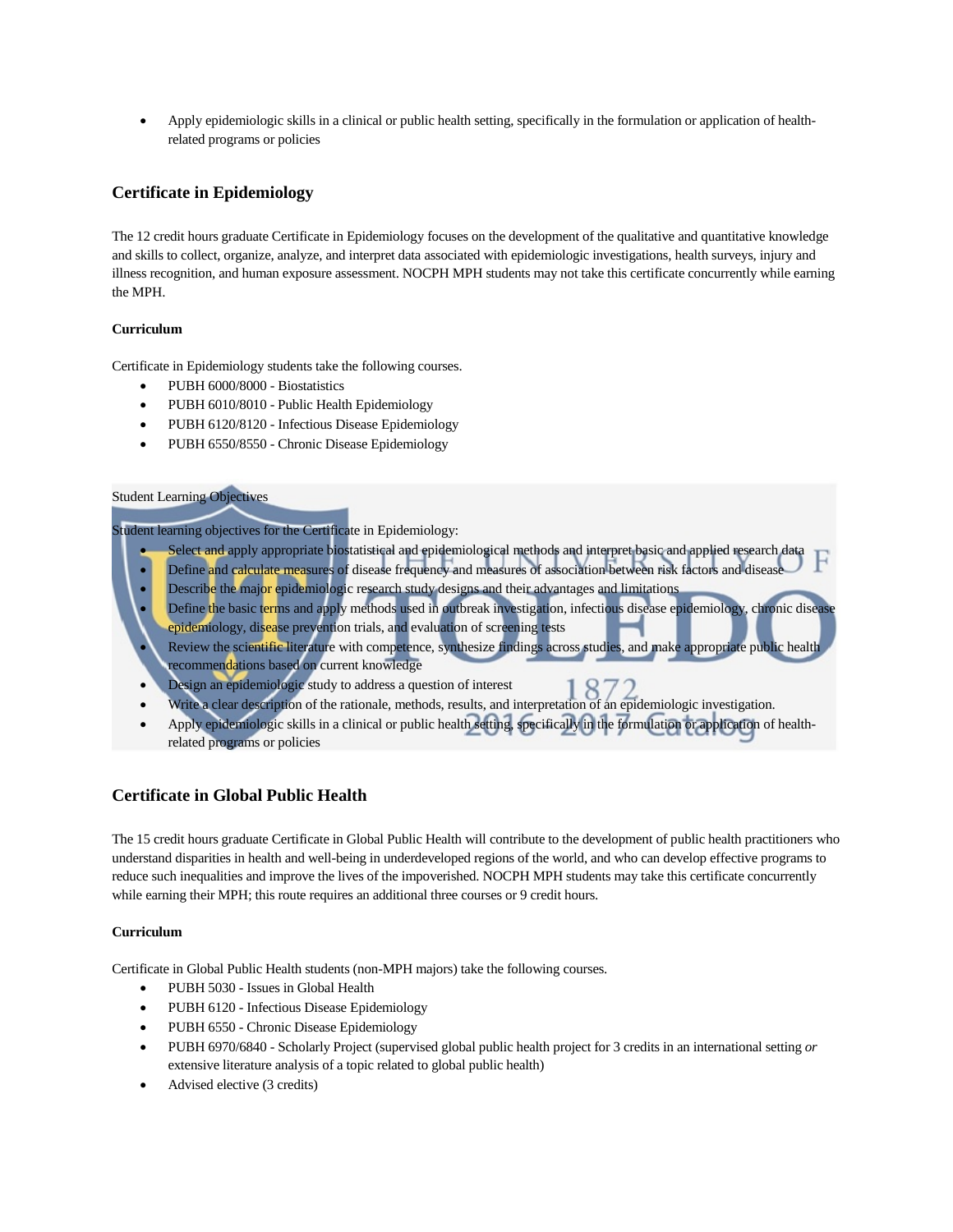Certificate in Global Public Health students (MPH majors) take the following courses.

- PUBH 5030 Issues in Global Health
- PUBH 6120 Infectious Disease Epidemiology or PUBH6550 Chronic Disease Epidemiology o PHEP majors must substitute an advised elective for PUBH6120 or PUBH6550
- PUBH 6970/6840 Scholarly Project (supervised global public health project for 3 credits in an international setting *or* extensive literature analysis of a topic related to global public health)

#### Student Learning Objectives

Student learning objectives for the Certificate in Global Public Health:

- Summarize the major types and magnitude of global health and environmental problems in developing nations
- Describe the roles of government, globalization, politics, war, famine, disaster, climate change, migration, and other factors on the health, environment, and well-being of people of developing nations
- Summarize the different roles of large and small organizations and institutions in addressing global health problems
- Develop and apply effective programs, methods, and approaches to improve global health and the environment
- Appreciate the cultural differences between Americans and developing nations and be sensitive to other cultures

## **Certificate in Occupational Health**

The 15 credit hours graduate Certificate in Occupational Health provides education and training focused on scientific, technical, regulatory, and administrative principles and practices for preventing and controlling worker and community exposures to physical (e.g., noise, radiation), chemical (e.g., toxic), and biological (e.g., infectious, allergenic, intoxicating) agents and ergonomic factors that can cause human illness. The profession focuses on prevention of exposure or occurrence and mitigation of factors and agents that contribute to illness and jury to workers and other members of the community. Occupational health professionals also have the education and training applicable to preparedness for, and response to natural disaster and intentional terrorist events. NOCPH MPH students may take this certificate concurrently while earning their MPH, except for ENVH majors.

1872

#### Curriculum

Certificate in Occupational Health students take the following courses.

- PUBH 5020 Occupational Health Science, Regulations, and Management
- Catalog PUBH 5310 - Chemical Agents - Toxicity, Evaluation, and Control -
- PUBH 5410 Air Contaminant Modeling, Ventilation, and Respiratory Protection
- PUBH 5620 Physical Agents Effects, Evaluation, and Control
- One of the following five courses
	- o PUBH 5060 Occupational Safety Science, Regulations, and Management
	- o PUBH 5160 Environmental Health Science, Regulations, and Management
	- o PUBH 5260 Hazardous Materials and Emergency Response
	- o PUBH 6000 Biostatistics
	- o PUBH 6010 Public Health Epidemiology

#### Student Learning Objectives

Student learning objectives for the Certificate in Occupational Health:

- Identify agents, factors, and stressors generated by and/or associated with defined sources, unit operations, and/or processes
- Describe qualitative and quantitative aspects of generation of agents, factors, and stressors
- Describe physiological and/or toxicological interactions of physical, chemical, biological, and ergonomic agents, factors, and/or stressors with the human body
- Recommend and evaluate engineering, administrative, and personal protective equipment controls and/or other interventions to reduce and eliminate hazards
- Demonstrate an understanding of applicable business and managerial practices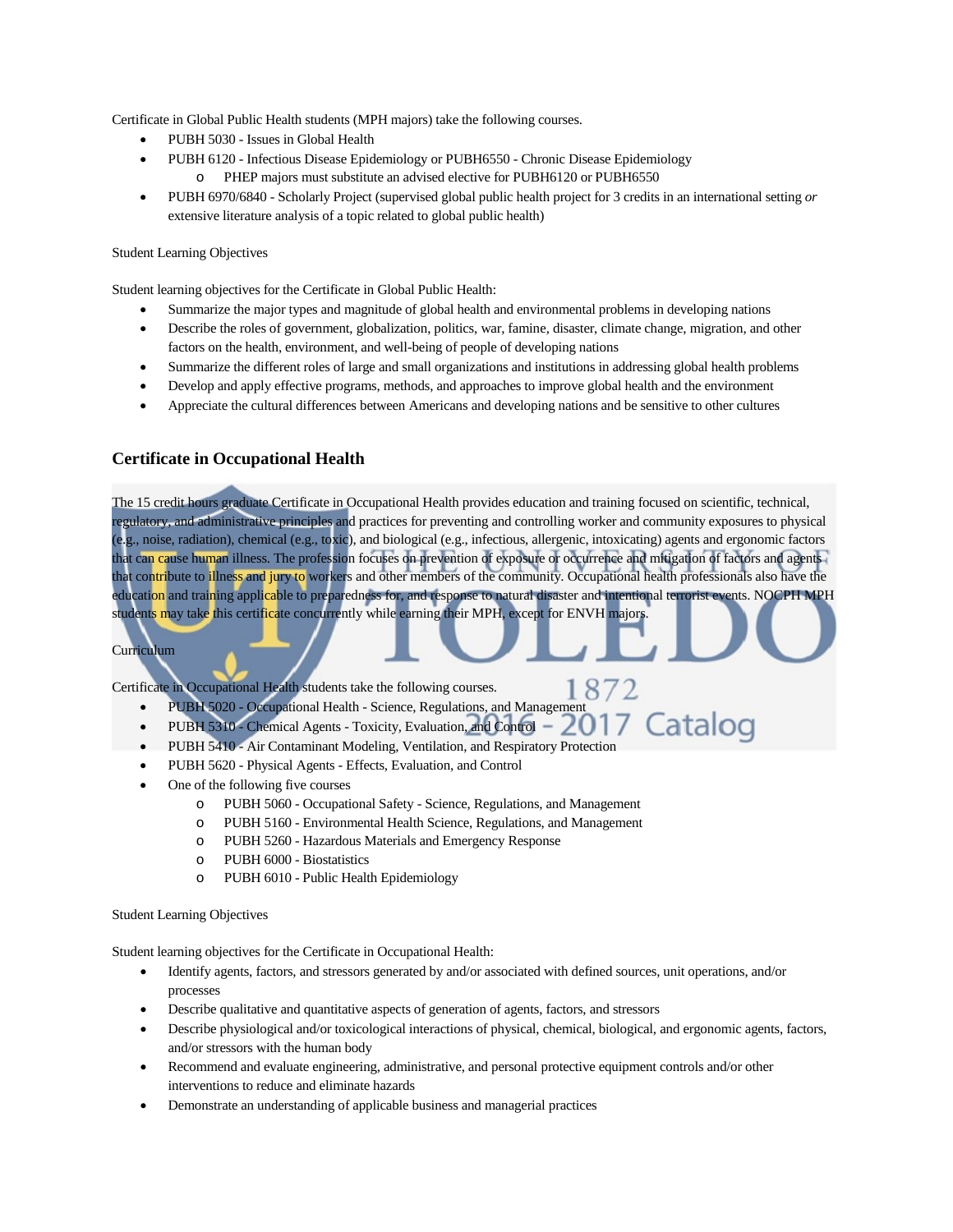• Interpret and apply applicable occupational and environmental regulations

### **Certificate in Public Health and Emergency Response**

The 12 credit hours graduate Certificate in Public Health and Emergency Response focuses on the characteristics and human health impacts of biological, chemical, and radiological agents; personal protective equipment and decontamination; site monitoring instrumentation and methods; epidemiological investigation and surveillance; and , applicable regulatory standards and recommended professional guidelines for incident recognition, response, and control. NOCPH MPH students may not take this certificate concurrently while earning the MPH.

#### **Curriculum**

Certificate in Public Health and Emergency Response students take the following courses.

- PUBH 5260 Hazardous Materials and Emergency Response
- PUBH 6000 Biostatistics
- PUBH 6010 Public Health Epidemiology
- One of the following five courses
	- o PUBH 5310 Chemical Agents Toxicity, Evaluation, and Control
	- o PUBH 5520 Biological Agents Pathogenicity, Evaluation, and Control
	- o PUBH 5700 Risk Assessment, Management, and Communication
	- o PUBH 6030 Advanced Epidemiology
	- o PUBH 6120 Infectious Disease Epidemiology

#### Student Learning Objectives

Student learning objectives for the Certificate in Public Health and Emergency Response: Apply fundamental and advanced principles of statistics, epidemiology, environmental health science, and occupational

**IVERSITY** 

- health science to real-world public health issues and problems
- Objectively and subjectively assess chemical, biological, and physical agents classified as hazardous to humans health (including terrorism agents)  $\circ$
- Conduct fundamental sample collection of media contaminated with hazardous chemical, biological, and physical agents
- Critically analyze and interpret statistical, epidemiological, toxicological, and communicable disease information for prevention and remediation program development and implementation
- Collect and evaluate applicable information to conduct disaster preparation/planning

## **Certificate in Contemporary Gerontological Practice**

*Barbara Kopp Miller, Ph.D., administrative director, Center for Successful Aging*

The Graduate Certificate in Contemporary Gerontological Practice at the University of Toledo is offered through the Center for Successful Aging and is designed to provide knowledge about contemporary issues in gerontology and geriatrics and prepare individuals for working with older adults and their families in the current interprofessional health care system.

A unique feature of the Certificate Program is the delivery system. Recognizing that individuals continually balance personal and professional responsibilities, the courses are accessible "24/7" through distance education methods. The five course curriculum is focused on meeting the educational needs of health care professionals and students through effective and innovative educational methods. Minimum credits required for the Certificate in Contemporary Gerontological Practice is 15 credits.

#### **Curriculum**

- Semester I Fall
- GERO 5400 Health and Aging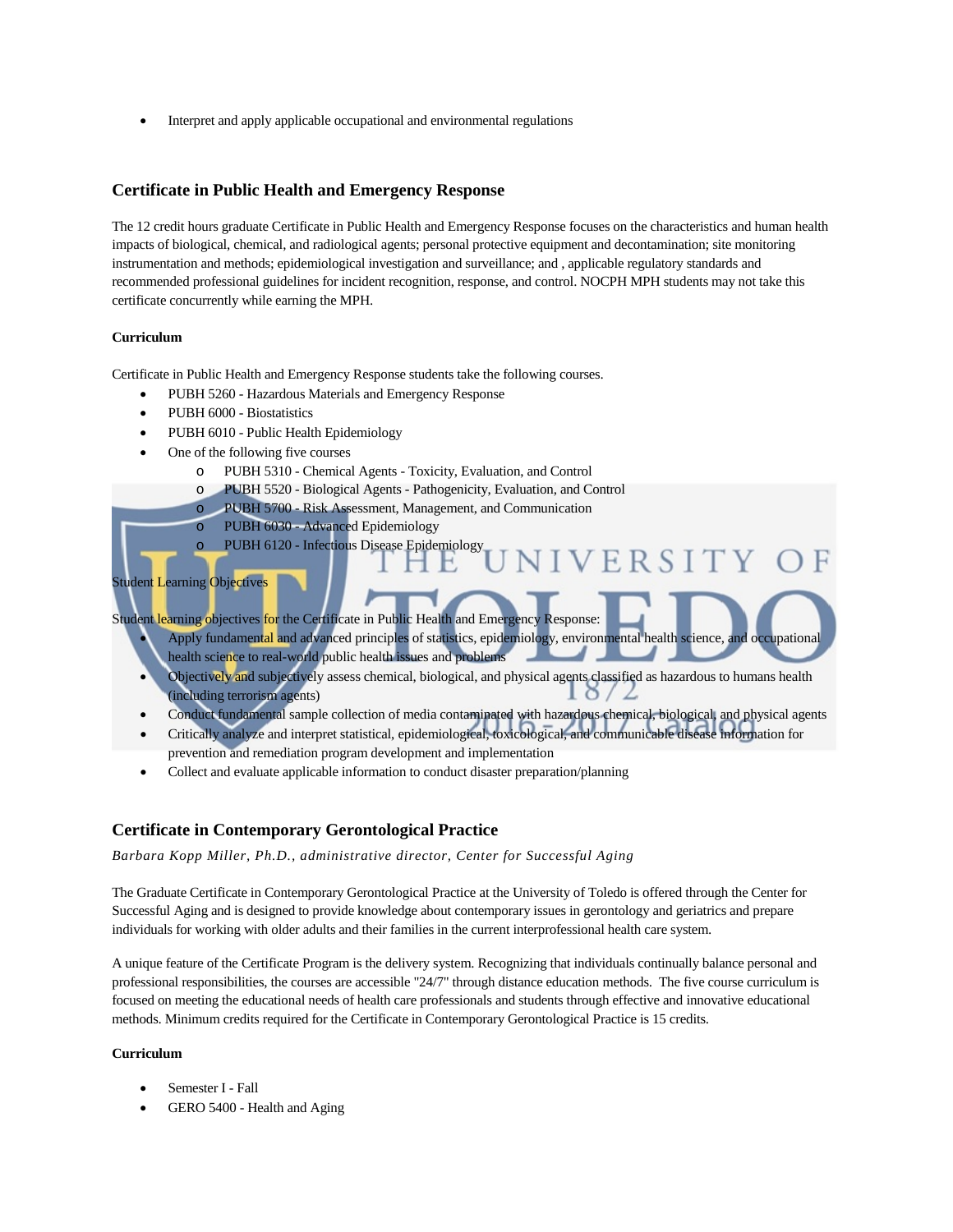- GERO 5410 Issues in Contemporary Gerontological Practice
- Semester II Spring
- GERO 5420 Grief and Bereavement Issues in Older Adulthood
- GERO 5430 Funding and Resource Generation for Older Adult Programming
- Semester III Fall, Summer, Spring
- GERO 5440 Guided Independent Study in Gerontological Practice o (Offered Fall, Spring and Summer)

#### **Admission**

Students are admitted for fall or spring semesters. The application deadline is July 1 for fall admission and November 1 for spring admission. To be considered for admittance into the program, a candidate must:

- Hold a bachelor's degree from an accredited college or university with a minimum 3.0 undergraduate grade point average. Degrees in progress will be considered. Official transcripts are required;
- Submit two online letters of recommendation;
- Submit a completed online application and the accompanying application fee.

Only online applications through the College of Graduate Studies are accepted.

Students who are currently enrolled in a program at the University of Toledo may apply to the Graduate Certificate Program by submitting an online Request to Add a Graduate Certificate Form. Students will also need to complete a Plan of Study form. The student must be in good standing in her or her current degree. (The accompanying fee is waived.)

## **Certificate in Disaster Medicine and Preparedness**

Students will receive training and education related to preparing communities for and responding to any disaster. Apart from synchronous and asynchronous didactic education, the learner will participate in tabletop scenarios, functional exercises, and skill labs, taking full advantage of the University of Toledo's Jacobs Inter-professional Immersive Simulation Center. This will include weekly exercises, a live, simulated response to a tornado and triaging of victims, and hospital evacuation exercises. Students will receive online and in-person training with the Incident Command System (ICS). Additional skills will be interwoven throughout this program including patient assessment, splinting, suturing, tourniquet application, START and SALT triage, personal protective equipment (PPE) application, decontamination, and more.

The certificate's strength is its commitment to interdisciplinary education where students from the various health disciplines (e.g. medicine, physician assistant, pharmacy, nursing, EMS, PT, OT, RT, etc.) can work with public health students and where everyone can obtain a better perspective of what each discipline does and how they can form comprehensive health care teams when a disaster occurs. Minimum required credit hours for completion is 12.

#### **Curriculum**

- PUBH 6640/8640 Issues in Public Health (offered Fall and Spring)
- PUBH 6500/8500 Disaster Preparedness and Response: The Essentials (offered Fall)
- PUBH 5260 Hazardous Materials and Emergency Response (offered Summer)
- PUBH 6560/8560 Interdisciplinary Crisis Management for Medical and Public Health Professionals (offered Spring)

## **Doctor of Philosophy in Health Education**

The doctoral degree program in health focuses on advanced study and research in community/health education. The program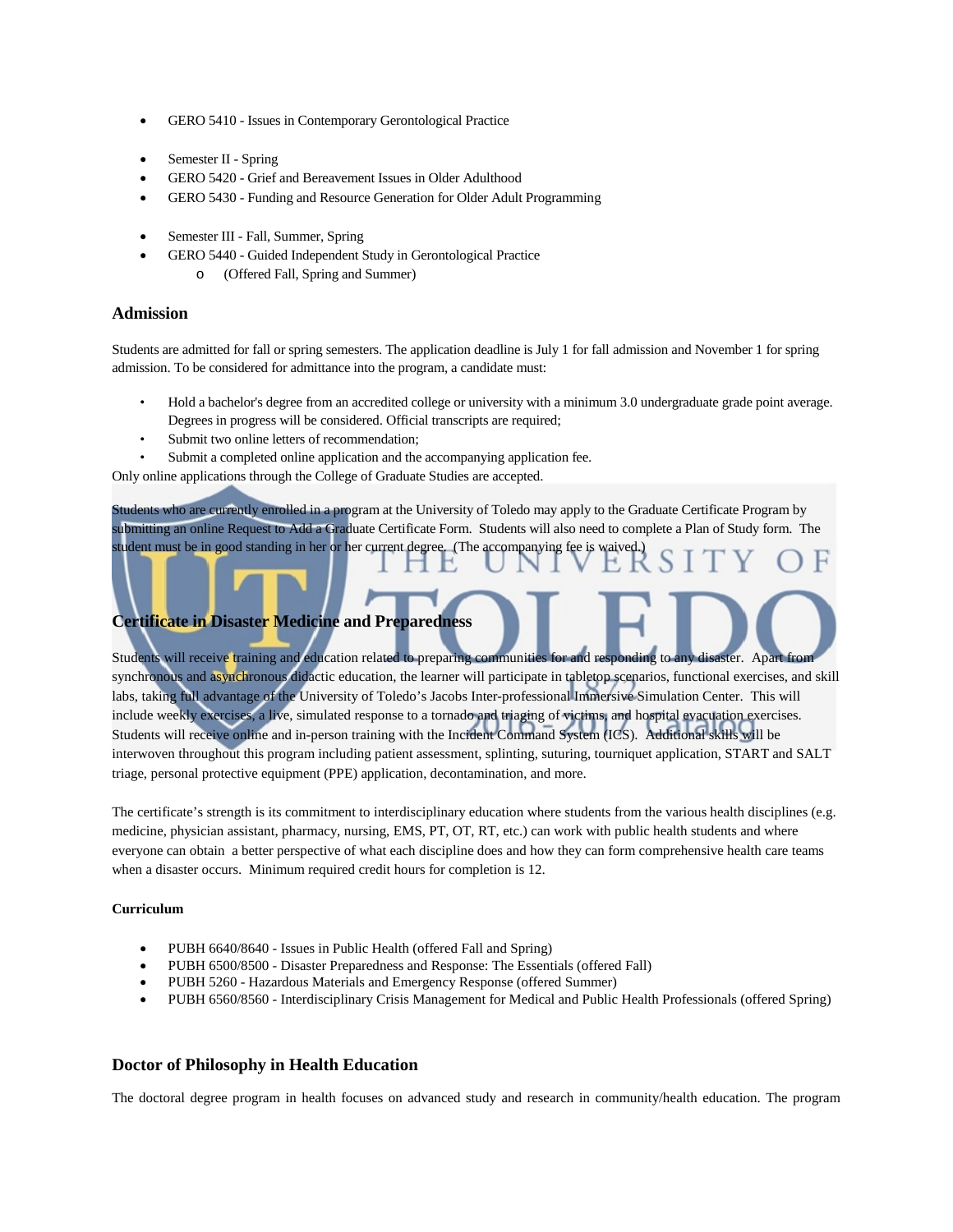prepares advanced students to contribute to the field of health through research. Although research and health courses are required, the program is individualized through selection of a cognate and elective courses to develop each student for leadership roles in universities, public service or the private health sector.

## **Admission**

Admission to the program includes completion of a master's degree from an accredited institution. In addition to the College of Graduate Studies requirements, evaluation of applicants is based on the following criteria:

- completion of the GRE;
- a clearly defined statement of purpose that specifies the area of specialization within the degree program;
- a minimum of three letters of reference from faculty members with specific expertise in health who have worked with the applicant in an academic setting;
- evidence of research and/or writing ability through a master's thesis, project, paper, report, publication or paper presented to a professional society will be considered;
- international applicants must submit a TOEFL score of 550 or higher

Prospective students should contact the department for further information.

## **Program of Study**

The program requires 12 credits of research core courses, 27 hours of specified health education courses, 12 hours from a related field to fulfill the cognate, 9 credits of approved electives based on the student's needs and interests, a portfolio, and a dissertation that contributes to the field of health education.

## **Program of study for the doctor of philosophy in health education**

## **General Core Requirements** (12 credit hours)

- **HEAL 8880 Scientific Writing in Health**
- RESM 8120 Quantitative Methods II
- RESM 8320 Research Design
- -2017 Catalog **RESM 7330, 8130, 8160, 8350 or PUBH 8700 (selection**)

1872

## **Required Courses** (27 hours)

- HEAL 8000 Professional Issues in Health Education
- HEAL 8200 Methods and Materials in Public Health
- HEAL 8300 Community Health Organization
- HEAL 8360 Applied Survey Research in Health
- HEAL 8460 Health Promotion Programs
- HEAL 8600 Health Behavior
- HEAL 8640 Issues in Public Health
- HEAL 8800 Evaluation of Health Programs
- HEAL 8900 Grant Writing

#### **Elective Courses** (9 hours)

Student must consult with advisor and program committee to select elective courses.

#### **Cognate Area** (12 hours)

Student must consult with advisor and program committee to specify courses for cognate area.

### **Doctoral Dissertation** (10 hours)

An opportunity exists for graduate students interested in pursuing a joint OTD/PhD degree in Occupational Therapy and Health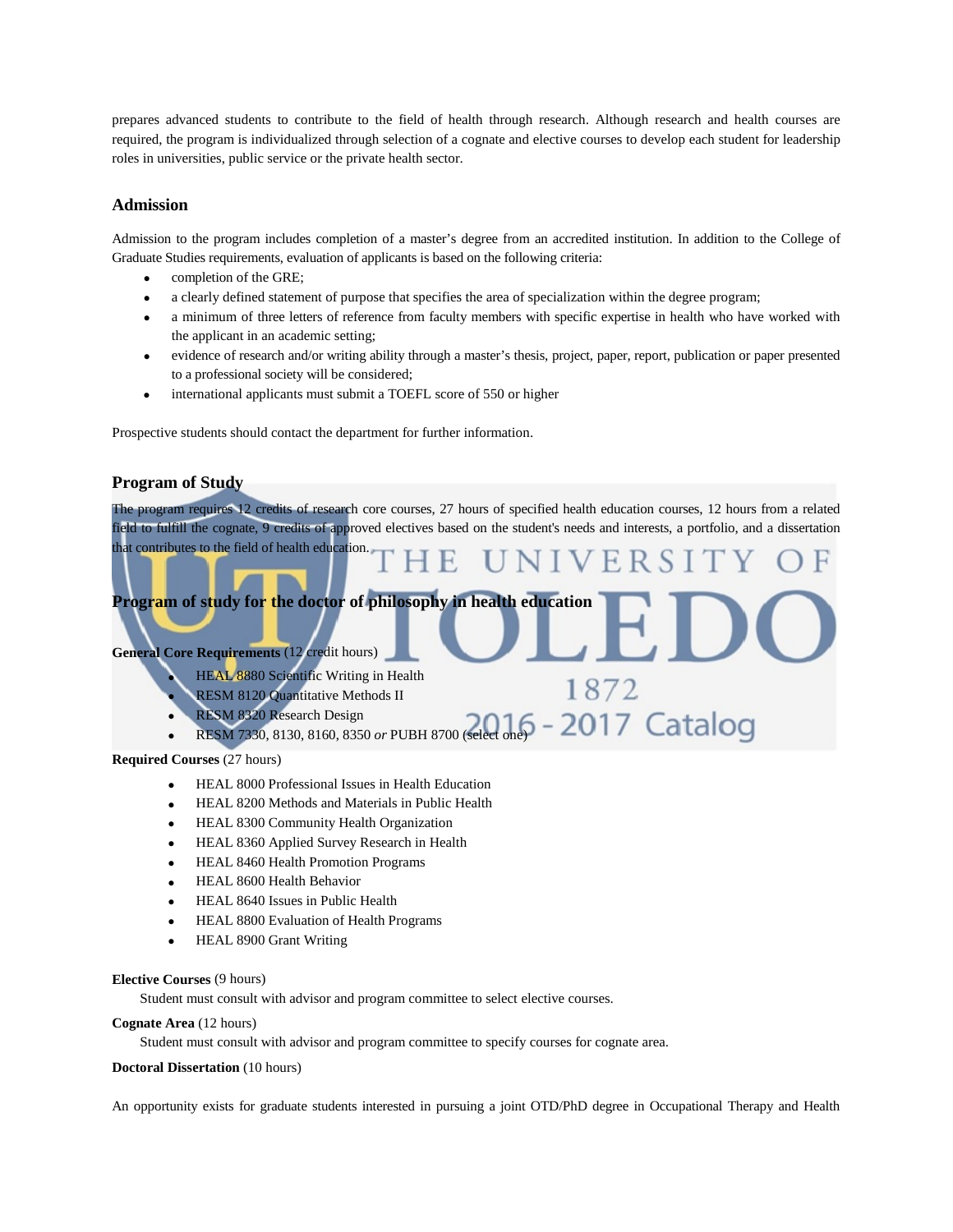Education. This joint degree program provides occupational therapy students with the clinical practice, advocacy, leadership, research, and scholarship skills needed to pursue careers in higher education. The occupational therapy program provides detailed description of the application process and curriculum. Opportunities also exist for students to take related graduate level courses across campus that lead to certification (e.g., biostatistics and epidemiology, gerontological practice, occupational health, public health and emergency response).

## **SCHOOL OF EXERCISE AND REHABILITATION SCIENCES**

#### *RUTHIE KUCHAREWSKI, chair*

The school of exercise and rehabilitation sciences offers graduate programs leading to the master of science in exercise science (M.S.E.S.) and the doctor of philosophy in exercise science (Ph.D.) degrees. These programs involve a combination of courses, seminars, clinical experiences and research that is intended to prepare individuals for a wide range of careers that relate to exercise science. Involvement in research is emphasized throughout the program.

In the recreation professions, the master of arts in recreation and leisure studies with specializations in recreation administration or recreational therapy is available.

A dual doctoral degree program leading to the doctor of philosophy in exercise science is available for students admitted to the occupational therapy doctorate or the doctorate of physical therapy. Please see those programs which are located in school of exercise and rehabilitation sciences.

## **Master of Science in Exercise Science**

The school of exercise and rehabilitation sciences offers programming at the graduate level leading to the master of science in exercise science (MSES) degree. Students may choose to specialize in athletic training, biomechanics, or exercise physiology. These specializations involve a combination of courses, seminars, clinical experiences, and research that is intended to prepare individuals for a wide range of careers and advanced study in exercise science and related fields.

#### **Admission**

- previous academic training: admitted students will typically have an undergraduate degree in exercise science or a closely related area ర
- academic record: applicants with an undergraduate GPA above 2.75 will be considered for admission; 3.0 in the last 60 hours of the undergraduate program is recommended  $\Box$
- scores on the Graduate Record Exam (GRE)
- letters of recommendation: three letters are required from individuals qualified to assess the individual's potential for success in graduate education, faculty members with specific expertise in kinesiology or closely related area are recommended
- area of study: all applicants must identify their intended area of study within the MSES program.

Admission is competitive. A selected number of students are admitted to each specialization program area depending on space. Goals and mission statements for the students can be found at:

<http://www.utoledo.edu/healthsciences/depts/kinesiology/gradatprogram/mission.html>

## **Requirements for Athletic Training Program**

Program information for the Graduate Athletic Training Education Program can be found on our website: [http://www.utoledo.edu/healthsciences/depts/kinesiology/gradatprogram/ProgramInfo.html.](http://www.utoledo.edu/healthsciences/depts/kinesiology/gradatprogram/ProgramInfo.html) Admission requirements for the academic program are as follows:

- 1. Graduation from a CAATE accredited undergraduate or entry-level master's Athletic Training education program;
- 2. Certification or eligibility for certification by the NATABOC;
- 3. Eligibility for Ohio Athletic Training licensure; and
- 4. Attainment of a 3.0 cumulative GPA, and a 900 combined score on the GRE are preferred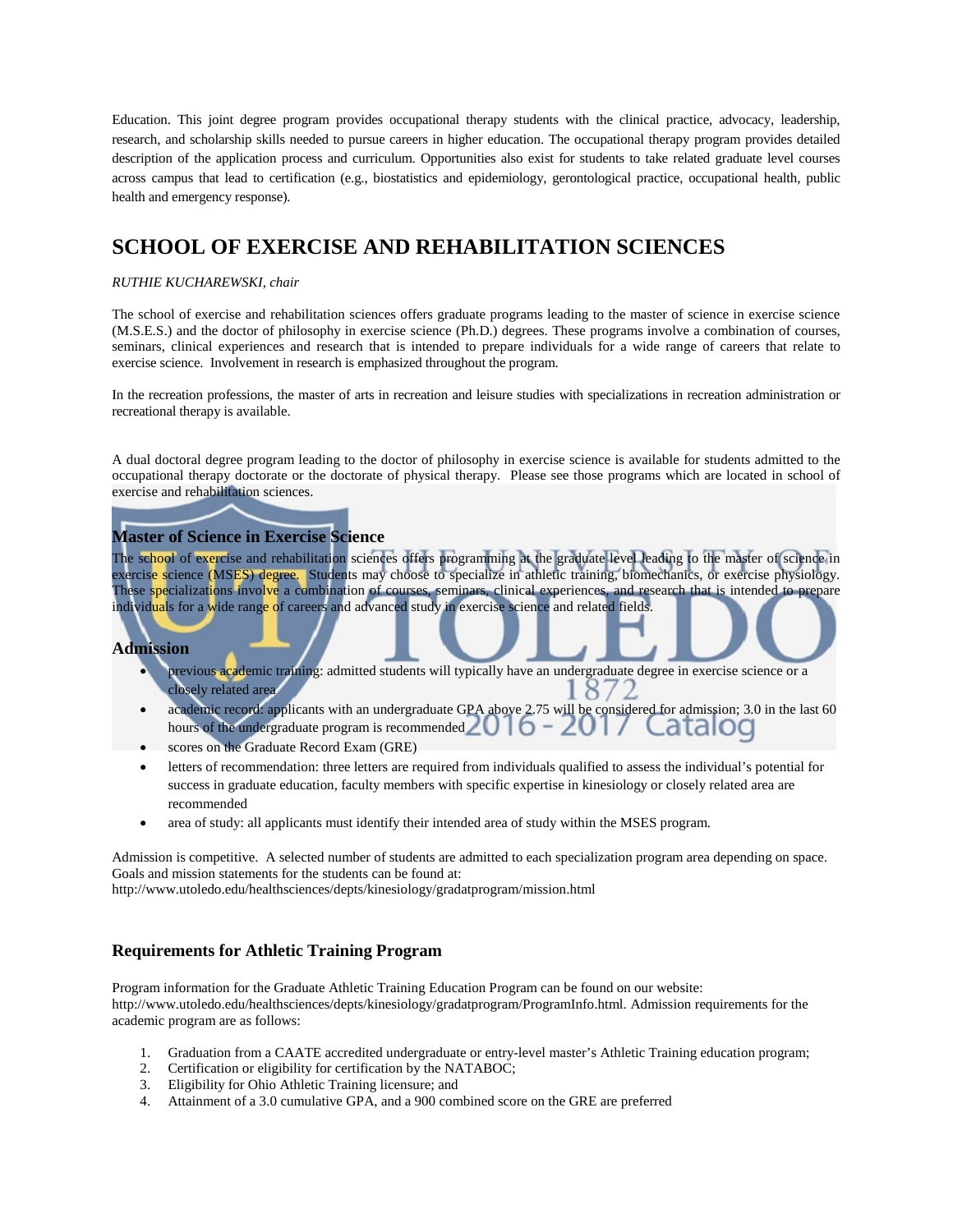Students must have verification of Hepatitis B, MMR, TDap, Varicella, 2 step PPD as well as annual intradermal test. Background checks may be required for experiences at specialized sites. Students are responsible for their own transportation to their clinical sites.

Admission does not guarantee a graduate assistantship in clinical practice, which may have additional requirements. If students desire a graduate assistant position, they must meet the requirements set for a certified and licensed Athletic Trainer (see: [www.nata.org](http://www.nata.org/) an[d http://otptat.ohio.gov/AthleticTrainersSection.aspx\)](http://otptat.ohio.gov/AthleticTrainersSection.aspx).

## **Program of study for the master of science in exercise science**

The MSES program typically requires 33 - 36 credits to complete. A student's curriculum will include a combination of courses, seminars, independent study, and research. While many students choose to complete a thesis as part of this curriculum, a nonthesis option is available. Full-time students typically are able to complete the programs in two years.

All prospective applicants are encouraged to contact a faculty member in their area of specialization to discuss their interests and plans.

**VERSITY** 

## **Program of study for the master of science in exercise science: athletic training specialization (36 cr minimum)**

#### **Required Core Courses (6 cr)**

- KINE 6100 Physiology of Exercise
- KINE 6130 Biomechanics of Human Motion

## **Specialization (18 cr) from**

- KINE 6200 Biomechanics Instrumentation
- KINE 6660 Evidence Based Practice
- KINE 6670 Pathomechanics of Injury
- KINE 6680 Interventions in AT
- KINE 6720 Anatomical Concepts

## **KINE 6990 Independent Study: Teaching Experience**

## **Required Research/Capstone Experiences (12 cr)**

- KINE 5110 Measurement and Statistical Inference or RESM 5110 Quantitative Statistics I
- KINE 6230 Scientific Writing and Research Methods
- KINE 6960 Master's Thesis (6 cr minimum option) 2016 2017 Catalog

## **Program of study for the master of science in exercise science: biomechanics specialization (36 cr minimum)**

#### **Required Core Courses (6 cr)**

- KINE 6100 Physiology of Exercise
- KINE 6130 Biomechanics of Human Motion

#### **Specialization (18 cr) from**

- KINE 6200 Biomechanics Instrumentation
- KINE 6300 Human Locomotion
- KINE 6670 Pathomechanics of Injury
- KINE 6930 Seminar
- KINE 6990 Independent Study
- MIME 5230 Dynamics of Human Motion

## **Required Research/Capstone Experiences (12 cr)**

- KINE 5100 Measurement and Statistical Inference *or*
- RESM 5110 Quantitative Statistics I
- KINE 6230 Scientific Writing and Research Methods
- KINE 6960 Master's Thesis (6 cr minimum option)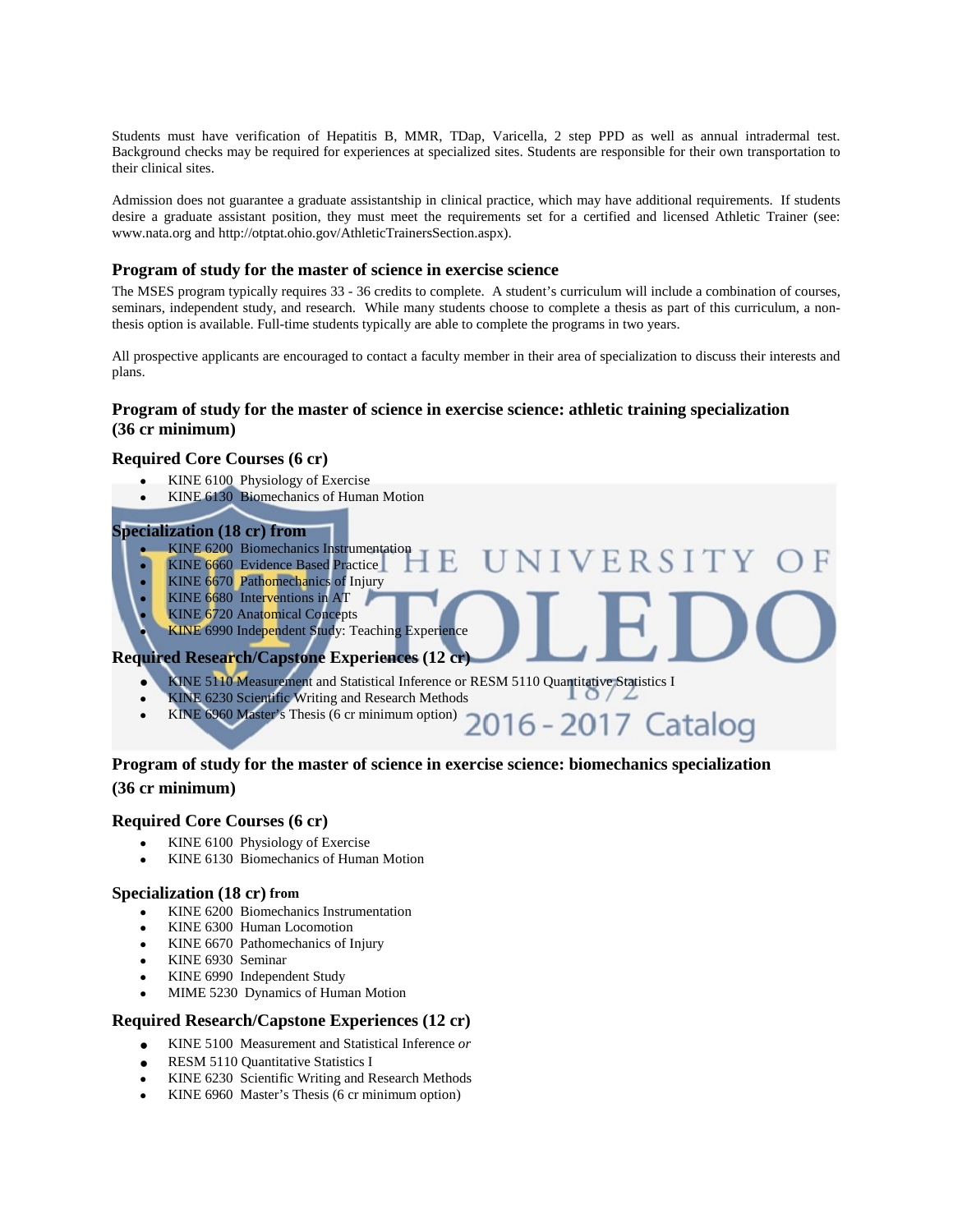## **Program of study for the master of science in exercise science: exercise physiology specialization (36 cr minimum)**

### **Required Core Courses (6 cr)**

- KINE 6100 Physiology of Exercise
- KINE 6130 Biomechanics of Human Motion

### **Specialization (18 cr)**

- KINE 6420 Cardiopulmonary Exercise Physiology
- KINE 6430 Environmental Physiology
- KINE 6440 Exercise Metabolism and Endocrinology
- KINE 6550 Laboratory Techniques
- KINE 6560 Skeletal Muscle Biology
- KINE 6930 Seminar
- KINE 6990 Independent Study

### **Required Research/Capstone Experiences (9 cr)**

- KINE 5100 Measurement and Statistical Inference *or*
- RESM 5110 Quantitative Statistics I
- KINE 6960 Master's Thesis (6 cr minimum option)

## **Program of study for the master of science in exercise science: non-thesis option**

R S

1872

6-2017 Catalog

## **(36 cr minimum)**

## **Required Core Courses (6 cr)**

## • KINE 6100 Physiology of Exercise

**KINE 6130 Biomechanics of Human Motion** 

## **Specialization (18 cr)**

- KINE 6420 Cardiopulmonary Exercise Physiology
- KINE 6430 Environmental Physiology
- KINE 6440 Exercise Metabolism and Endocrinology
- KINE 6550 Laboratory Techniques
- KINE 6560 Skeletal Muscle Biology
- KINE 6930 Seminar
- KINE 6990 Independent Study

#### **Required Capstone Experiences (minimum 6 cr)**

- KINE 5100 Measurement and Statistical Inference *or*
- RESM 5110 Quantitative Statistics I
- KINE 6990 Indpendent Study

## **Master of Arts in Recreation and Leisure: Recreation Administration or Recreation Therapy**

The recreation and leisure studies (RLS) program offers advanced study beyond the baccalaureate level in recreation and leisure studies with emphasis in recreation administration or recreational therapy. The graduate degree offers students the ability to focus on areas of interest while obtaining skills beyond the entry level. Advanced coursework challenges the student to investigate personal philosophies as they relate to the delivery of leisure services.

#### **Admission**

Students enrolling in the master of arts in recreation and leisure must meet the following minimum admission requirements: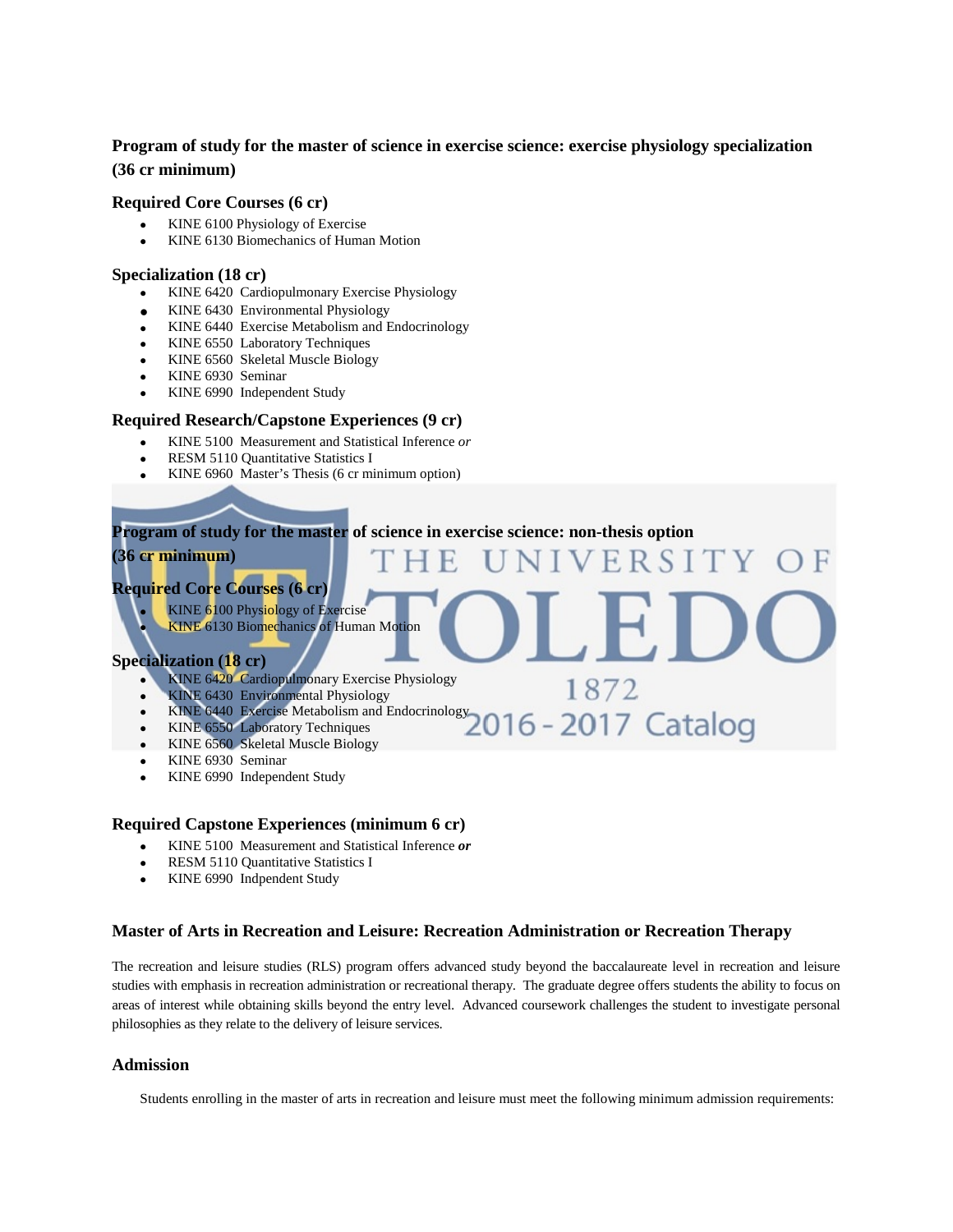- A bachelor's or professional degree earned from a department of approved standing and granted by an accredited college or university.
- A 2.70 or equivalent Grade Point Average (GPA) for all previous undergraduate academic work.
- Prerequisite academic work that indicates the applicant should be able to pursue effectively the master of arts in recreation and leisure studies.
- Proof of health and accident insurance.
- Satisfactory scores on the Test of English as a Foreign Language (TOEFL) if from a country where English is not the primary language.

### **Requirements**

For the degree in recreation administration, immunizations, background checks, and a "fit for duty" test may be required by host agencies for internships. Students must provide their own transportation to internship sites. More information can be found at: [http://www.utoledo.edu/healthsciences/depts/health\\_rec/recleisure/index.html](http://www.utoledo.edu/healthsciences/depts/health_rec/recleisure/index.html)

Students in the recreation therapy program must provide verification of immunizations: Mantoux, Rubella Titer/Roseolla (MMR), Hepatitis B status as well as current CPR certification. Additional immunizations may be required by host agencies for clinicals or internships. Host agencies may also require background checks and/or "fit for duty" tests. Students must provide their own transportation to volunteer, clinical or internship sites. More information can be found at: [http://www.utoledo.edu/healthsciences/depts/health\\_rec/rectherapy/index.html](http://www.utoledo.edu/healthsciences/depts/health_rec/rectherapy/index.html)

## **Summary of Recreation and Leisure Studies Technical Standards**

Students completing the master's degree in recreation and leisure studies must possess/demonstrate the competencies needed for the provision of recreation and/or recreation therapy services at the administrative level. Students must understand the context of recreation services in contemporary society, be able to identify and adapt to the issues and trends effecting the recreation profession and the communities in which services are provided, demonstrate the ability to be effective administrative leaders and effective fiscal resource managers, as well as demonstrate the ability to competently engage in the evaluation of programs and services. Students must also demonstrate the capacity to engage in critical thinking and effective problem solving and decision making. In addition, students must demonstrate the ability to apply the aforementioned knowledge and skills from a multicultural, inclusive, and nondiscriminatory perspective.

## **Program of study for the master of arts in recreation and leisure** 2016 - 2

The program leading to the master's degree allows students to choose service learning projects, internships, or research activities that will prepare them for successful careers in the field. The program includes a research core, recreation core, and specific courses and electives in the student's area of concentration. A minimum of 30 credits is required for the degree with a plan of study submitted and approved during the first semester of matriculation. For further information, please contact eric.longsdorf@utoledo.edu.

Depending on student's goals and scheduling preference, the master's degree in the recreation and leisure concentration may be completed through a distance learning format.

## **Required Program Courses (15 Credit Hours)**

- \*RCRT 5310 Leisure Theory & Popular Culture
- \* RCRT 5320 Administration in Recreation & Recreation Therapy
- \* RCRT 5420 Research Methods in Recreation & Recreation Therapy
- \*RCRT 6000 Issues & Trends in Recreation & Recreation Therapy
- \*RCRT 6020 Financial Resources of Recreation & Recreation Therapy

\*Denotes online course availability.

## **Program Concentration**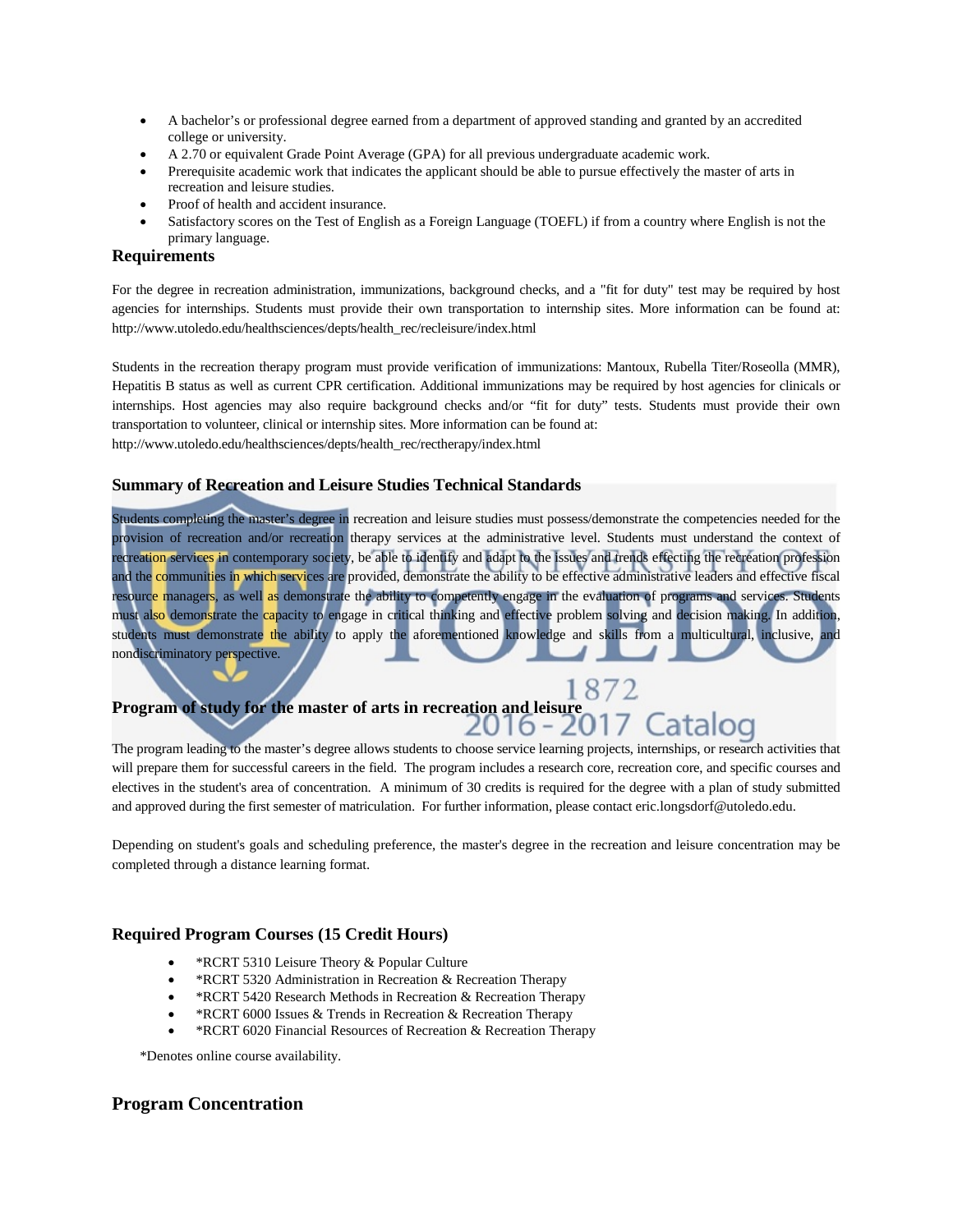#### **Select one (1) of the following Options: A or B**

#### **A. Recreation & Leisure (9 Credit Hours)**

Select three (3) courses from the following:

- \*RCRT 5100 Community Event Planning
- \*RCRT 5200 Planning & Promotion of Sport
- \*RCRT 5300 Inclusive Recreation & Recreation Therapy Services
- \*RCRT 5340 Leisure, Recreation & Aging
- \*RCRT 5410 Facility Planning & Design
- RCRT 5610 Adventure Programming in Recreation & Recreation Therapy
- RCRT 6990 Independent Study (Advisor Approval Required)
- 5000/6000 Level University Elective (Advisor Approval Required)

\*Denotes online course availability.

### **B. Recreation Therapy (35 Credit Hours)**



- RCRT 5620 RT Intervention: Animal Assisted Therapy
- RCRT 5630 Intervention: Therapeutic Activities
	- RCRT 5640 RT Intervention: Therapeutic Groups
	- RCRT 5660 RT Intervention: Relaxation & Stress Management
	- RCRT 5670 RT Intervention: Leisure Education
	- RCRT 5680 RT Intervention: Assistive Technologies & Techniques
- RCRT 5690 RT Intervention: Aquatic Therapy
- **RCRT 5720 Introduction to Therapeutic Recreation** 
	- RCRT 5730 Medical & Clinical Aspects of Therapeutic Recreation
	- RCRT 5750 Group Dynamics in Recreational Therapy
	- RCRT 5760 APIE in Recreation Therapy
	- RCRT 5790 Medical & Clinical Aspects of Therapeutic Recreation II
	- RCRT 5800 Clinical: Physical Rehabilitation
	- RCRT 5810 Clinical: Psychiatric Rehabilitation
	- RCRT 5820 Clinical: Intellectual Deficit/Developmental Disability
	- RCRT 5830 Clinical: Geriatric
	- Catalog RCRT 5860 RT Intervention: Therapeutic Fitness
	- RCRT 5870 Program Planning in Recreational Therapy
	- RCRT 5900 RT Intervention: Therapeutic Arts
	- RCRT 5910 RT Intervention: Horticulture Therapy

\*Denotes online course availability.

## **Capstone Option (6 Credit Hours)**

#### **Select one (1) of the following Options: A, B, or C.**

#### **Option A:**

- RCRT 5940 Internship in Recreation & Leisure *or*
- RCRT 6940 Internship in Recreation Therapy

#### **Option B:**

- RCRT 6920 Master's Project in Recreation & Leisure
- Select one research/statistics course from the following:
- RESM 5110 Quantitative Methods I *or*
- SOC 5290 Social Research Statistics

#### **Option C:**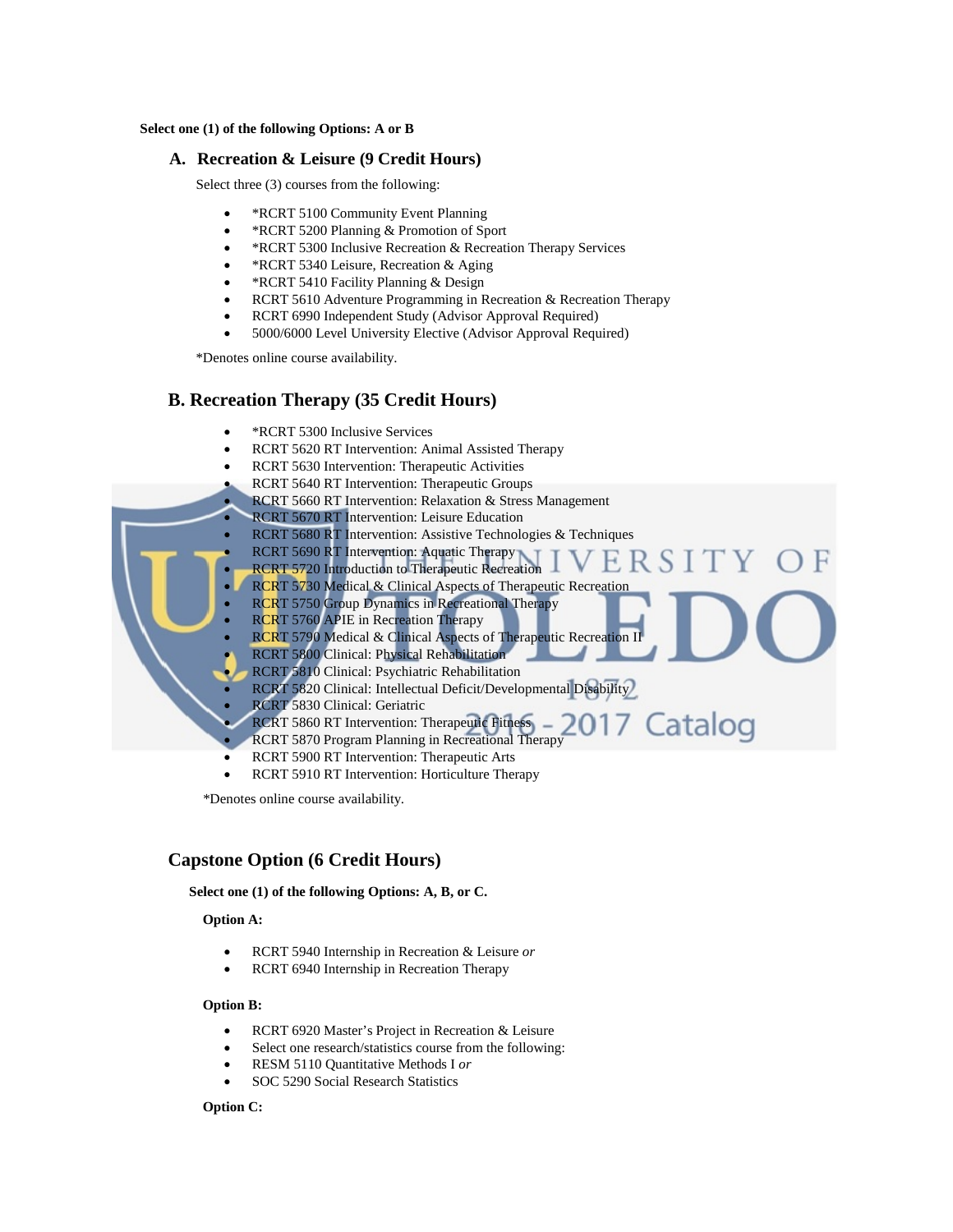- RCRT 6960 Master's Thesis in Recreation & Leisure
- Select one research/statistics course from the following:
- RESM 5110 Quantitative Methods I *or*
- SOC 5290 Social Research Statistics

## **Doctor of Philosophy in Exercise Science**

The school of exercise and rehabilitation sciences provides qualified students with the opportunity to pursue coursework and research leading to the doctor of philosophy in exercise science. Students work closely with a faculty mentor to design a program that is consistent with the mentor's research focus and that meets the unique needs of the student. This includes courses, seminars, independent study and research, and may reflect a secondary area of specialization (cognate) that some students choose to pursue. Areas of research include: muscle physiology, cardiovascular physiology, biomechanics of human movement, sports injury and rehabilitation. Typically, graduates of this program go on to pursue careers in higher education teaching and research or postdoctoral research in areas relating to their doctoral specialization.

A unique feature of the program is the possibility for students in the university's doctorate in physical therapy and the occupational therapy doctorate programs to combine either of these programs with work leading to the completion of the doctor of philosophy in exercise science degree. This option is ideal for students who wish to pursue a career in academics and research relating to physical or occupational therapy.

#### **Admission**

Prospective students are considered for admission to the doctoral program on the basis of the following:

- the individual's previous academic training: admitted students will typically have a master's degree in exercise science or a closely related area.
- the individual's academic record: the applicant's undergraduate and graduate academic record should demonstrate the ability for high-level scholarship.
- the applicant's scores on the Graduate Record Exam (GRE): applicants should have a combined (quantitative and verbal) GRE score above the 50 percentile and outstanding writing.
- the applicant's letters of recommendation: three letters are required from individuals qualified to assess the applicant's potential for success in doctoral education.
- the applicant's intended area of study: applicants must identify their intended area of study within the Ph.D. program and be selected as an advisee by faculty member working in that area.  $\Box$   $\Diamond$  /  $\angle$

Students enrolled in the first year of study in the doctor of physical therapy or the occupational therapy doctorate should apply for the doctor of philosophy in exercise science. In addition to the admission criteria above, a faculty member from the student's clinical doctoral program should provide a letter of recommendation and be willing to serve as mentor to the student.

## **Program of Study**

The doctor of philosophy in exercise science requires a minimum of 72 post-master's credits for completion; all students complete a dissertation as part of the degree process. Of the 72 credits, a minimum of 36 credits will be composed of coursework and an additional minimum of 36 credits will comprise dissertation. All prospective applicants should contact a faculty member in the department of kinesiology to discuss their interests and plans.

Students work closely with a faculty mentor to design a program that meets the unique needs of the individual. The program of study typically requires four years of full-time study. The dual degree program with the clinical doctoral degrees in occupational therapy and physical therapy provide a limited number of courses and competencies that meet the requirements of both degrees.

## **Occupational Therapy Program**

The occupational therapy program provides a sequence of coursework, field placements, and capstone experiences that culminate in the occupational therapy doctorate (OTD). The University of Toledo offered the first OTD in Ohio and the first OTD program in the nation at a public institution. The OTD program is accredited by the Accreditation Council for Occupational Therapy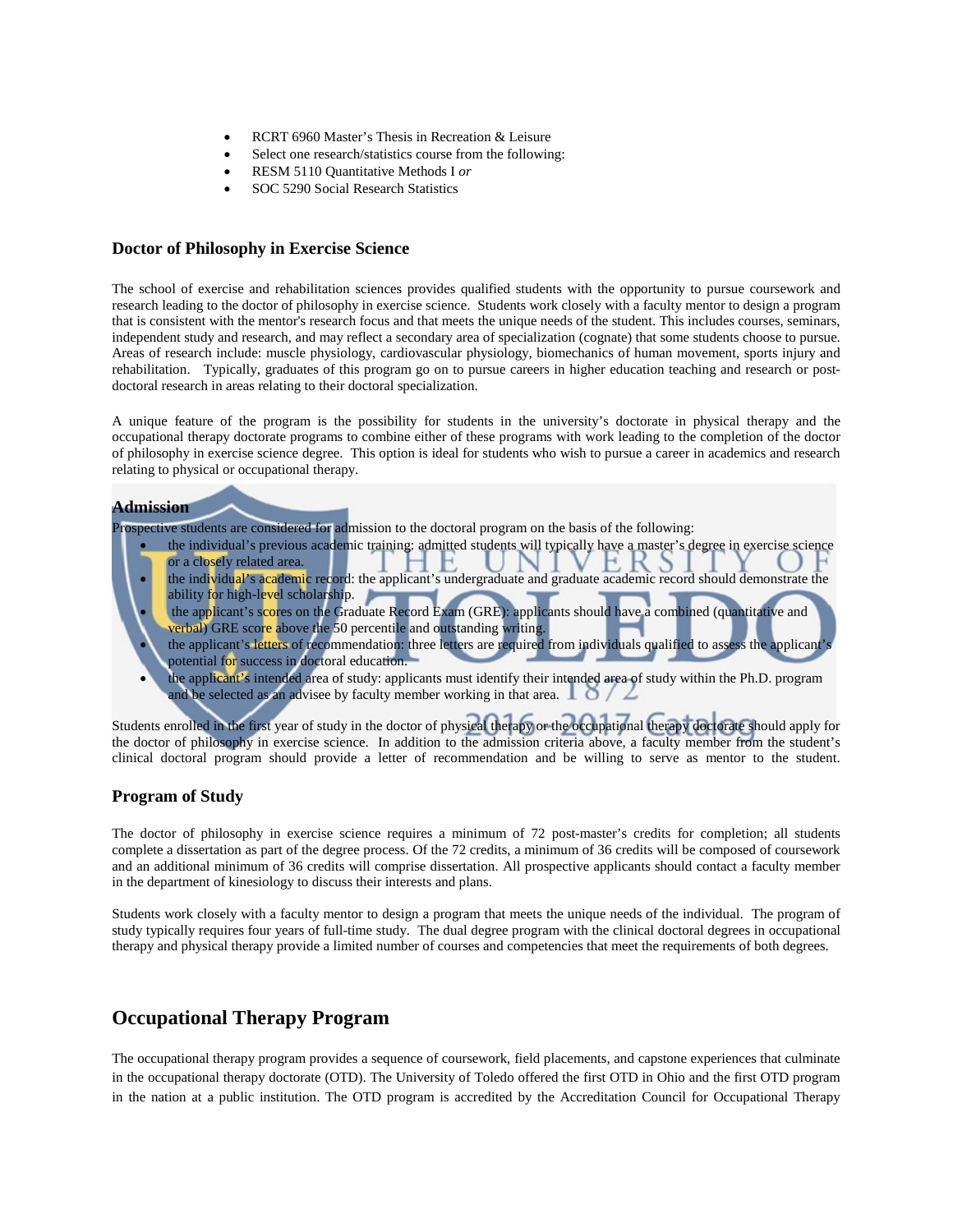Education of the American Occupational Therapy Association (4720 Montgomery Lane; Suite 200; Bethesda, MD20814-3449; 301.652.2682; [www.acoteonline.org\)](http://www.aota.org/Education-Careers/Accreditation.aspx). Graduates of the program will be eligible to sit for the national certification examination for the occupational therapist, administered by the National Board for Certification in Occupational Therapy (NBCOT). After successful completion of this exam, the graduate will be an occupational therapist, registered (OTR). In addition, most states require licensure to practice; however state licenses are usually based on the results of the NBCOT certification examination. A felony conviction may affect a graduate's ability to sit for the NBCOT certification examination or attain state licensure.

## **Occupational Therapy Doctorate (OTD)**

## **Admission**

Due to the sequential nature of the curriculum, matriculation to the OTD program occurs fall semester only. **Applications may be submitted after July 15th for admission the following academic year**. If you have questions, please contact us at [occtherapydoctorate@utoledo.edu](mailto:occtherdoctorate@utoledo.edu) or 419-530-6670.

## **The following criteria are used for admission:**

- Bachelor degree in any field of study; minimum 3.0 GPA must be completed prior to starting the program, NOT prior to application.
- GRE with minimum mean percentile rank of 33% across all three sections. If the undergraduate GPA is 3.5 or greater, the GRE is not required. Or, if the applicant has completed a master's degree with a GPA of 3.0 or more they DO NOT need to take the GRE.
- Completion of the OT Centralized Application System (OTCAS) and payment of fee.
- Completion of The University of Toledo's OTD supplemental application and payment of fee (including the<br>Prerequisite Completion Plan form and Writing Sample) Prerequisite Completion Plan form and Writing Sample).
	- Prerequisites: Applicants must receive a B- or better in all prerequisite courses. Prerequisite courses must be completed prior to starting the program, NOT prior to application:
		- o Introductory Biology (3 semester or 4 quarter credits)
			- Human Anatomy and Physiology (6 semester or 8 quarter credits). Lab required, however, if Anatomy and Physiology are taken as separate courses, we require a lab for Anatomy but not Physiology.
		- o Introduction to Psychology (3 semester or 4 quarter credits)  $\left[ \begin{array}{c} 8 \end{array} \right]$
		- Abnormal Psychology (3 semester or 4 quarter credits)

o Introduction to Sociology or Anthropology  $\beta$  semester or 4 quarter credits  $\text{Cat}$  OG

- Medical Terminology (course or proficiency test)
- o Lifespan Human Development: You may meet this requirement by EITHER:
	- 1) obtaining a B- or better in a Lifespan Human Development course (3 semester or 4 quarter credits) that covers human development from birth to death OR
	- 2) obtaining a B- or better in both a Child Development (3 semester or 4 quarter credits) course AND a Gerontology/Psychology of Aging course (3 semester or 4 quarter credit
- UT Writing Sample (found within The University of Toledo's OTD supplemental). This is not the *same* as the Personal Statement that is part of the OTCAS application.
- Three letters of recommendation (submitted through the OTCAS application only).

NOTE: You must apply via [http://portal.otcas.org](http://portal.otcas.org/) to access the OTCAS application. The University of Toledo's OTD supplemental application is available at apply.utoledo.edu. The OTCAS portal and UT Supplemental application opens in mid-July for each admission cycle. Refer to the UT Occupational Therapy webpage for detailed admission requirements.

## **Program Requirements**

The Program Technical Standards for the Occupational Therapy Doctoral Program can be found published on the program's website at http://www.utoledo.edu/healthsciences/depts/rehab\_sciences/ot/program/admission.html. Students interested in pursuing admission to the program are highly encouraged to refer to these standards in their entirety. However, a brief synopsis of the technical standards are as follows: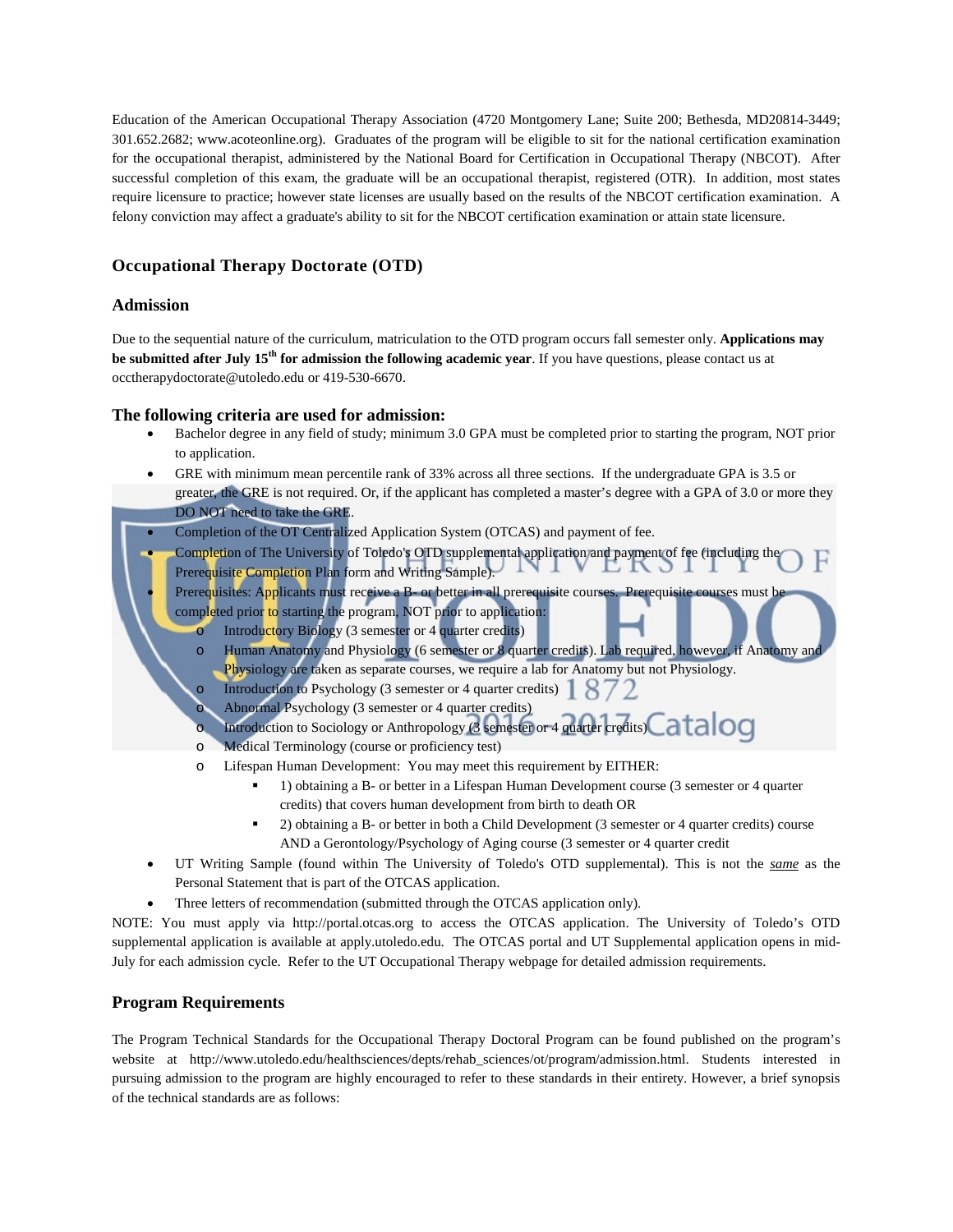## **Students need:**

- To demonstrate sufficiently developed cognitive, emotional, motor, and written and oral communication skills to complete individual and group assignments at the graduate level including papers, exams, presentations, and demonstrations.
- To utilize interpersonal skills to successfully engage in the mentoring process and the skills necessary to independently carry out required research projects.
- To be able to cope with large bodies of diverse information (written, verbal, electronic, etc.) and changing environments in a timely fashion.
- To provide for their own transportation and for independent mobility on campus and at fieldwork placements.
- To understand the populations the occupational therapist serves and cope positively with the ramifications of disability, differences in cultures, socioeconomic status, and age. Students need to demonstrate the ability to assume responsibilities for the full spectrum of occupational therapy services including but not limited to screening, assessing, planning, treating, reassessing, discharging, and referring as appropriate in multiple settings.
- To complete training in cardiopulmonary resuscitation, to know the Center for Disease Control standards for infectious control, and to have the skills needed to respond appropriately to emergency situations in the classroom and at clinical placements.
- To have a physical examination, and specified immunizations at the student's own expense each year.
- To take the CPR course for both infants and adults at the start of the OTD program.
- To be aware that criminal record checks will be conducted on all students accepted for admission to the Occupational Therapy Doctorate Program at the student's expense.

We urge applicants to ask questions about the program's technical standards for clarification and to determine whether they can meet the requirements with or without reasonable accommodations. Such questions may be directed to the program director or the Academic Enrichment Center on campus. Revealing a disability is voluntary; however, such disclosure is necessary before any accommodations may be made in the learning environment or in the program's procedures. We handle disability-related information in a confidential manner. We expect that any student who requires accommodation to attain course objectives will notify the course instructor at the first opportunity. Reasonable accommodations will comply with the Americans with Disabilities Act and require program and institutional approvals. 1872

## **Program of Study**

Unique features of the program include fieldwork opportunities in every semester, and the opportunity to complete an individualized capstone to develop specialized skills in a practice area of choice.

2016 - 2017 Catalog

## **Program of Study for Occupational Therapy Doctoral Program**

Year 1 (38 credits)

Fall

- OCCT 7000 Conceptual Framework of Therapy Occup
- OCCT 7010 Occupational Therapy Models Practice I
- OCCT 7110 Research in Occupational Therapy I
- OCCT 7210 Occupational Therapy Advocacy I
- OCCT 7310 Fieldwork & Professional Dev Seminar I

## Spring

- OCCT 7020 Occupational Therapy Models Practice I
- OCCT 7030 Occupational Therapy Models Practice II
- OCCT 8120 Research in Occupational Therapy II
- OCCT 7400 Conditional of Occupational Therapy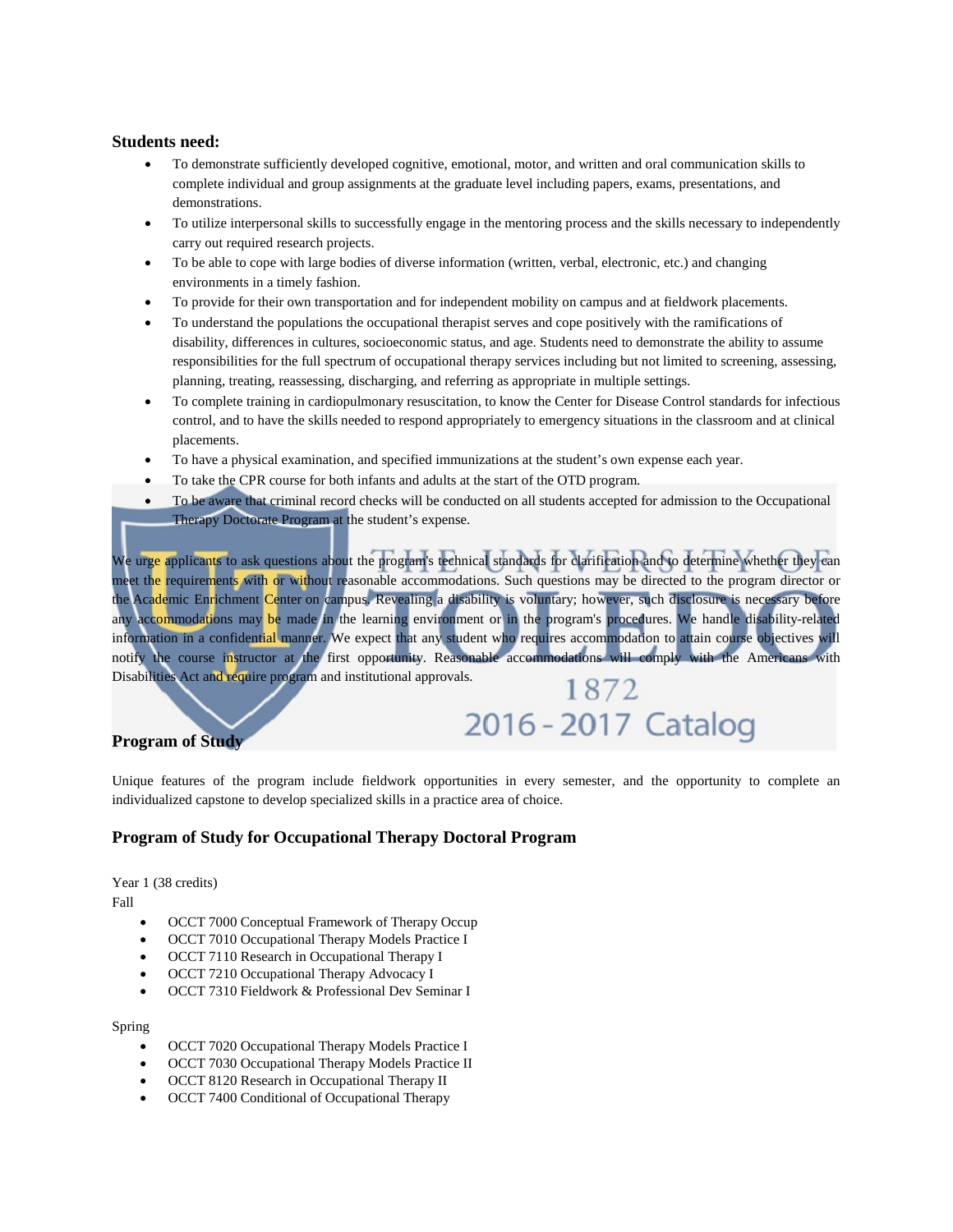• OCCT 7320 Fieldwork & Profess Dev Seminar II

#### Summer

- OCCT 7040 Occupational Therapy Models Practice IV
- OCCT 7220 Occupational Therapy Advocacy II
- OCCT 7330 Fieldwork & Professional Dev Seminar III

#### Year 2 (33 credits)

Fall

- OCCT 8050 Occupational Therapy Models of Prac V
- OCCT 8060 Occupational Therapy Models of Prac VI
- OCCT 8230 Occupational Therapy Advocacy III
- OCCT 8340 Fieldwork & Professional Dev Seminar IV
- OCCT 8130 Research in Occupational Therapy III

#### Spring

- OCCT 8070 Occupational Therapy Models Practice VII
- OCCT 8080 Occupational Therapy Models Practice VIII
- OCCT 8240 Occupational Therapy IV
- OCCT 8350 Fieldwork & Professional Dev Seminar V

#### Summer



**Note.** Student must complete all Level II fieldwork within 24 months following didactic portion of the program. The capstone experience must be completed with 12 months following completion of Level II fieldwork.

## **Occupational Therapy Doctorate/Doctor of Philosophy in Exercise Science**

The dual degree of occupational therapy doctorate (OTD) and doctor of philosophy (Ph.D.) in exercise science is designed to meet the growing need for occupational therapy faculty members who are prepared to conduct and mentor research. The graduates of the dual degree program will not only have the credentials but also the skills needed for successful careers in academia.

Admission to the OTD/Ph.D. is a two-step process. The first step is admission to the OTD program. See the occupational therapy doctorate section for admission requirements. In the second semester of the OTD program, the student applies for admission to the Ph.D. in exercise science. If selected for admission, the student will be officially admitted to the Ph.D. program in exercise science at the beginning of the second year in the OTD program. Students may apply up to 18 credits of their OTD program for credit in the Ph.D. program. Please contact the occupational therapy program at [occtherapydoctorate@utoledo.edu](mailto:occtherapydoctorate@utoledo.edu) or the program director for graduate exercise science program for more information on the dual degree.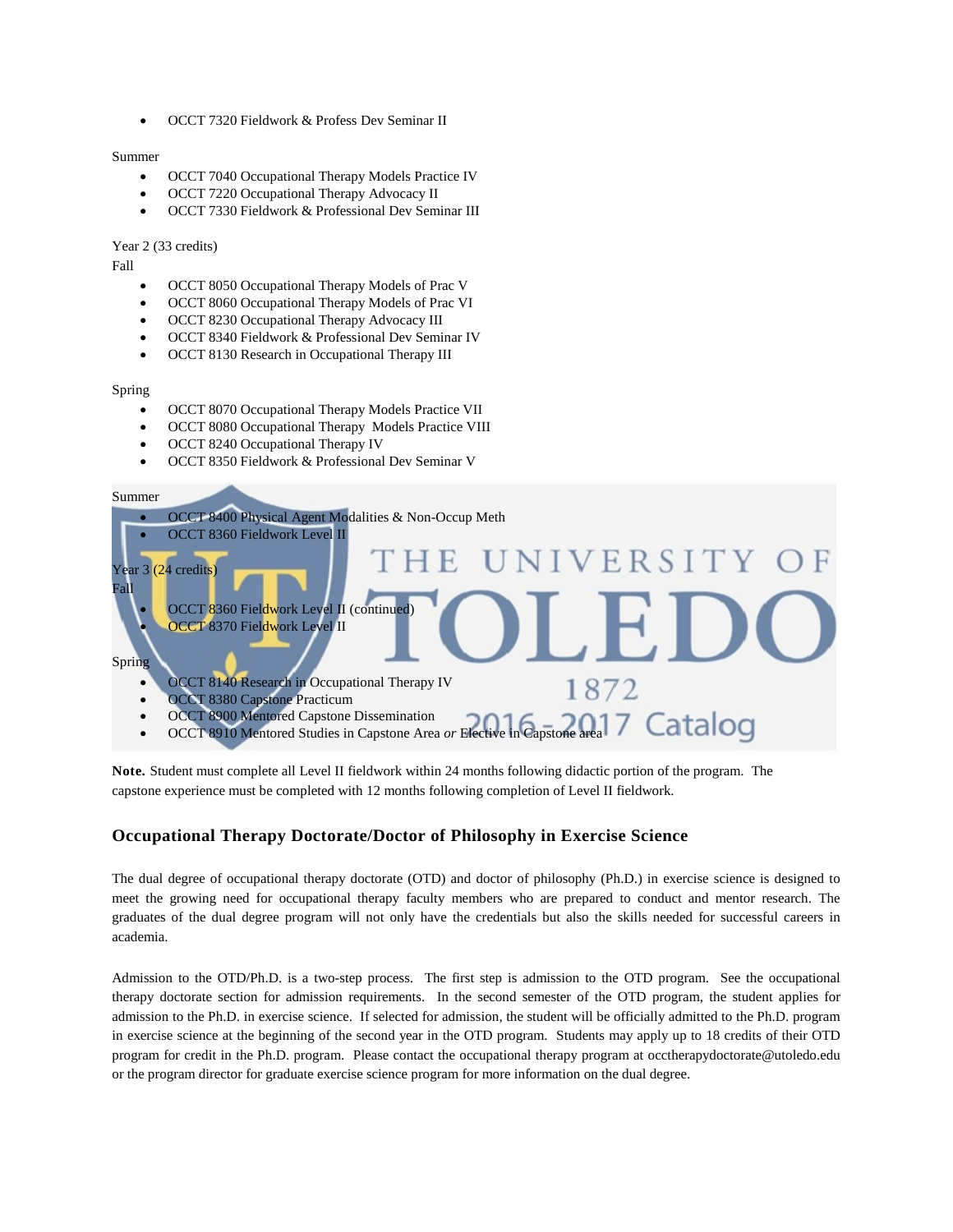## **Occupational Therapy Doctorate/Doctor of Philosophy in Health Education**

The dual degree of occupational therapy doctorate (OTD) and doctor of philosophy (Ph.D.) in health education is designed to meet the growing need for occupational therapy faculty members who are prepared to conduct and mentor research. The graduates of the dual degree program will not only have the credentials but also the skills needed for successful careers in academia.

Admission to the OTD/Ph.D. is a two-step process. The first step is to be admitted to the OTD program. See the occupational therapy doctorate section for admission requirements. During the OTD program, the student completes the second step by applying for admission to the Ph.D. in health education. Students may apply up to 18 credits of their OTD program for credit in the Ph.D. program. Please contact the occupational therapy program at [occtherapydoctorate@utoledo.edu](mailto:occtherapydoctorate@utoledo.edu) or the school of population health for more information on the dual degree.

## **Doctor of Physical Therapy Program**

The doctor in physical therapy (DPT) program at The University of Toledo is fully accredited by the Commission on Accreditation in Physical Therapy Education (CAPTE). The degree consists of 94 credit hours spanning 36 months beyond the bachelor's degree. Upon successful completion of the doctor of physical therapy program, graduates are eligible to take the national licensure examination.

#### **Doctor of Physical Therapy (DPT)** HE UNIVERSIT F

**The deadline for applications for the DPT program at UT is October 1st prior to the year of anticipated matriculation** into the program (the program begins with summer enrollment). Seven out of the ten prerequisite courses MUST be completed at the time of application (see list below). Since the deadline to apply to UT's DPT Program is October 1, the 7 out of 10 prerequisite courses must be completed BEFORE fall semester.

The University of Toledo participates in the Physical Therapist Centralized Application System (PTCAS). Please use their website to apply to our program [\(www.ptcas.org\)](http://www.ptcas.org/). 2016 - 2017 Catalog

#### **Admission**

- Bachelor's degree from an accredited institution
- Minimum cumulative GPA of 3.3
- Minimum prerequisite GPA of 3.0
- Prerequisites include:

 One course in *each* of the following: Human Anatomy with lab\*

- Human Physiology with lab\*
- General Psychology

**Statistics** 

\*Or two course sequence in Human Anatomy and Physiology

Two (2) courses on a semester-based system in *each* of the following:

- Biology for science majors with lab
- Chemistry for science majors with lab
- Physics (algebra-based)
- The following courses are highly recommended: Exercise Physiology with lab, Technical Writing
- Three letters of recommendation; one must be from a physical therapist and one from a professor (or employer if you are not currently a student)
- **Interview**
- Knowledge of the field of physical therapy
- Shadowing a physical therapist is highly recommended to obtain knowledge of the field; however, there is not a minimum number of hours of observation or shadowing required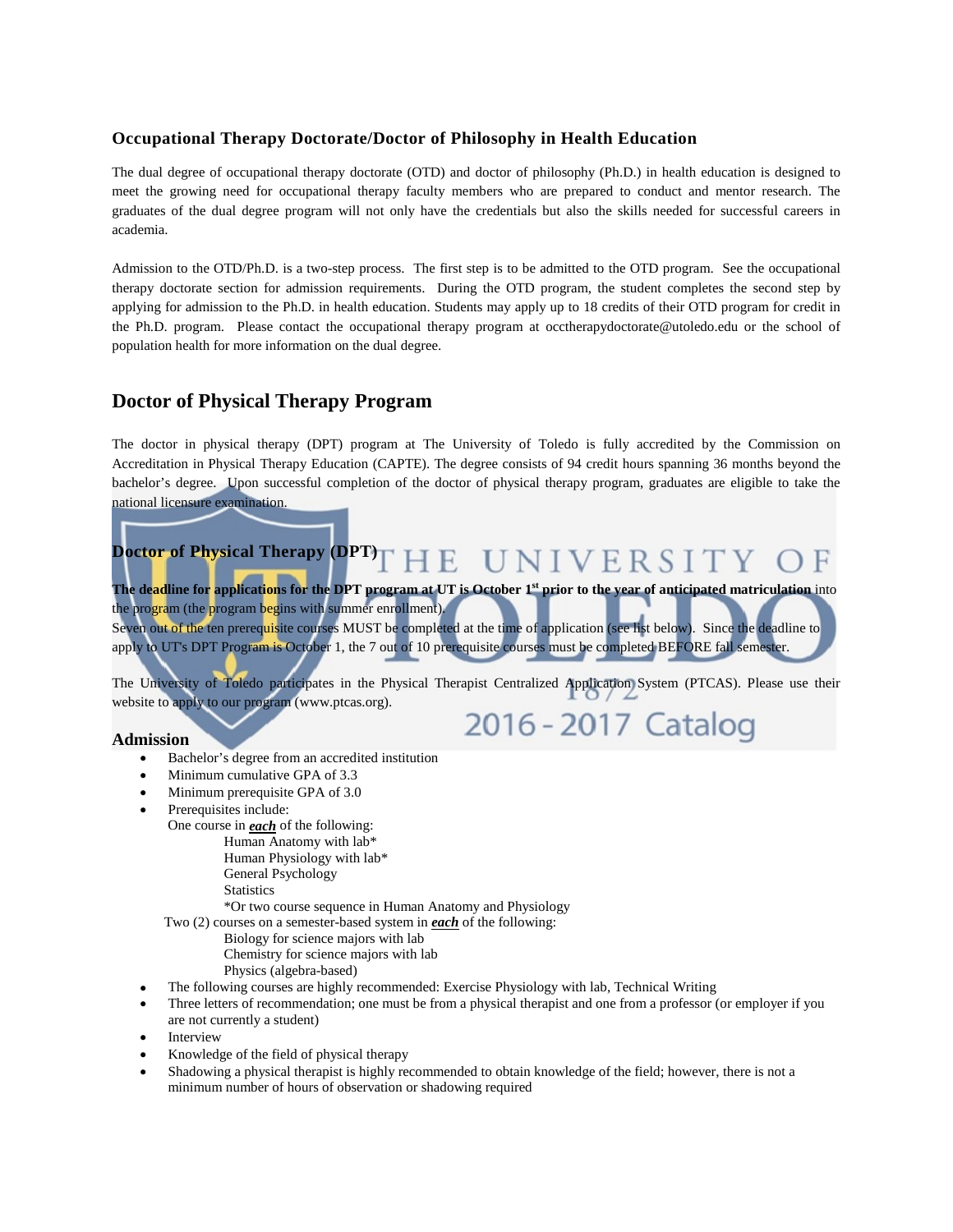### **Criminal Background Check Policy**

All incoming physical therapy students are required to complete both an Ohio BCI&I check and a FBI criminal background check. In the event that the background check report identifies a history of criminal activity, the student may be at risk for not being able to successfully complete the required clinical education requirements of the DPT program. Successful completion of all designated clinical practicums and clinical internships is a graduation requirement for a DPT degree. Further, students with a criminal background may be "at risk" for not meeting Physical Therapy licensure eligibility requirements in some states due to a felony conviction.

### **Requirements**

Each student, while enrolled in the didactic and clinical portions of the physical therapy curriculum, is required to complete various immunizations, titers, tests, and a physical examination each year as specified in the Student Health Form Packet in the DPT Program Student Handbook. Students are prohibited to engage in laboratory activities or to attend clinical facilities if this information is not on file for the current year. For details about program requirements, see:

http://www.utoledo.edu/healthsciences/depts/rehab\_sciences/pt/pdfs/StudentHandbook%202016-17FINAL.pdf

It should also be noted that some clinical education sites have additional health requirements (flu shots, drug screens, etc.). When these are known in advance, the program will inform the student of any additional health requirements. However, during preparations for upcoming clinicals, the student is responsible for checking with the Clinical Coordinator for Clinical Education to determine if there are any additional health requirements. It is recommended that this process be initiated approximately 4-6 weeks prior to the start of the clinical to allow adequate time for completion of any additional health requirements. If the student does not complete the additional requirements of the clinical site, the student is prohibited from attending that facility for their clinical education experience.

All expenses incurred in obtaining a physical, necessary laboratory tests, immunizations and additional health requirements are the responsibility of the student.

THE UNIVERSITY

## **Essential Functions**

The University of Toledo admits and matriculates qualified physical therapy students in accordance with the UT Policy of Nondiscrimination on the Basis of a Disability – The Americans with Disabilities Act, Section 504 of the Rehabilitation Act of 1973, The State of Ohio Revised Code, and other applicable statutes and regulations relating to equality of opportunity. UT prohibits discrimination against anyone on the basis of disability and is committed to equal access for all qualified applicants and students.

A physical therapist must have the knowledge and skills to function in a broad variety of clinical settings and to render care to a wide spectrum of patients/clients. Performing successfully as a student physical therapist involves completing significant intellectual, social and physical tasks throughout the curriculum. Students must master a broad array of basic knowledge, skills, and behaviors, including abilities in the areas of judgment, integrity, character, professional attitude and demeanor. To master these skills and behaviors, candidates/students must possess, at a minimum, abilities and skills in observation, communication, motor function, intellectual-conceptualization, behavioral and social skills. These abilities and skills comprise the categories of UT physical therapy program's 'Essential Functions of a Physical Therapy Student for Matriculation, and Graduation' which are further described and defined on the program website at

http://www.utoledo.edu/healthsciences/depts/rehab\_sciences/pt/pdfs/StudentHandbook%202016-17FINAL.pdf

The essential functions provide information to allow a candidate to make an informed decision for application and are a guide to accommodation of students with disabilities. Academic adjustments can be made for disabilities in some instances, but a student must be able to perform the essential functions of the physical therapy program independently either with or without reasonable accommodation.

In adopting these standards, the UT physical therapy program believes it must keep in mind the ultimate safety of both students and patients who may be involved in the course of a student's education. The essential functions reflect what the physical therapy program believes are reasonable expectations for physical therapy students learning and performing patient care.

## **Program of Study**

This three year full-time degree includes clinical and specialty internships as well as a scholarly project.

## **Program of Study for Doctor of Physical Therapy Program**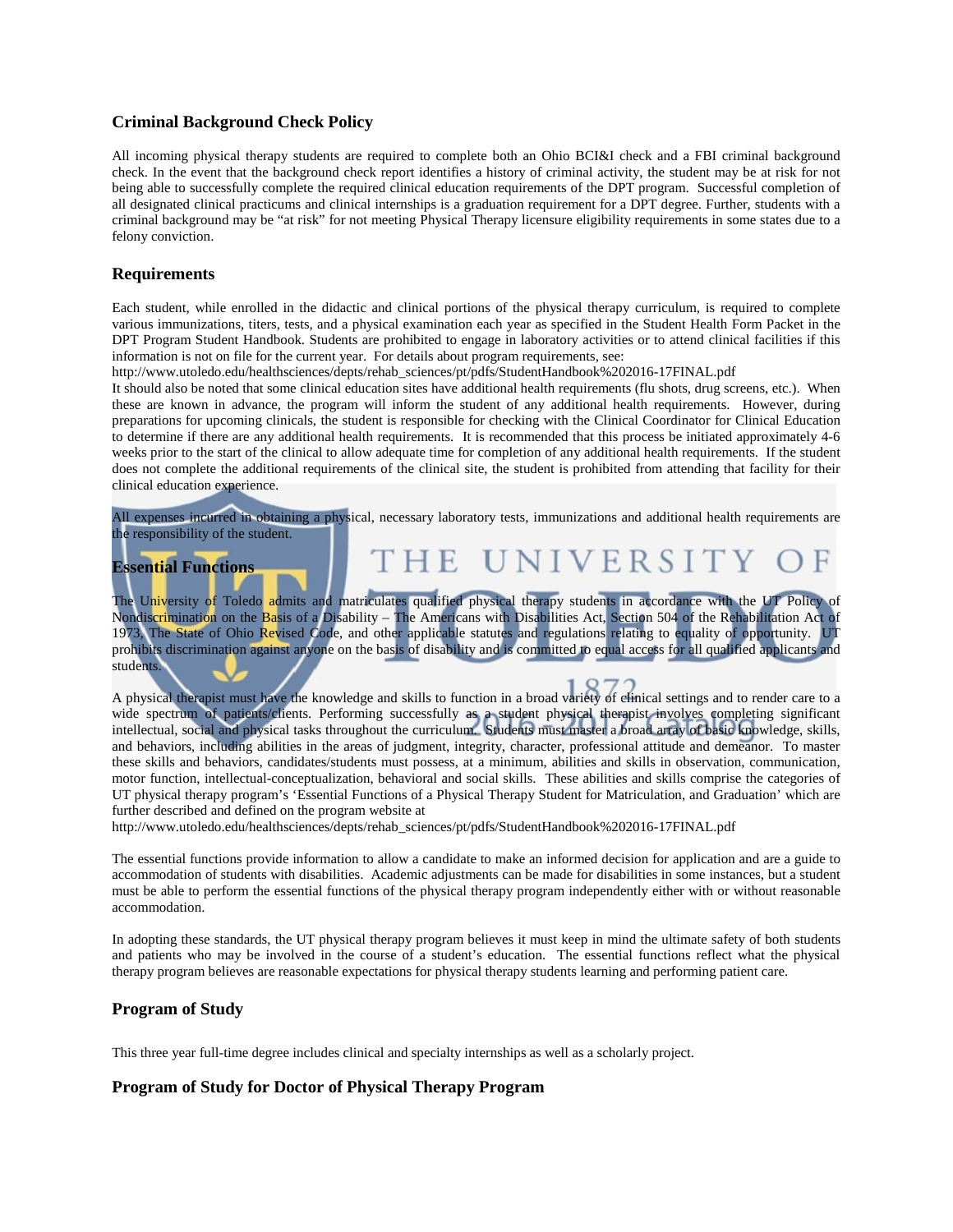## Year 1

Summer

- PHYT 5000 Gross Anatomy
- PHYT 5110 Clinical Pathophysiology I

Fall

- PHYT 5050 Analysis of Movement
- PHYT 5120 Clinical Pathophysiology II
- PHYT 5350 Intro to Examination
- PHYT 5450 Foundations of PT
- PHYT 5750 Clinical Reasoning I
- PHYT 6460 Teaching & learning

Year 2

- Summer
	- PHYT 5020 Lifespan I
	- PHYT 5180 Applied Biostatistics
	- PHYT 5290 Therapeutic Interventions II
	- PHYT 5650 Pharmacology
	- PHYT 5860 Clinical Practicum II





- PHYT 6850 Clinical Practicum III
- PHYT 6190 Scholarly Project III

Fall

- PHYT 7050 Practice Management
- PHYT 7100 PT Mgmt of Complex Patients
- PHYT 7200 Scholarly Project IV
- PHYT 7620 Trauma Rehab
- PHYT 6700 Professional Issues
- PHYT 7890 Clinical Internship I

Spring

- PHYT 7900 Clinical Internship II
- PHYT 7990 Specialty Internship

## **Doctor in Physical Therapy/Doctor of Philosophy in Exercise Science**

There is a significant demand for physical therapists who have attained the additional doctor of philosophy degree to serve as core faculty in academic positions to educate DPT students and to serve as physical therapists with clinical expertise and research experience to expand the knowledge base of the profession.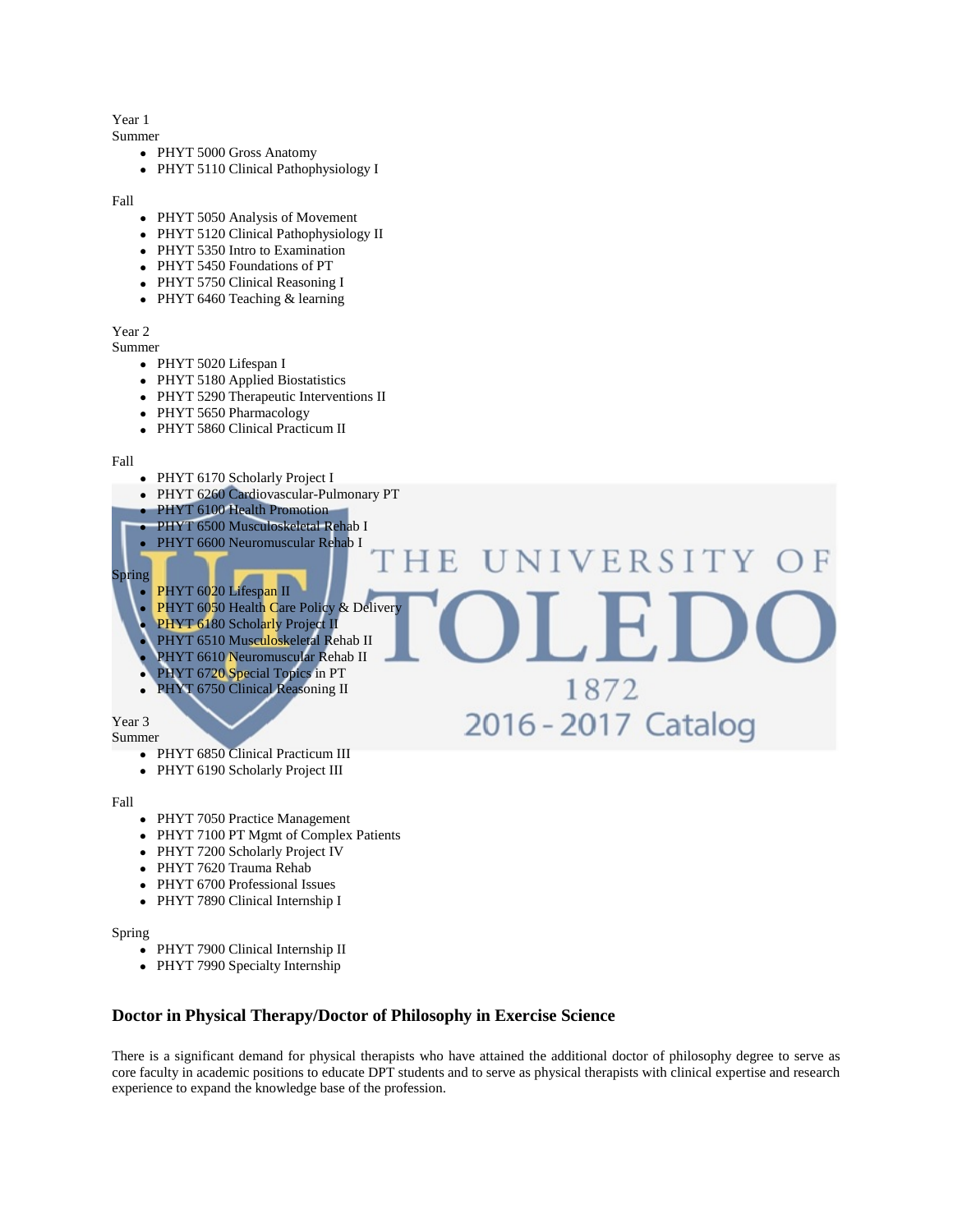Admission to the DPT/PhD program is a two-step process. The first step is to be admitted to the DPT program. Students interested in being considered for the PhD in exercise science degree program in the school of exercise and rehabilitation sciences will then apply to that program prior to completion of the DPT program. This process will follow the established procedures for application to the school of exercise and rehabilitation sciences' doctoral program. If selected for admission, the student will begin the PhD program after graduation from the DPT program and may apply up to 18 credits of their DPT curriculum to their PhD plan of study.

## **SCHOOL OF INTERVENTION AND WELLNESS**

*CHRISTOPHER ROSEMAN, chair*

The school of intervention and wellness offers a master's degree and education specialist degree in school psychology, a master's degrees in counselor education with concentrations in school counseling and clinical mental health counseling, and a doctorate in counselor education. The school also offers a master's degree in speech-language pathology.

## **School Psychology**

The graduate program in school psychology meets the educational requirements for licensure in Ohio and many other states. The program is approved by the National Association of School Psychologists and accredited by the Council for the Accreditation of Educator Preparation Both the master of arts and the education specialist degree requirements must be completed by the student to be licensed as a school psychologist in Ohio and to be a nationally certified school psychologist.

## The program is designed for three years of full-time study. VERSIT **Admission**

**Application deadlines for the school psychology program are December 15, February 15, and May 15.**

To apply to the program, applicants must meet the minimum academic prerequisite and submit the following materials:

- Minimum academic prerequisite: Undergraduate GPA of 2.7 (for admission to the College of Graduate Studies) and for the school psychology program, a preferred undergraduate GPA of 3.0
- GRE scores (taken within the last five years)
- College of Graduate Studies application for the master's degree in school psychology
- Three letters of recommendation, at least one of which must address the applicant's academic potential (i.e. from a university faculty member)
- Statement of purpose, between two to three pages, that details the reasons the applicant would like to pursue a career in school psychology and includes personal experiences. The statement of purpose should be typed and submitted to the College of Graduate Studies as a separate word document.
- Official undergraduate transcripts (and graduate transcripts, if applicable)
- Professional résumé

To be consistent with national training standards and to ensure sufficient faculty members to advise and mentor students, a limited number of applicants will be admitted into the program each year. As a result, admission is competitive. Applicants are required to interview with an admissions committee. Prior to participating in the campus interview, applicants must interview a school psychologist. The list of questions to ask during the school psychologist interview as well as other information about the program can be found on the program website. For more information or to ask questions, contact Wendy Cochrane, Program Director, wendy.cochrane@utoledo.edu 419-530-2013 or Sue Martin, Department Secretary, smartin@utnet.utoledo.edu, 419-530-2718.

## **Program of Study**

The complete program includes approximately 79 credits, a two-semester pre-practica experience during the first year, a twosemester practica experience during the second year, and a 9-month, full-time internship (minimum of 1200 clock hours) in a school setting completed during the third year. Students earn a master of arts (M.A.) after completing a minimum of 32 hours of coursework and 100 pre-practica experience hours. The education specialist (Ed.S.) degree is earned after completion of the remaining coursework, practica experience and internship.

## **Program of study for the masters of arts: school psychology**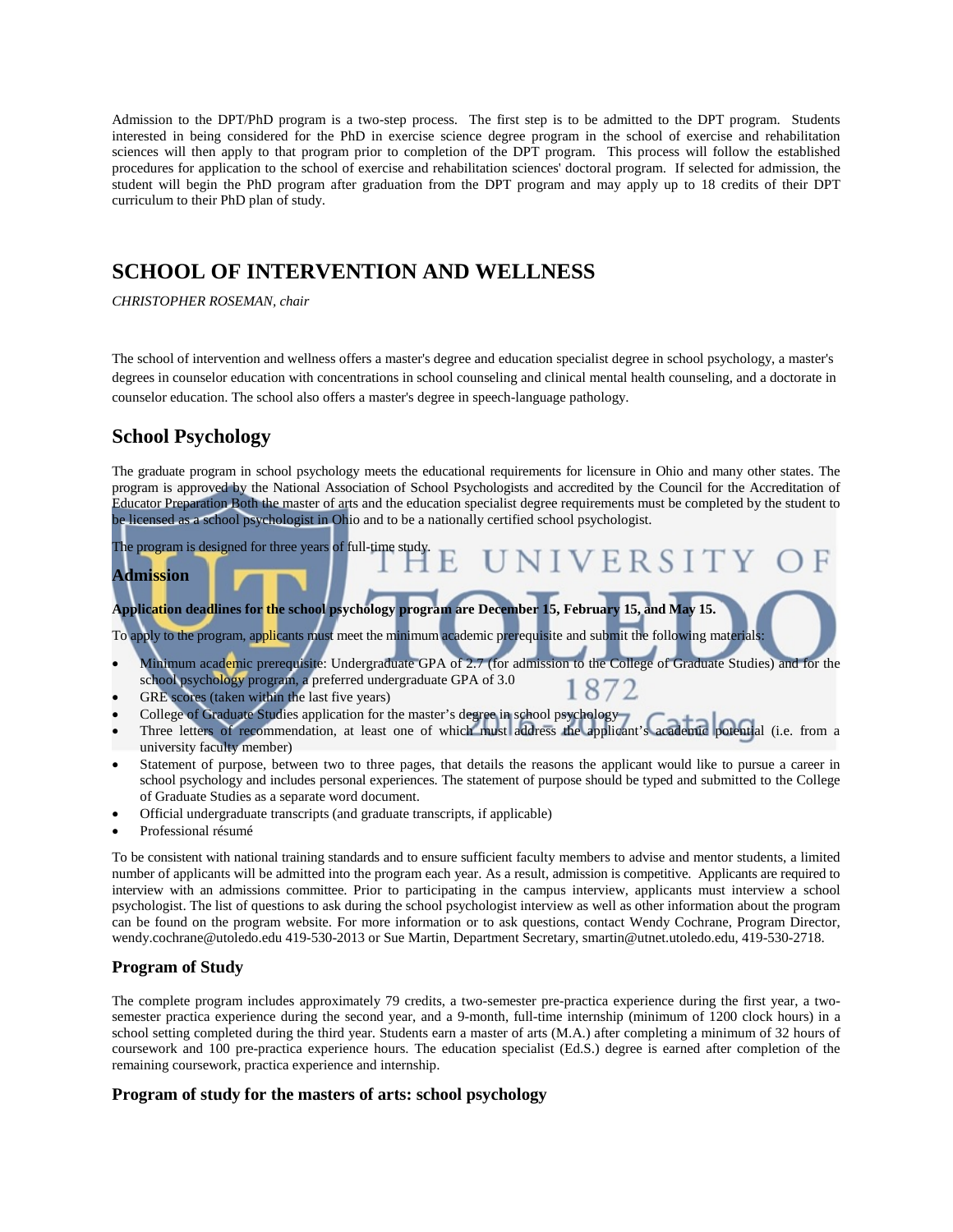### Year 1

Fall

- HSHS 6000 Statistics and Research for HSHS Professions
- SPSY 5060 Prepractica in School Psychology
- SPSY 5030 Role and Function of School Psych
- EDP 5330 Behavior Management
- SPSY 5040 Legal and Ethical Issues in School Psychology

#### Spring

- SPSY 5060 Prepractica in School Psychology
- SPSY 5300 Psychoed Assessment & Intervention I
- SPSY 6260 Developmental Child Psychopathology *or*
- EDP 5210 Child Development
- SPSY 5170 Consultation I

#### Summer

- SPSY 5310 Psychoed Assessment & Interven II
- SPSY 7180 Consultation II: School & Home

## Year 2



Year 3

Fall

• SPSY 7940 Internship in School Psychology

#### Spring

• SPSY 7940 Internship in School Psychology

#### Summer

• SPSY 7940 Internship in School Psychology

## **Counselor Education Program**

The counselor education program offers a master of arts in counselor education with specializations in school counseling or clinical mental health counseling, and a doctoral degree in counselor education. All counselor education programs are nationally accredited by the Council for Accreditation of Counseling and Related Educational Programs (CACREP).

The clinical mental health counseling program prepares graduates for licensure in Ohio as professional counselors or professional clinical counselors and is approved by the Ohio Counselor, Social Worker, and Marriage & Family Therapist Board. Graduates work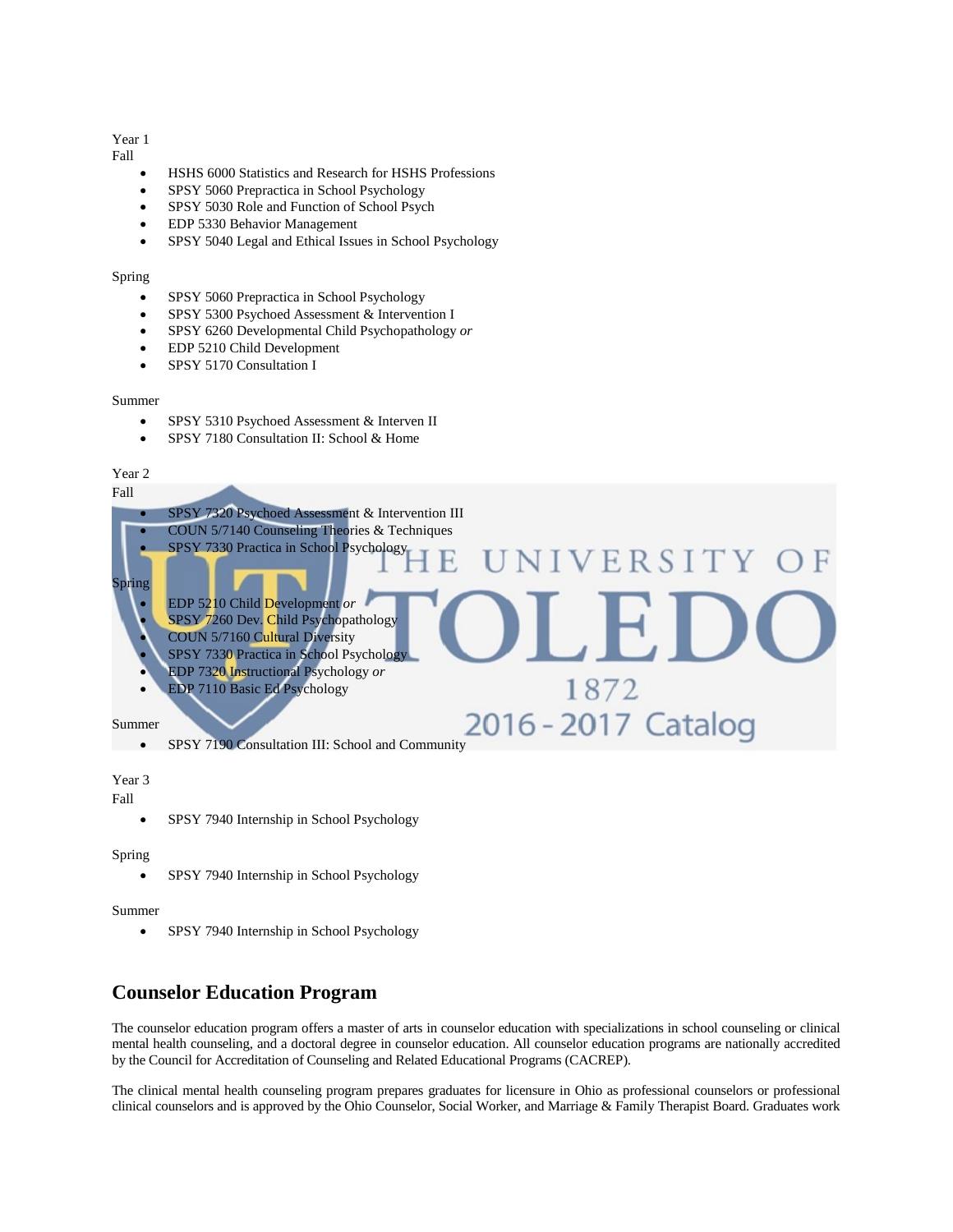as counselors in community mental health agencies, hospitals, college counseling centers, or in private practice. The school counseling specialization prepares graduates to work in K-12 schools. It is accredited by the Council for Accreditation of Counseling and Related Educational Programs and is approved by the Ohio Department of Education. The master's degree in school counseling meets the academic requirements for K-12 school counselor licensure in Ohio and other states. Neither Ohio nor Michigan requires applicants to have teacher certification to be licensed as a school counselor. Applicants expecting to practice outside of Ohio or Michigan should consult that state's department of education to determine current certification or licensure requirements. The doctor of philosophy in counselor education prepares graduates as counselor educators in colleges and universities, and as counselors, supervisors or directors in agencies, or as private practitioners. The counselor education programs meet educational requirements for licensure or certification in Ohio, Michigan and most other states.

### **Master of Arts in Counselor Education: School Counseling Program**

### **Admission**

**The application deadlines are September 15, January 15, or May 15.** To apply to the program, applicants must meet all requirements of the College of Graduate Studies and submit the following materials to the College of Graduate Studies:

- College of Graduate Studies application for the master's degree in school counseling
- Transcripts of an undergraduate degree with a 3.0 or equivalent cumulative grade point average on a 4-point scale for all undergraduate study at all institutions attended.
- An official Graduate Record Examination (GRE) score taken within the last five years is required for persons whose undergraduate GPA is below 2.7.
	- Applicants holding a doctoral degree from an accredited college or university are automatically excluded from the requirement to submit an official Graduate Record Examination score.
	- Applicants holding a master's degree from an accredited college or university and whose cumulative graduate course work meets or exceeds 3.5 on a 4.0 scale are automatically excluded from the requirement to submit an official Graduate Record Examination score.

• A typed, written personal statement (suggested length 2-3 pages) detailing significant personal and professional experiences that relate to the applicant's decision to pursue a career in counseling (e.g., rationale for seeking degree, commitment to counseling as a profession). The personal statement should also address such topics as the applicant's skills or knowledge, preparation through education and/or experience, strengths and weaknesses, rationale for academic deficiencies, etc.

- A professional résumé
- Three letters of recommendation, at least one of which must address the applicant's academic potential (i.e. from a university faculty member)

To be consistent with national training standards and to ensure sufficient faculty members to advise and mentor students, a limited number of applicants will be admitted into the program each year. As a result, admission is competitive. Applicants who pass the initial screening are required to interview with an admissions committee. For more information or to ask questions, contact Sue Martin, Department Secretary, smartin@utnet.utoledo.edu 419-530-2718.

## **Program of Study**

The master's degree consists of a minimum of 48 semester hours of study, including a 600 clock hour internship in a school setting. The degree is available for full-time or part-time students.

#### **Program of study for the master of arts in counselor education: school counseling**

Year 1 Fall

- COUN 5110 Career Counseling & Development
- COUN 5120 Individual & Group Assessment
- COUN 5140 Counseling Theories & Techniques
- COUN 5150 Counseling Across the Lifespan

#### Spring

- COUN 5010 Prof Orientation to School Counseling
- COUN 5130 Group Counseling
- COUN 5160 Cultural Diversity for Counselors
- SPSY 5170 Consultation I

Year 2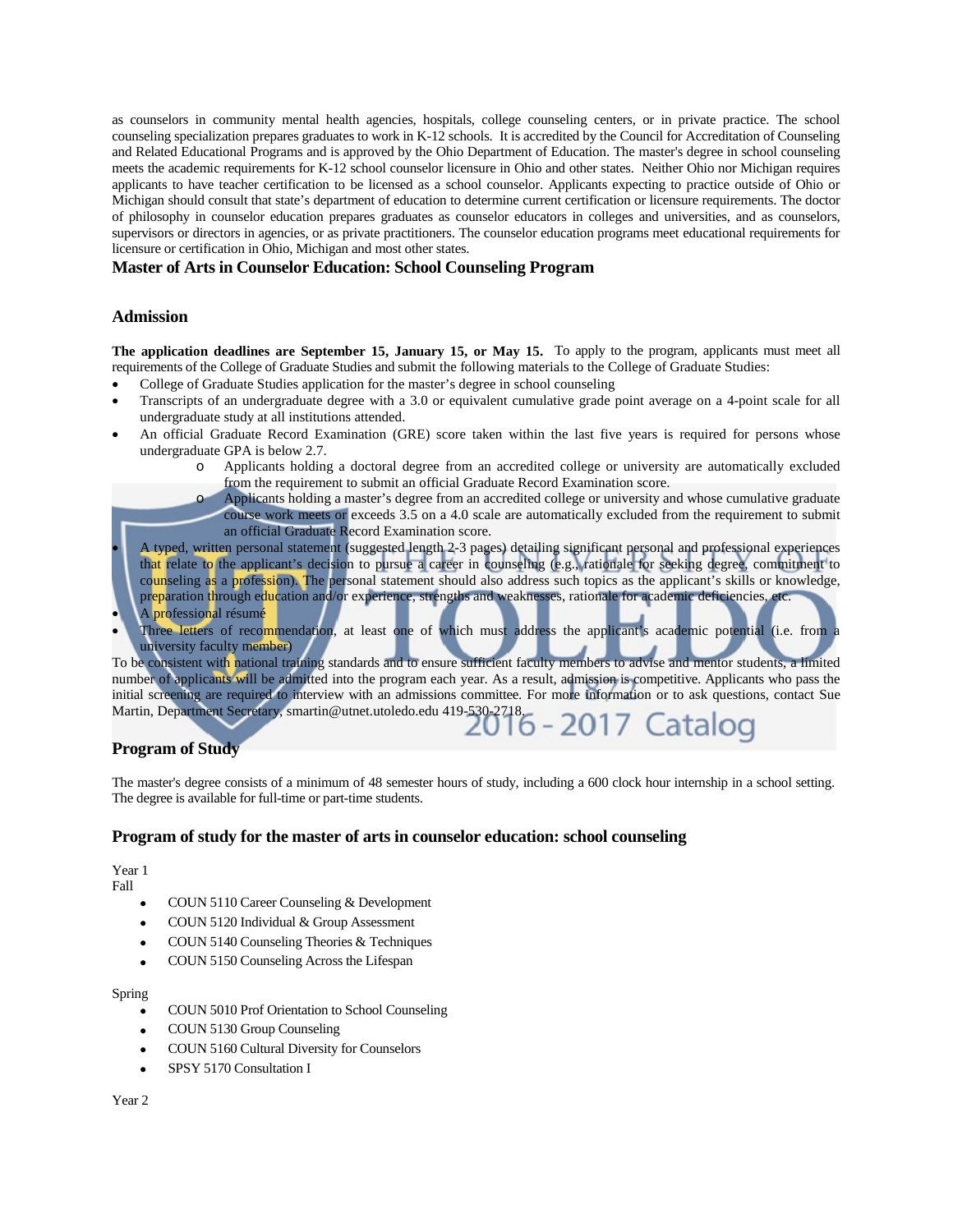Fall

- COUN 5190 Counseling Practicum
- SPSY 5040 Legal & Ethical Issues *or*
- SPED 5000 Issues in Special Education
- HSHS 6000 Statistics & Research for HSHS *or*
- RESM 5310 Educational Research

#### Spring

- COUN 6940 Counseling Internship
- **Elective**

Note: Many of these classes are also offered in the summer and some are offered through Distance Learning.

#### **School Counseling Licensure Endorsement Program**

Any licensed or license-eligible professional counselor or professional clinical counselor or any student in the clinical mental health counseling program who wants school counselor licensure, but is not seeking admission to the master's degree in school counseling, must apply for admission to the school counseling licensure endorsement program. The application consists of an application form, official transcripts of graduate work in counseling, three letters of recommendation, and a personal statement clarifying the reasons the applicant wishes to become a licensed school counselor. The applicant may be required to appear for an interview. Students must be admitted to the endorsement program before they will be permitted to enroll in the required 600 clock-hour internship.

## **Master of Arts in Counselor Education: Clinical Mental Health Counseling**

The master's degree in the area of clinical mental health counseling is a prerequisite for licensure as a professional counselor or professional clinical counselor in Ohio and other states. It is accredited by the Council for Accreditation of Counseling and Related Educational Programs and is approved by the Ohio Counselor, Social Worker, Marriage and Family Therapist Board. This degree prepares students to work in mental health agencies, substance abuse agencies, private practice, and a wide variety of settings including hospitals, colleges, and the criminal justice system. Applicants expecting to practice outside Ohio or Michigan should consult that state's counseling board to determine current certification or licensure requirements.

#### **Admission**

**The application deadlines are September 15, January 15, or May 15.** To apply to the program, applicants must meet all requirements of the College of Graduate Studies and submit the following materials to the College of Graduate Studies:

• College of Graduate Studies application for the master's degree in clinical mental health counseling

- Transcripts of an undergraduate degree with a 3.0 or equivalent cumulative grade point average on a 4-point scale for all undergraduate study at all institutions attended.
- An official Graduate Record Examination (GRE) score taken within the last five years is required for persons whose undergraduate GPA is below 2.7..
	- o Applicants holding a doctoral degree from an accredited college or university are automatically excluded from the requirement to submit an official Graduate Record Examination score.
	- o Applicants holding a master's degree from an accredited college or university and whose cumulative graduate course work meets or exceeds 3.5 on a 4.0 scale are automatically excluded from the requirement to submit an official Graduate Record Examination score.

2016 - 2017 Catalog

• A typed, written personal statement (suggested length 2-3 pages) detailing significant personal and professional experiences that relate to the applicant's decision to pursue a career in counseling (e.g., rationale for seeking degree, commitment to counseling as a profession). The personal statement should also address such topics as the applicant's skills or knowledge, preparation through education and/or experience, strengths and weaknesses, rationale for academic deficiencies, etc.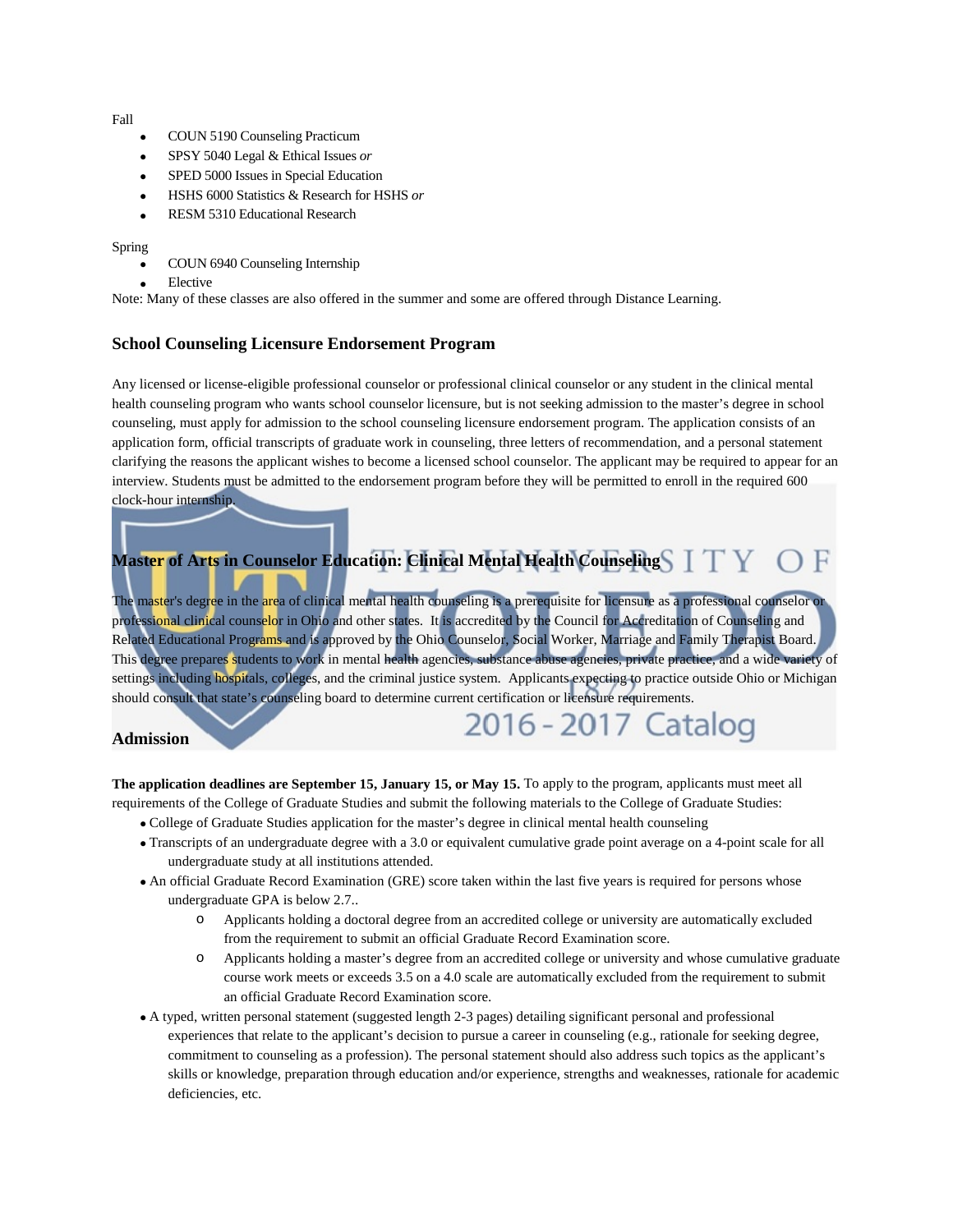- A professional résumé.
- Three letters of recommendation, at least one of which must address the applicant's academic potential (i.e. from a university faculty member).

To be consistent with national training standards and to ensure sufficient faculty members to advise and mentor students, a limited number of applicants will be admitted into the program each year. As a result, admission is competitive. Applicants who pass the initial screening are required to interview with an admissions committee. For more information or to ask questions, contact Dr. Yanhong Liu, school counseling program coordinator at Yanhon,Liu@utoledo.edu or contact Sue Martin, School Secretary, at smartin@utnet.utoledo.edu or 419-530-2718.

## **Program of Study**

The curriculum leading to the master of arts degree in counselor education with a specialization in clinical mental health counseling consists of a minimum of 60 semester hours. Applicants seeking licensure as professional counselors or professional clinical counselors in Ohio need to insure that at least 20 of their 60 semester hours of study meet the five areas of clinical practice required by the Ohio Counselor, Social Worker, and Marriage and Family Therapist Board.

## **Program of study for the master of arts degree in counselor education: clinical mental health counseling**



- HSHS 6000 Statistics & Research for HSHS *or*
- RESM 5310 Educational Research
- Elective

#### Spring

- COUN 6940 Counseling Internship
- COUN 6210 Psychopathology
- **Elective**
- **Elective**

## **Doctor of Philosophy in Counselor Education**

The doctor of philosophy degree (Ph.D.) in counselor education prepares students for careers in community agencies, schools, colleges, universities, and private practice. Opportunities exist within this program to create areas of specialization that are relevant to the academic, professional, or research interests of the student. The program objectives and curricular experiences of the doctoral program reflect an extension of those offered in the master's programs.

## **Admission**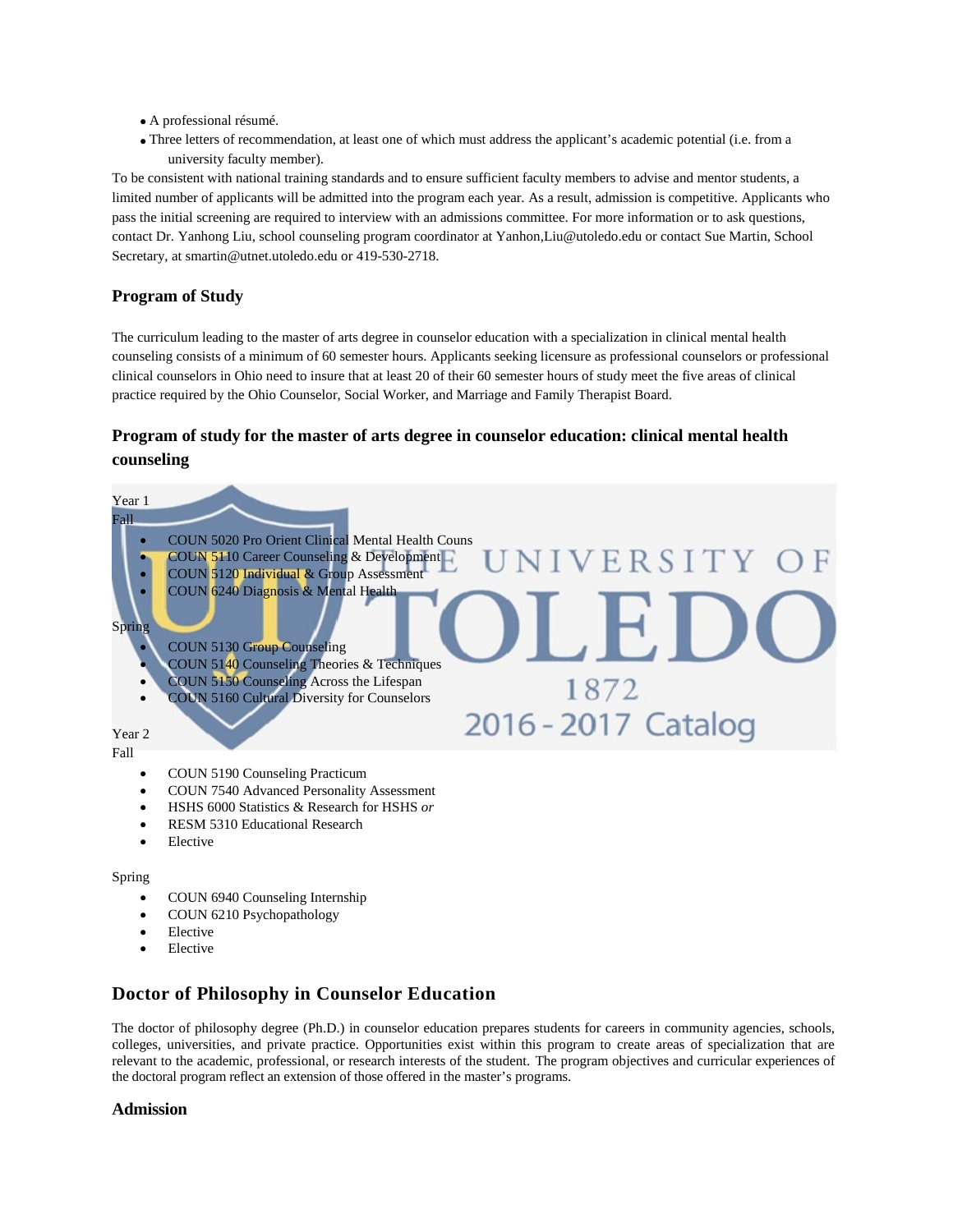Persons applying for admission to doctoral study must meet the admission requirements of the College of Graduate Studies, the College of Social Justice and Human Service, and the counselor education program. These requirements include an application for graduate admission, one set of official transcripts from each institution attended showing any and all undergraduate/graduate credits and degrees attained, three letters of recommendation, and a non-refundable application fee that must be submitted to the College of Graduate Studies to begin the admission process.

In addition, counselor education program requirements for admission to the doctoral program are:

- A minimum GPA of 3.5 on a 4.0-point scale for all graduate-level academic work
- A master's degree in counseling from a program that is approved by the Council for Accreditation of Counseling and Related Educational Programs (CACREP). Applicants with degrees from non-accredited programs must demonstrate their equivalency to approved programs or make up any deficiencies that may be present in their training.
- GRE scores (taken within the last five years).
- A résumé and autobiographical statement of three-to-five pages in length
- One writing sample. The writing sample consists of responses to questions about your academic and professional background and goals. The writing sample is designed to determine your writing ability and your suitability to the profession and to the doctoral program. The list of questions as well as other information about the program can be found on the program website.
- A personal interview with program faculty to determine the personal and professional suitability and leadership potential of the applicant. Applicants will be notified if they are selected for an interview.
- Three letters of recommendation, at least one of which must address the applicant's academic potential (i.e. from a university faculty member).

Applicants are interviewed and admitted to doctoral study during the fall, spring, or summer semesters of each academic year.

For more information or to ask questions, contact Christopher Roseman, School Chair and Doctoral Program Coordinator at 419- 530-4064 or email christopher.roseman@utoledo.edu or contact Sue Martin, Department Secretary, at 419-530-2718 or smartin@utnet.utoledo.edu

## **Program of Study**

The curriculum leading to the doctor of philosophy degree in counselor education consists of a minimum of 60 semester hours. While the degree allows the student to focus on areas of interest, scholarly preparation resulting in a culminating research dissertation is required.

## **Program of study for the Ph.D. in Counselor Education (60 Semester hours beyond Master's in Counseling)** 2016 - 2017 Catalog

Year 1

Fall

- COUN 7510 Supervision in Counseling & Sch Psy
- COUN 7530 Adv Theories Counseling Interventions
- RESM 8120 Quantitative Research II

#### Spring

- COUN 7520 Education & Leadership in MH Prof
- COUN 8410 Adv Practicum in Counseling Interventions
- RESM 7330 Qualitative Research I
- **Elective**

### Year 2

Fall

- COUN 8940 Counseling Internship
- **RESM Elective**
- Elective

#### Spring

- COUN 8940 Counseling Internship
- COUN 7930 Doctoral Research Seminar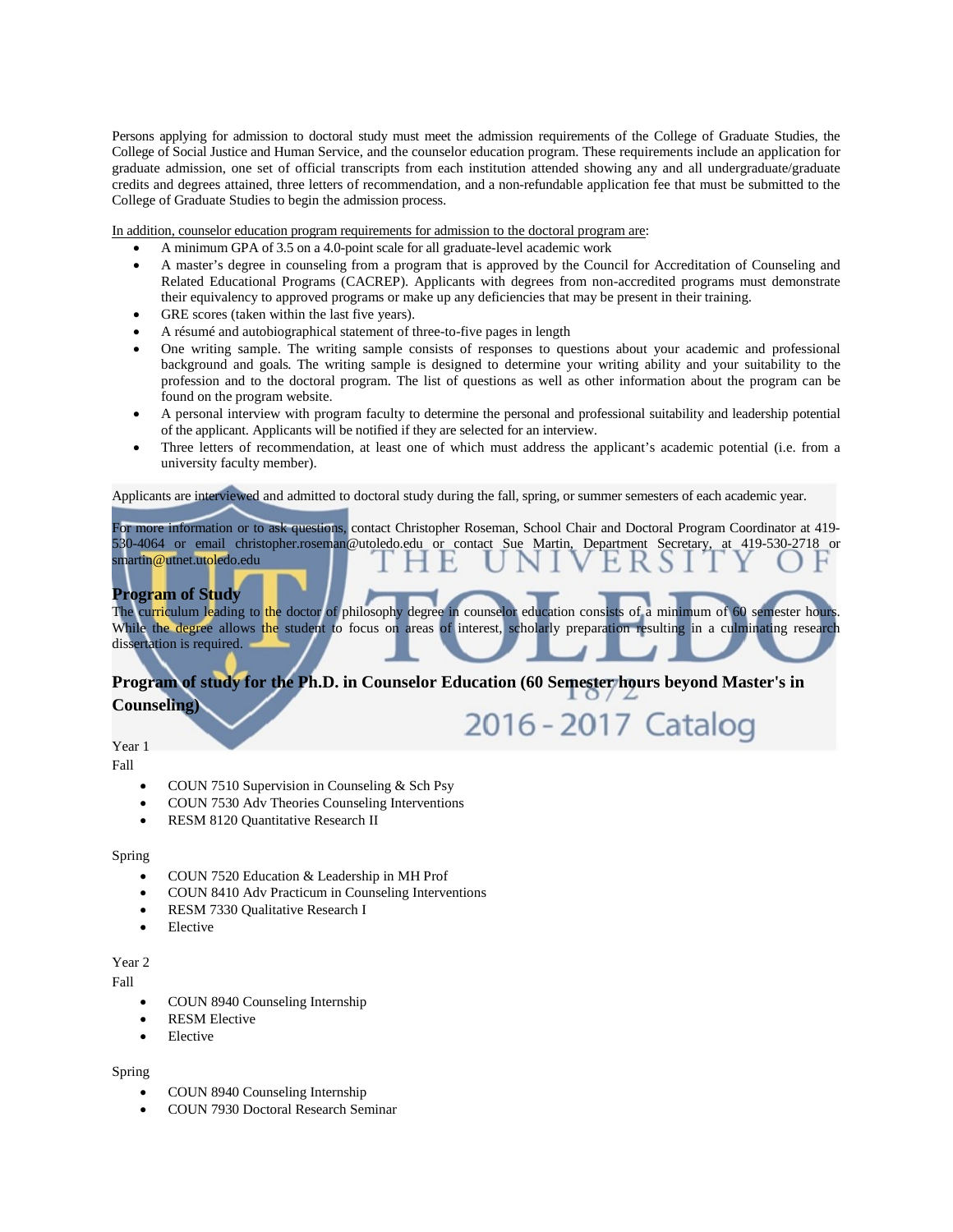- COUN 8480 Adv Training Prof, Legal, Ethical
- RESM Elective

Year 3

Fall

• COUN 8960 Doctoral Research Dissertation

Spring

• COUN 8960 Doctoral Research Dissertation

## **Speech-Language Pathology Program**

The graduate program provides students with the necessary coursework and clinical practicum experience to attain a master of arts in speech-language pathology that is applicable toward the Certification of Clinical Competence (CCC-SLP) by the American Speech-Language-Hearing Association (ASHA) and state licensure in the area of speech-language pathology. In addition to successful completion of the master's degree requirements, the certification and licensure processes include successful completion of the national specialty examination in speech-language pathology and a clinical fellowship (professional experience year).

The graduate program in speech-language pathology is accredited by the Council of Academic Accreditation in Audiology and Speech-Language Pathology (CAA). The speech-language pathology program is dedicated to the development of competent and caring entry-level speech-language pathologists. The program is committed to providing a broad foundation of normal bases of speech, language, and hearing and specialized coursework in the assessment and remediation of speech and language disorders. The program provides coursework and practicum experiences with a diverse population to ensure that students demonstrate knowledge and skill competencies to provide services to children and adults with communication disorders.

## **Master of Arts in Speech-Language Pathology**

#### **Admission**

Undergraduate students with a degree in speech-language pathology will be considered for entry into the graduate program. Students without adequate undergraduate preparation in speech-language pathology will need to complete a series of leveling courses in the major as an undergraduate with degree (UWD). The UWD program is available at the University of Toledo.

**The deadline for completed applications for enrollment in the graduate Speech-Language Pathology program is December 15 of every academic year.** Applications received after December 15 may not receive full consideration.

Applications should be made directly to the Communication Sciences and Disorders Centralized Application System [\(www.CSDCAS.org\)](http://www.csdcas.org/); additionally, a supplemental application should be completed through The University of Toledo College of Graduate Studies website [\(http://www.utoledo.edu/graduate/prospectivestudents/admission/index.html\)](http://www.utoledo.edu/graduate/prospectivestudents/admission/index.html).

NOTE: **It is the responsibility of the student to monitor his or her application status to insure that all required materials are posted by CSDCAS before the deadline date of December 15.** Students may work with the Communication Sciences and Disorders Centralized Application System [\(www.CSDCAS.org\)](http://www.csdcas.org/) to insure that all materials are posted before the deadline, or notify the speech-language pathology program in the event that materials are lost. Similarly, students must monitor the supplemental application status to insure that all materials are posted before the deadline date of December 15. Failure to do so may result in an incomplete application that is not reviewed.

Acceptance into the ASHA accredited speech-language pathology graduate program is highly competitive. Consequently, many factors are taken into consideration when selecting an applicant for acceptance into the program. These factors include, but are not limited to:

- undergraduate preparation in the field;
- cumulative grade point average (highest consideration for  $\geq 3.5$ );
- grade point in the major (highest consideration for  $>3.5$ );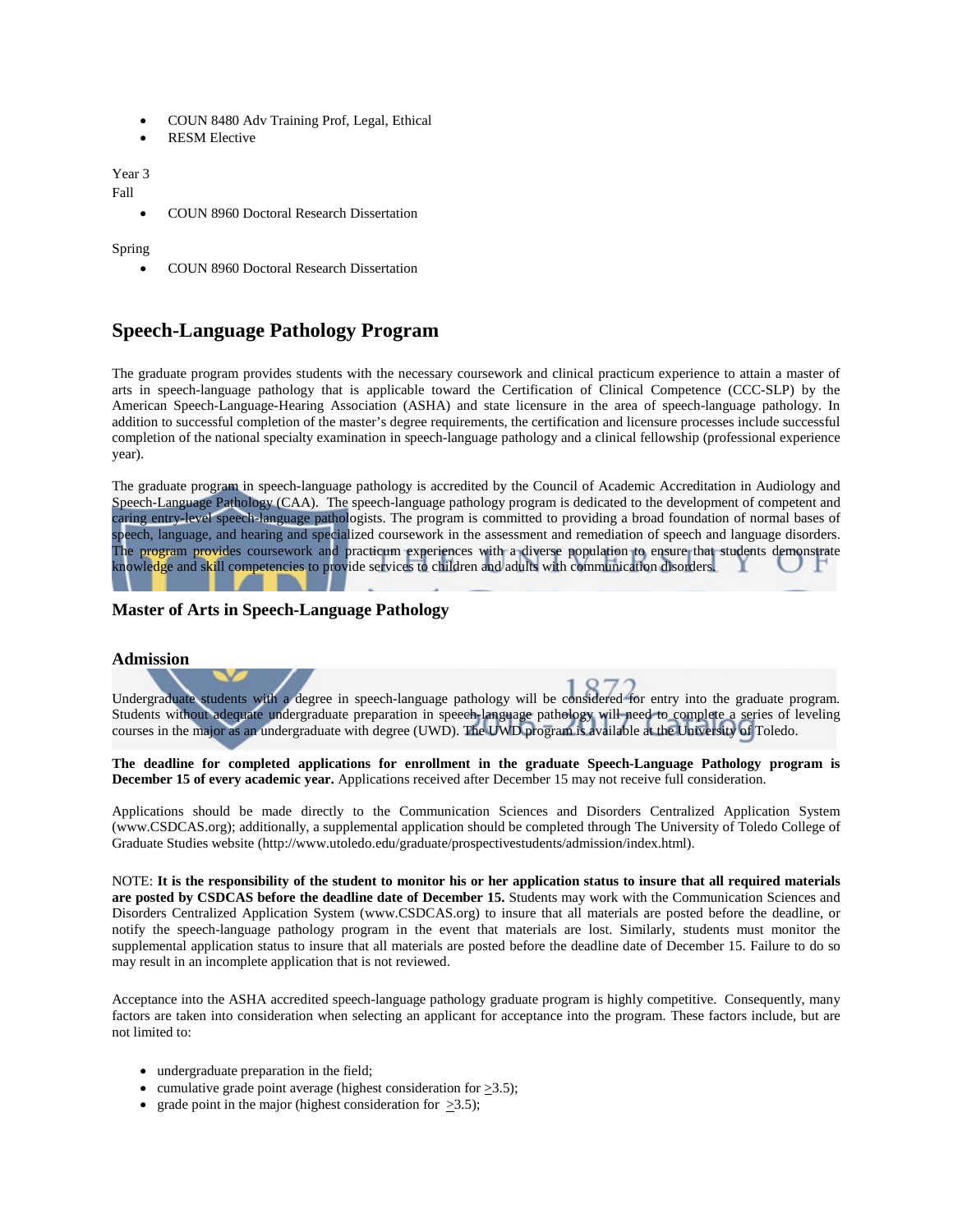- potential to successfully complete the graduate program;
- quality of references (require 3);
- personal essay (statement of purpose);
- oral and written language skills;
- interview (by invitation); and
- Graduate Record Examination (GRE)

Highest consideration will be given to those with a score above the 40th percentile on the Verbal and the Quantitative sections and a GRE writing score  $> 4.0$ . A writing score below 3.5 is not acceptable, and applications with a GRE writing score of 3.0 or below will not be considered. Students are encouraged to retake the GRE to improve their scores if they fall below the required scores.

### **Requirements**

Each student, while enrolled in the didactic and clinical portions of the speech-language pathology curriculum, is required to complete various immunizations, titers, tests, and a physical examination each year as specified in the Student Health Form Packet in the Speech-Language Pathology Program Student Handbook. Required immunizations include Positive MMR titers, Positive Varicella titer, Positive Heb B titer, Hep B Vaccination Series, Current Tdap, 2-step Initial TB test, and 1-step Annual TB test. All speech-language students are required to complete both an Ohio BCI&I check and an FBI criminal background check prior to participating in any clinical experiences. Students are prohibited to engaging in laboratory activities or attending clinical facilities if this information is not on file for the current year. For details, see:

[http://www.utoledo.edu/healthsciences/depts/rehab\\_sciences/speech/formsandhandbook.html](http://www.utoledo.edu/healthsciences/depts/rehab_sciences/speech/formsandhandbook.html)

It should also be noted that some clinical education sites have additional health requirements (flu shots, drug screens, etc.). All expenses incurred in obtaining a physical, necessary laboratory tests, immunizations and additional health requirements are the responsibility of the student.

#### **Essential Functions**

The University of Toledo admits and matriculates qualified speech-language pathology students in accordance with the UT Policy of Nondiscrimination on the Basis of a Disability – The Americans with Disabilities Act, Section 504 of the Rehabilitation Act of 1973, The State of Ohio Revised Code, and other applicable statutes and regulations relating to equality of opportunity.

The Essential Functions provide information to allow a candidate to make an informed decision for application and are a guide to accommodation of students with disabilities. Academic adjustments can be made for disabilities in some instances, but a student must be able to perform the essential functions of a speech-language pathologist independently either with or without reasonable accommodation.

Many physical, behavioral and social, and cognitive and intellectual abilities are necessary for satisfactory mastery of the academic and clinical curriculum and professional responsibilities in the field of speech-language pathology. Essential physical abilities include, but are not limited to, the ability to visually monitor patient responses and materials and to make judgments about speech and acoustic signals. Examples of behavioral and social attributes include maintaining emotional and mental health necessary to use one's intellectual abilities, to promptly complete responsibilities, and to develop appropriate relationships with faculty, supervisors, staff, peers, clients, parents or caregivers, and other professionals. Essential cognitive and intellectual abilities include, among others, demonstrating the mental capacity to learn and assimilate professional information, including the ability to comprehend oral and written professional literature and reports; ability to write discipline-specific papers and clinical reports in Standard American English; ability to speak Standard American English intelligibly and to discriminate correct production of and model Standard American English phonemes, vocabulary, grammatical forms, and prosodic patterns.

We urge applicants to ask questions about the program's technical standards for clarification and to determine whether they can meet the requirements with or without reasonable accommodations. Such questions may be directed to the Program Director or the Academic Enrichment Center on campus.

**Program of Study**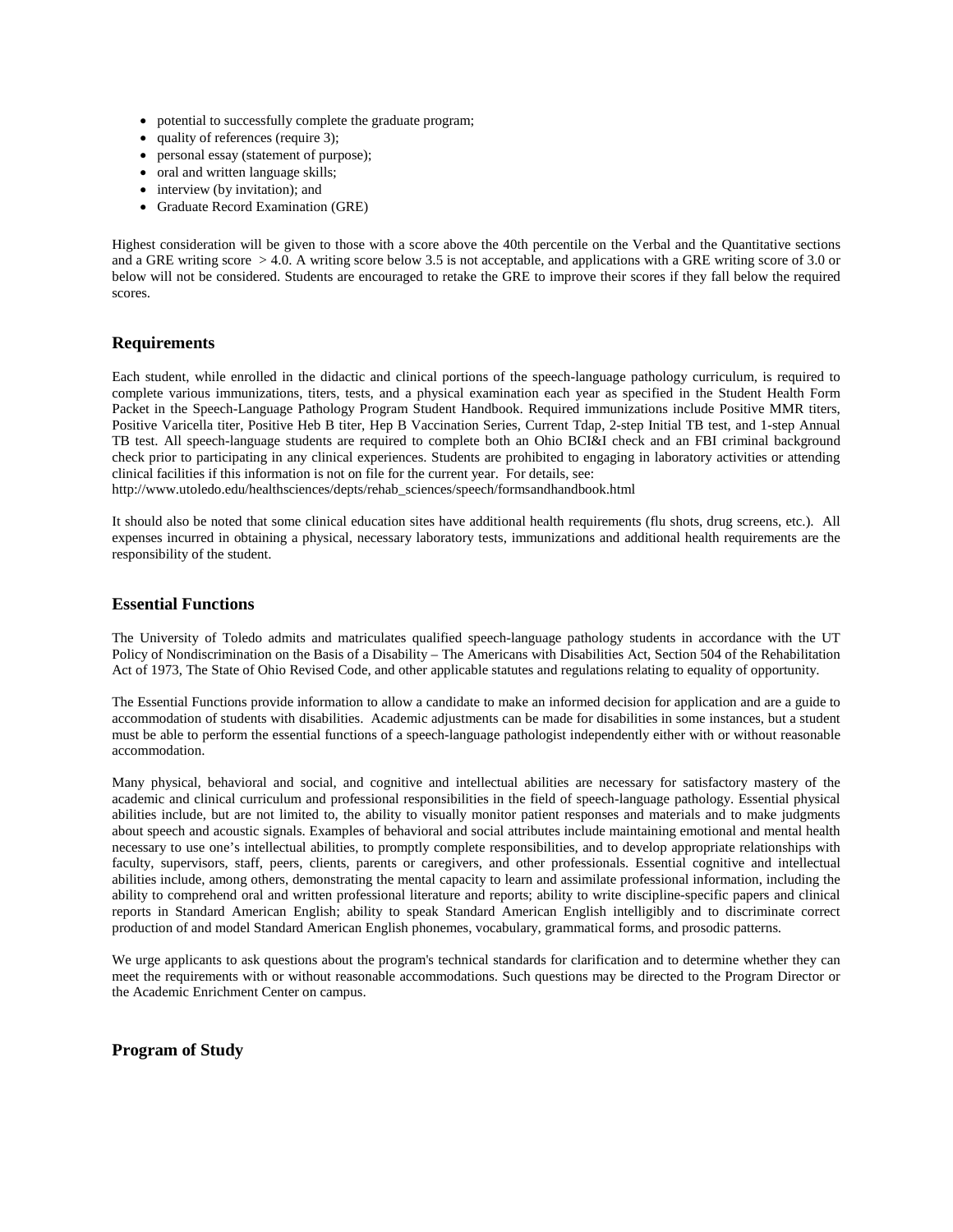In addition to the academic requirements of the degree, students must enroll in graduate credits to complete multiple clinical experiences including on-campus clinical practica as well as a minimum of two externships to meet clinical requirements for certification. Students may choose between a thesis or a comprehensive examination.

The following programs of study assume no deficiencies in normal bases of speech/language/audiology requirements exist.

## **The University of Toledo \* Graduate Speech-Language Pathology Program Plan of Study – Track Gold- Fewer Clinical Hours**

#### **Year 1 (47 credits)**

Fall

- SLP 6000 Advanced Practicum
- SLP 6020 Audiology Practicum
- SLP 6400 Adult Language and Cognitive Communication Disorders
- SLP 6100 Diagnosis of Communication Disorders
- SLO 6300-001 Articulation and Phonology

#### Spring

- SLP 6010 Diagnostic Practicum
- SLP 6001 Advanced Practicum 2

SLP 6500 Motor Disorders

- SLP 6650 Feeding and Swallowing Disorders
- SLP 6210 Language Development and Disorders: Early Childhood through Adolescence

H.

1872

R S

### Summer

- SLP 6002 Advanced Practicum 3
	- SLP 6550 Trends in Technology for Communication Disorder
	- SLP 6600-001 Voice and Resonance Disorders
	- SLP 6011 Diagnostic Practicum II
	- SLP 6700 Assessment and Remediation of Fluency Disorders

### **Year 2 (26 credits)**

Fall

- SLP 6030-001 Research in Speech-Language Pathology<br>
SLP 6030-001 Research in Speech-Language Pathology
- SLP 6800-001 Aural (Re)Habilitation
- SLP 6940-001 Internship in SLP

#### Spring

- SLP 6930 Seminar
- SLP 6941:001 Second Internship in SLP

#### **Plan of Study – Blue- More Clinical Hours**

#### **Year 1 (47 credits)**

Fall

- SLP 6010 Diagnostic Practicum
- SLP 6000 Advanced Practicum
- SLP 6210 Language Development and Disorders: Early Childhood through adolescence
- SLP 6650 Feeding and Swallowing Disorders
- SLP 6100 Diagnosis of Communication Disorders

#### Spring

- SLP 6001 Advanced Practicum II
- SLP 6020 Audiology Practicum
- SLP 6500 Motor Disorders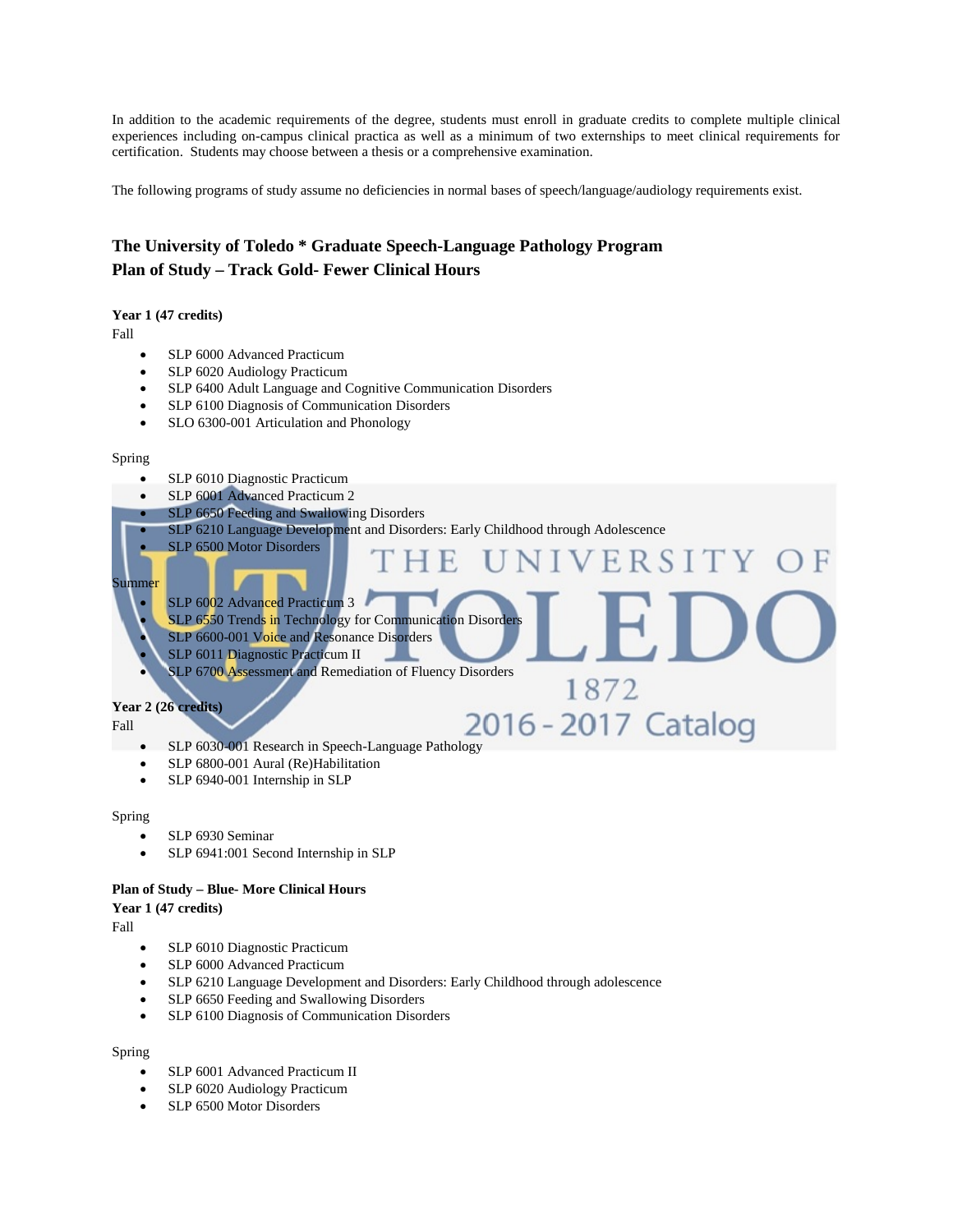• SLP 6700 Assessment and Remediation of Fluency Disorders

Summer

- SLP 6002
- SLP 6011 Diagnostic Practicum II
- SLP 6550 Trends in Technology for Communication Disorders
- SLP 6600 Voice and Resonance Disorders
- SLP 6300 Articulation and Phonology

#### **Year 2 (26 credits)**

Fall

- SLP 6030 Research in Speech-language Pathology
- SLP 6800 Aural (Re)Habilitation
- SLP 6940 Externship in SLP

#### Spring

- SLP 6930 Seminar
- SLP 6940.001 Externship in SLP

## **Certificate in Advanced Intervention for Listening and Spoken Language**

The certificate in advanced intervention for listening and spoken language (HE-LICH-CRG) is designed to provide The University of Toledo speech-language pathology graduate students and working professionals, who are certified and licensed speech-language pathologists, with the knowledge and tools necessary to support listening and spoken language development of children who use advanced hearing technologies.  $\mathbf{\Pi}$ 

Graduate students, accepted into The University of Toledo speech-language pathology graduate program, may enroll in the online certificate program concurrently. Graduate students take four additional online courses to earn the HE-LICH-CRG certificate along with the necessary coursework and clinical experience (including working with clients with hearing loss).

Certified and licensed speech-language pathologists, working with children who use advanced hearing technologies to develop listening and spoken language, may also enroll in the four online courses. Individuals applying for the certificate must provide verification of the Certificate of Clinical Competence awarded by the American Speech-Language-Hearing Association and appropriate state licensure, write a letter of intent, provide a letter of recommendation and support from a supervisor, and participate in an interview.

Students enrolled in the HE-LICH-CRG program will be better prepared to work with children with hearing loss and also position themselves for certification as a Listening and Spoken Language Specialist by the Alexander Graham Bell Association for the Deaf (a multi-year process).

#### **Curriculum**

## Spring I

• SLP 6810 Facilitating Auditory Learning & Spoken Language for Children with Hearing Loss

#### Fall I

SLP 6820 Hearing Technology

#### Spring II

• SLP 6830 Language & Literacy Acquisition of Children with Hearing Loss

#### Summer II

• SLP 6840 Team Models and Educational Leadership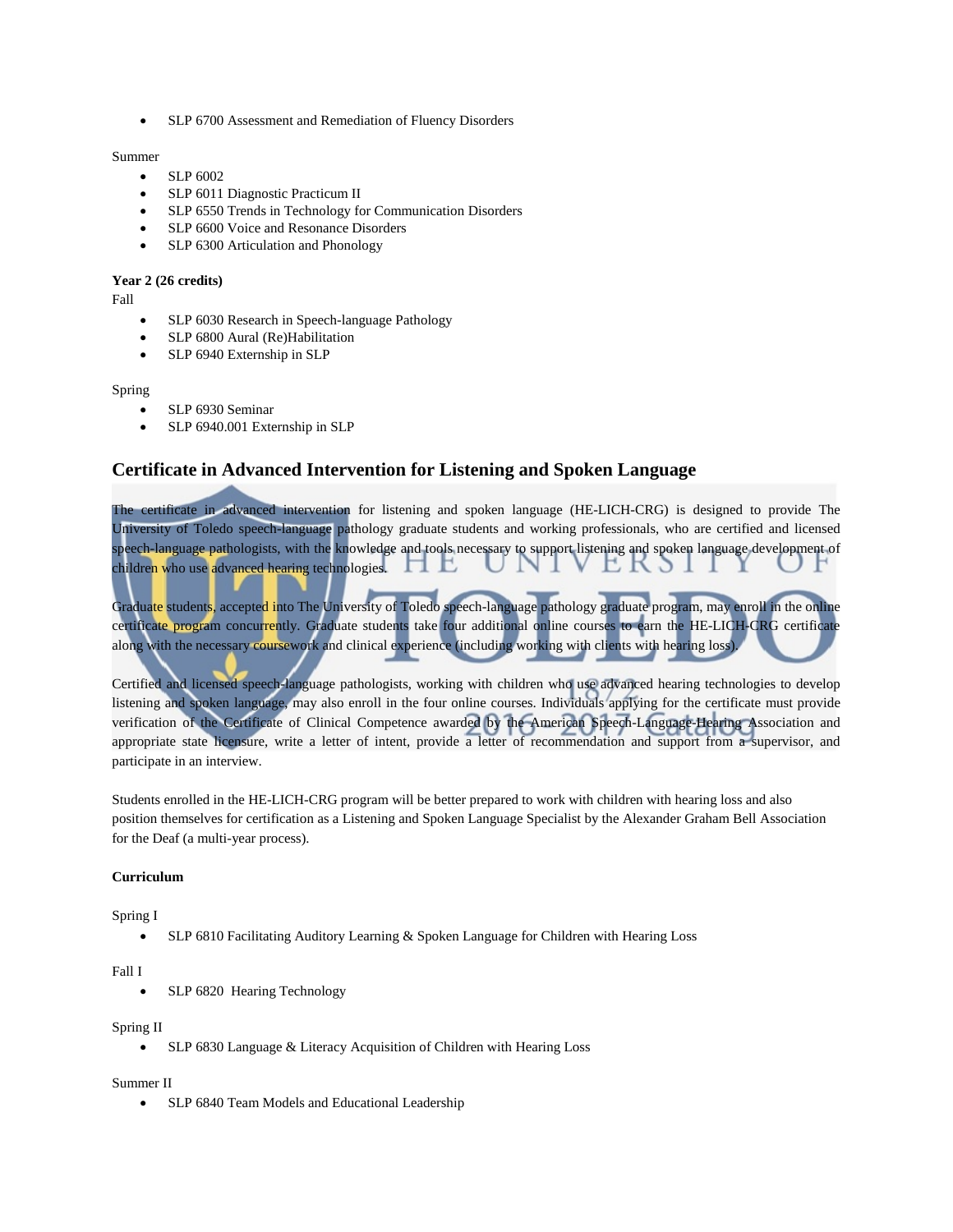Clinical experience: The HE-LICH-CRG certificate also requires clinical experience providing listening and spoken language interventions for children who use advanced hearing technologies. This may be obtained through The University of Toledo graduate program clinical practicum and externship rotation, which includes supervision. Working professionals must arrange a mentorship to support their clinical skill development as part of the certificate program.

To learn more about the certificate in advanced intervention for listening and spoken language, interested persons should contact: Dr. Lori Pakulski a[t Lori.Pakulski@utoledo.edu](mailto:Lori.Pakulski@utoledo.edu)

## **SCHOOL OF SOCIAL JUSTICE**

*LOIS VENTURA, chair*

The department of criminal justice, social work and legal specialties offers individual master's degrees in each of the professions.

## **Criminal Justice Program**

The department of criminal justice, social work and legal specialties offers a graduate program leading to a master of arts in criminal justice as well as an optional certificate in juvenile justice. In addition, the department of criminal justice, social work and legal specialties with the College of Law offers a joint degree program leading to the Master of Arts in criminal justice and the juris doctor.

## **Master of Arts in Criminal Justice**

The Master of Arts in criminal justice is designed to provide students with a broad understanding of the criminal justice system, social control and the nature of crime, in addition to developing and improving skills necessary to critically assess criminal justice problems and develop meaningful responses to these problems. The program also provides students with the skills to conduct applied research and evaluation, as well as the ability to understand empirical scholarly publications. The program prepares students for leadership roles in the field of criminal justice and the pursuit of criminal justice doctoral studies. The program allows a person to be either a full-time or part-time student. The program is available as a blend of land-based and online courses. **A full-time student can complete the program in one year. A student can complete the program entirely online in two years**. **A student can also complete the program entirely land based in two years.**

#### **Admission**

In addition to the College of Graduate Studies and College of Health and Human Services requirements, evaluation of applicants for the criminal justice graduate program is based on the following criteria:

- application
- three letters of recommendation
- personal statement
- official transcripts
- GPA of 3.0 or above on a 4 point scale is preferred; GPA of at least 2.7 on a 4 point scale will be considered on a case-by-case basis
- Applicants with less than 2.70 must take the Graduate Record Exam (GRE)

Meeting the minimum admission requirements does not guarantee entrance into the program. Admission is competitive and is dependent on the availability of space within the program. Under special circumstances, the graduate admissions committee may choose to admit a promising applicant as a provisional student in the program.

## **Program of Study**

The Master of Arts in criminal justice requires a minimum of 30 semester hours including core and elective course work. Students should meet with the director of the graduate program in criminal justice to develop a plan of study which must be submitted by the end of the first semester or 12 credits hours. Any electives taken outside of criminal justice must be preapproved by the director of the graduate program in criminal justice. A student may complete a thesis or must pass a comprehensive exam to earn the degree. Within the first semester of graduate study, a student may elect to complete a thesis in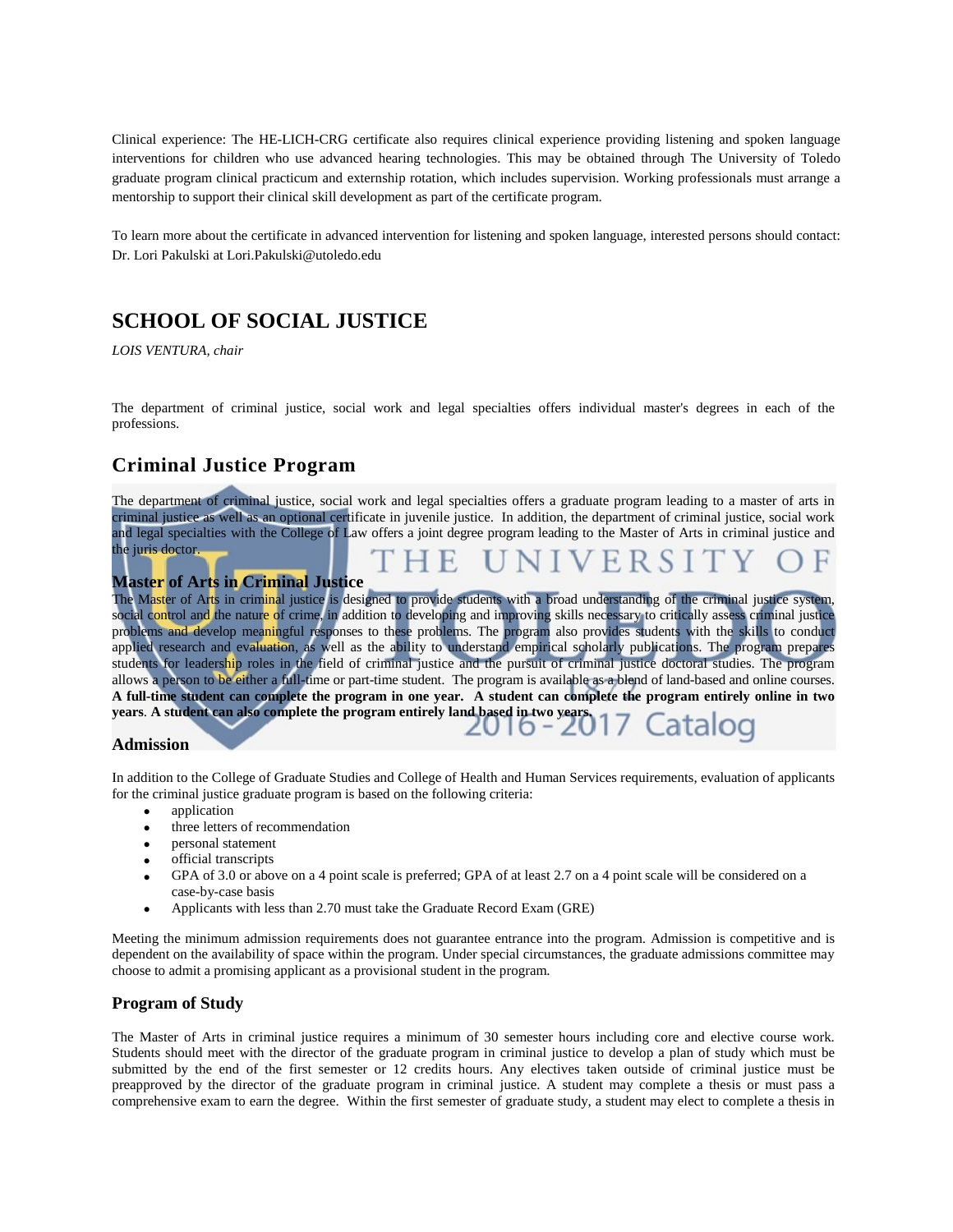lieu of 3 credit hours of elective course work.

### **Program of study for the master of arts in criminal justice**

Year 1

Fall

- CRIM 6590 Administration of Criminal Justice
- CRIM 5200 Data Analysis
- CRIM 6400 Research Methods
- Elective in CRIM

#### Spring

- CRIM 6000 Advanced Criminal Justice Theories
- \*Elective in CRIM
- \*Elective in CRIM
- \*Elective

#### Summer

- **Elective in CRIM**
- Elective

\*Note: A maximum of18 hours of elective work must be done in graduate level courses. A maximum of 6 hours may be done in graduate level course work outside of CJ with pre-approval of the CJ graduate advisor.



To complete the master of arts in criminal justice, the student must meet the degree requirements. Six to nine hours of law courses may be applied as electives in the master of arts in criminal justice, subject to the approval of the CJ graduate advisor.

To qualify for the juris doctor degree, a student must comply with all the academic and non-academic rules of the College of Law. The student must be at least a second year law student before applying for the joint degree. Under the joint program, up to 12 semester hours taken for the Master of Arts in criminal justice may be applied toward the completion of credit hours for juris doctor degree. The student must earn a grade of B or better in those courses to be credited toward the juris doctor.

## **Social Work Program**

The school of social justice offers the professional master of social work degree (MSW). The graduate program in social work is fully accredited by the Council on Social Work Education (CSWE).

## **Master of Social Work**

The master of social work program has a strong emphasis on social and economic justice. As such, the degree has an advanced generalist concentration, preparing students to create change at all system levels, from individuals to communities. Students may select a specialization in either mental health or in child and family practice.

A 33 hour advanced standing program exists for students who meet specific criteria including a baccalaureate social work degree from an undergraduate social work program accredited by the Counsel of Social Work Education (CSWE). Students with related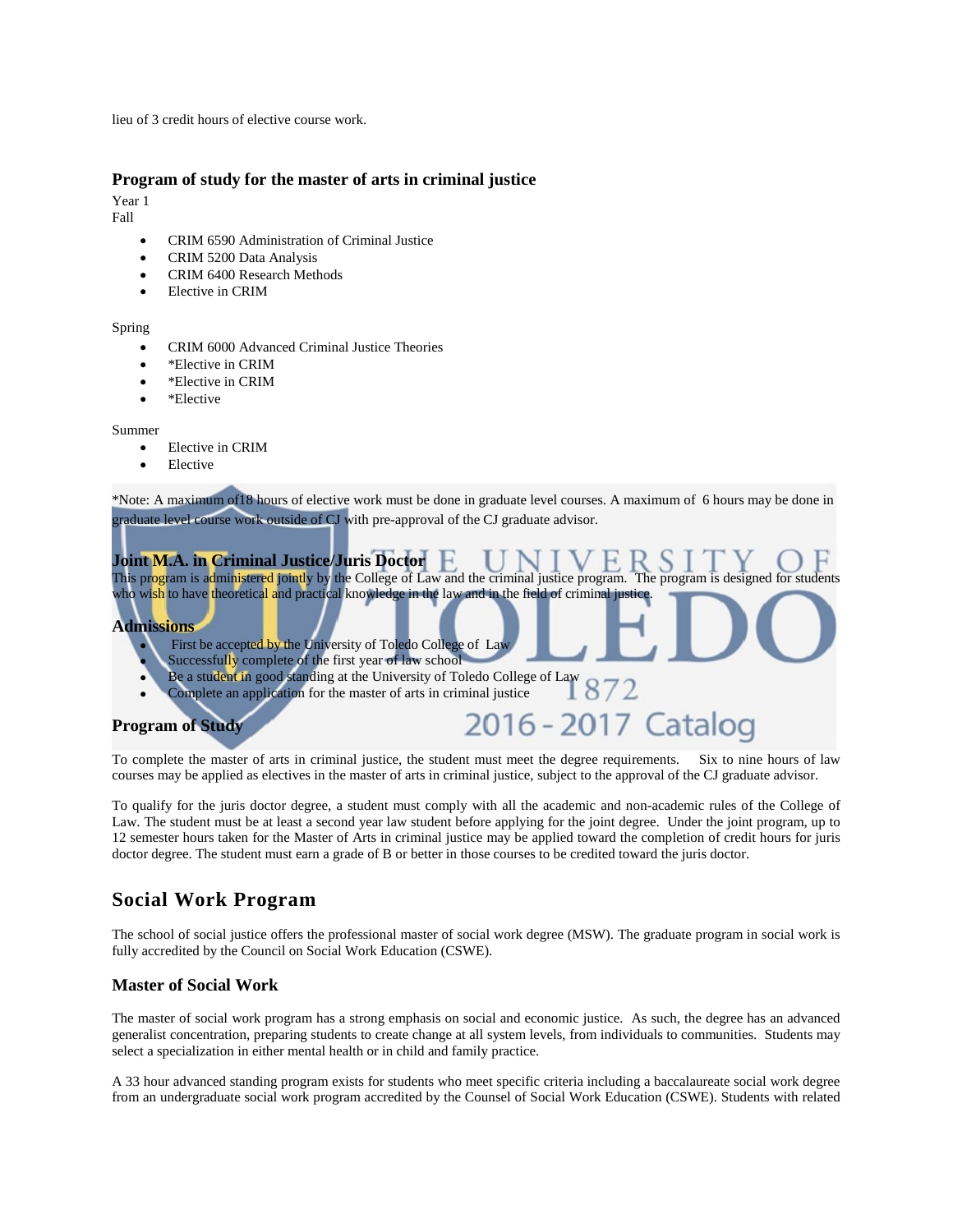degrees will not be admitted under advanced standing status, but may be admitted to the 60 hour foundation program.

#### **Admission**

In addition to the admission criteria established by the College of Graduate Studies at The University of Toledo, the applicant to the MSW program must submit

- three letters of recommendation from both employers and prior faculty members
- a personal statement that speaks to her/his commitment to social and economic justice as well as the applicant's professional goals

Additional requirements for admission to the advanced standing program include:

- a baccalaureate degree in social work from a CSWE-accredited social work program
- minimum undergraduate GPA of 3.0
- minimum GPA of 3.3 in social work courses

The personal statement and references from both employers and prior faculty members will be evaluated for a "fit" with the social work profession and our program's focus on social and economic justice. Applicants must convey their valuing of and adherence to the values and ethics of the profession. Applicants with no evidence of the above will not be admitted to the program.

The Council on Social Work Education does not permit programs to provide course credit for work experience. It is our hope that the student body of our program will include a mixture of students who have experience as well as those without extensive professional experience. We encourage diversity among the students accepted to the program. This includes diversity of gender, age, race/ethnicity, sexual orientation, ability and experience in the profession, etc. Prospective applicants are urged to review information on the program website.

HE UNIVERSIT

## **Program of Study**

The complete MSW Program requires 60 semester hours for graduation, which is consistent with MSW programs across the country. Foundation (5000 level) course work is offered in the first year of the program and advanced (6000 level) course work in the second year.

Students must enroll in 16 credit hours of field education to obtain the required 900 hours required by CSWE. Six (6) of these hours are taken during the foundation year and ten (10) during the advanced year. While every effort is made to accommodate students with full-time jobs, applicants to the program must be aware that field placements primarily take place during business hours and on week days. We are unable to guarantee a night or weekend field placement. taloc

Students who are awarded admission with advanced standing must complete 33 credit hours to obtain the MSW degree. The advanced standing program focuses on advanced generalist and specialty courses and field placements. Only courses at the 6000 level are required for the advanced standing program.

#### **Program of study for the foundation master of social work**

Year 1 Fall

- SOCW 5110 Social Work Practice I
- SOCW 5210 Micro Perspectives of HBSE
- SOCW 5330 Policy Issues & Analysis in SW
- SOCW 5010 SW Research Methods & Analysis
- SOCW 5900 Found Field Exp & Integrative Sem

#### Spring

- SOCW 5120 Social Work Practice II
- SOCW 5130 Social Work Practice III
- SOCW 5220 Macro SW Perspectives HBSE
- SOCW 6140 Advanced SW Assessment
- SOCW 5910 Foundation Field Exp & Integrative Sem II